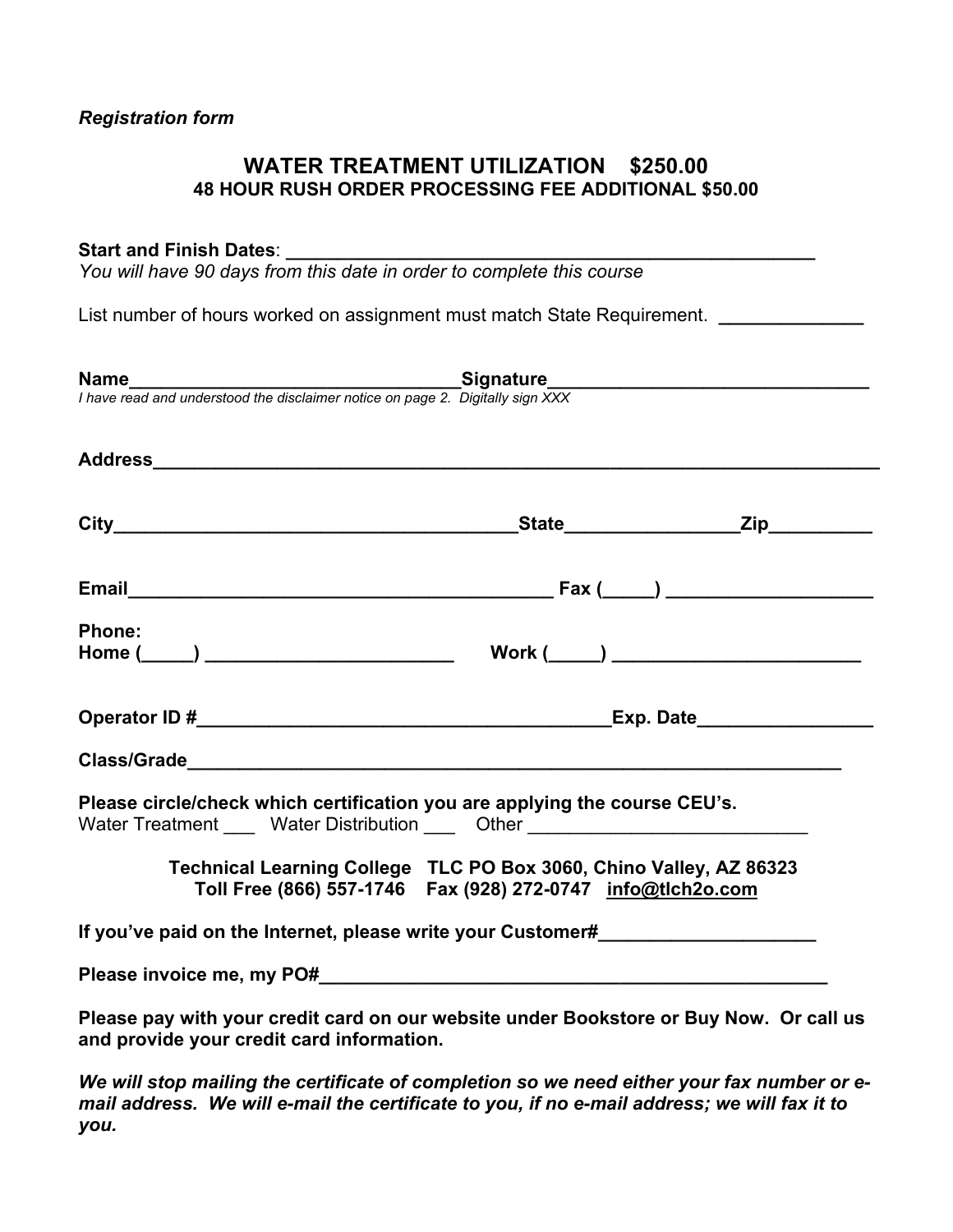# **DISCLAIMER NOTICE**

I understand that it is my responsibility to ensure that this CEU course is either approved or accepted in my State for CEU credit. I understand State laws and rules change on a frequent basis and I believe this course is currently accepted in my State for CEU or contact hour credit, if it is not, I will not hold Technical Learning College responsible. I also understand that this type of study program deals with dangerous conditions and that I will not hold Technical Learning College, Technical Learning Consultants, Inc. (TLC) liable for any errors or omissions or advice contained in this CEU education training course or for any violation or injury or neglect or damage caused by this CEU education training or course material suggestion or error. I will call or contact TLC if I need help or assistance and double-check to ensure my registration page and assignment has been received and graded.

**State Approval Listing Link**, check to see if your State accepts or has pre-approved this course. Not all States are listed. Not all courses are listed. If the course is not accepted for CEU credit, we will give you the course free if you ask your State to accept it for credit.

**Professional Engineers**; Most states will accept our courses for credit but we do not officially list the States or Agencies. Please check your State for approval.

# **State Approval Listing URL…**

*<http://www.abctlc.com/downloads/PDF/CEU%20State%20Approvals.pdf>*

*You can obtain a printed version of the course manual from TLC for an additional \$169.95 plus shipping charges.* 

# **AFFIDAVIT OF EXAM COMPLETION**

I affirm that I personally completed the entire text of the course. I also affirm that I completed the exam without assistance from any outside source. I understand that it is my responsibility to file or maintain my certificate of completion as required by the state or by the designation organization.

# **Grading Information**

In order to maintain the integrity of our courses we do not distribute test scores, percentages or questions missed. Our exams are based upon pass/fail criteria with the benchmark for successful completion set at 70%. Once you pass the exam, your record will reflect a successful completion and a certificate will be issued to you.

# **Rush Grading Service**

If you need this assignment graded and the results mailed to you within a 48-hour period, prepare to pay an additional rush service handling fee of \$50.00. This fee may not cover postage costs. If you need this service, simply write RUSH on the top of your Registration Form. We will place you in the front of the grading and processing line.

For security purposes, please fax or e-mail a copy of your driver's license and always call us to confirm we've received your assignment and to confirm your identity.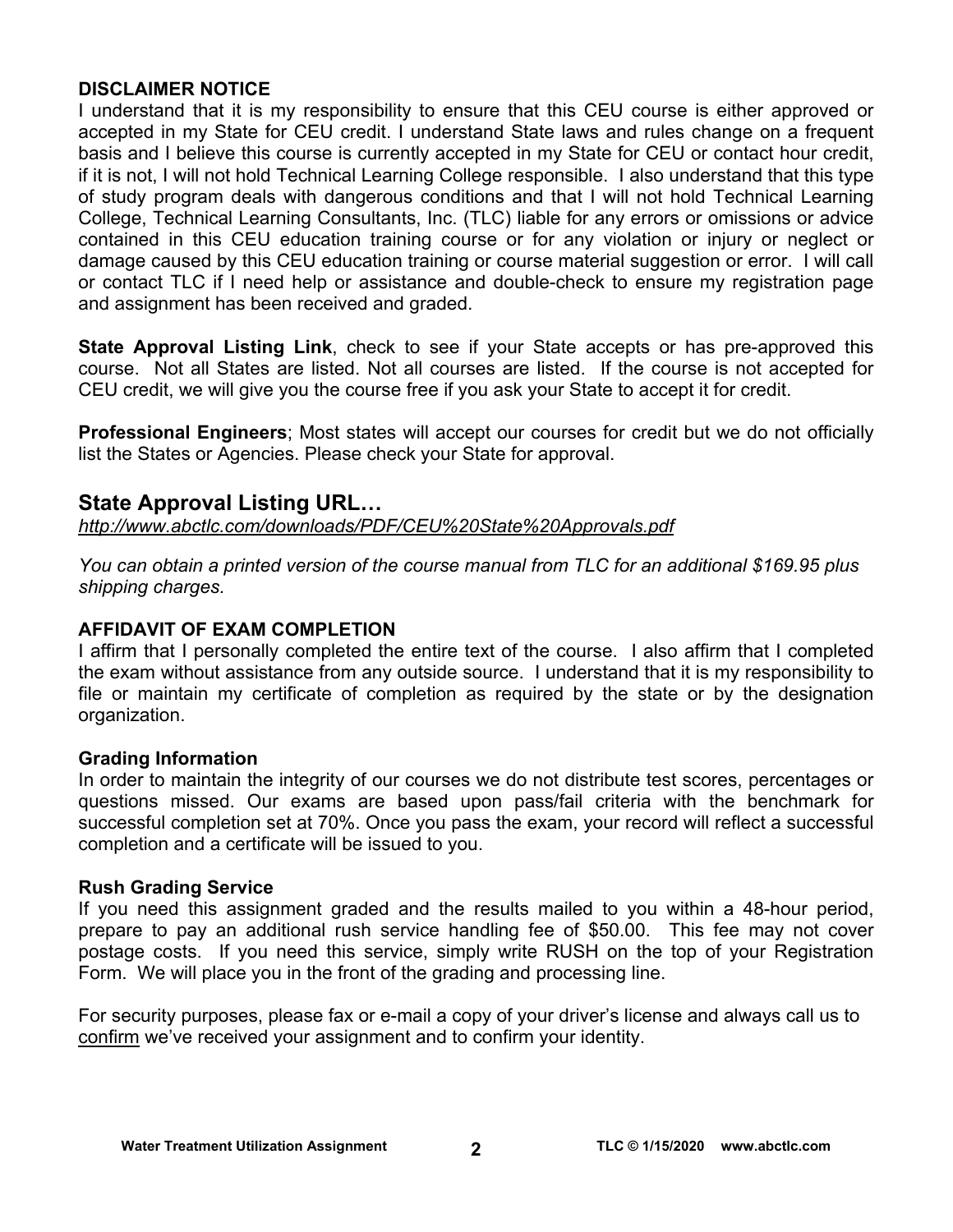# **CERTIFICATION OF COURSE PROCTOR**

Technical Learning College requires that our students who takes a correspondence or home study program course must pass a proctored course reading, quiz and final examination. The proctor must complete and provide to the school a certification form approved by the commission for each examination administered by the proctor.

**Instructions**. When a student completes the course work, fill out the blanks in this section and provide the form to the proctor with the examination.

Name of Course:  $\blacksquare$ 

Name of Licensee:  $\qquad \qquad \qquad$ 

**Instructions to Proctor**. After an examination is administered, complete and return this certification and examination to the school in a sealed exam packet or in pdf format.

I certify that:

- 1. I am a disinterested third party in the administration of this examination. I am not related by blood, marriage or any other relationship to the licensee, which would influence me from properly administering the examination.
- 2. The licensee showed me positive photo identification prior to completing the examination.
- 3. The enclosed examination was administered under my supervision on . The licensee received no assistance and had no access to books, notes or reference material.
- 4. I have not permitted the examination to be compromised, copied, or recorded in any way or by any method.
- 5. Provide an estimate of the amount of time the student took to complete the assignment.

Time to complete the entire course and final exam. \_\_\_\_\_\_\_\_\_\_\_\_\_\_\_\_\_\_\_\_\_\_\_\_\_\_\_\_\_

Notation of any problem or concerns:

Name and Telephone of Proctor (please print):

Signature of Proctor

 $\overline{a}$ 

 $\overline{a}$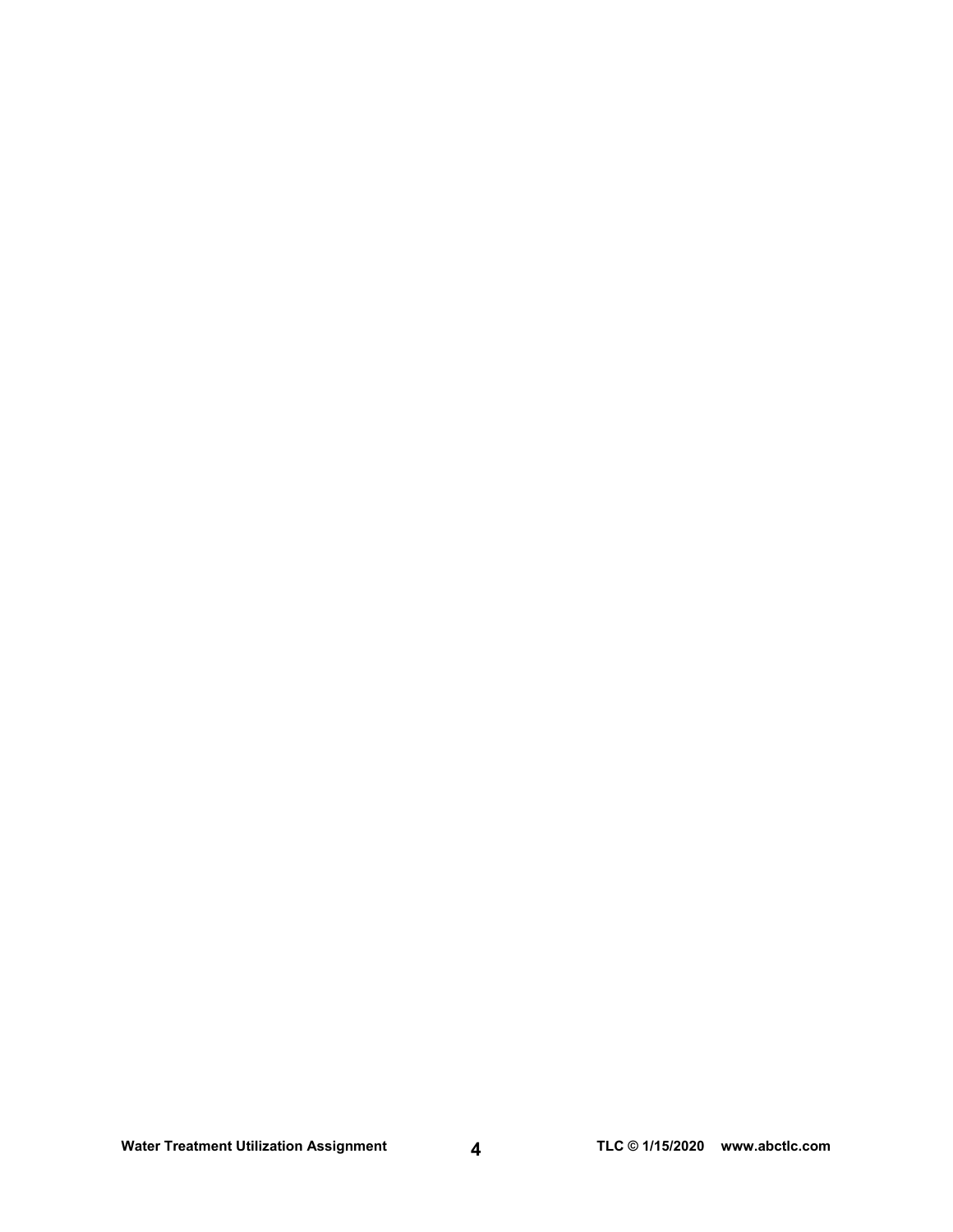# **WT Utilization Answer Key**

**Name\_\_\_\_\_\_\_\_\_\_\_\_\_\_\_\_\_\_\_\_\_\_\_\_\_\_\_\_\_\_\_\_\_\_\_\_**

**Phone \_\_\_\_\_\_\_\_\_\_\_\_\_\_\_\_\_\_\_\_\_\_\_\_\_\_\_\_\_\_\_\_\_\_\_** 

**Did you check with your State agency to ensure this course is accepted for credit?** 

**You are responsible to ensure this course is accepted for credit. No refunds. Method of Course acceptance confirmation. Please fill this section** 

Website \_\_ Telephone Call \_\_\_ Email \_\_\_\_ Spoke to \_\_\_\_\_\_\_\_\_\_\_\_\_\_\_\_\_\_\_\_\_\_\_\_\_\_\_\_\_\_

Did you receive the approval number, if applicable? \_\_\_\_\_\_\_\_\_\_\_\_\_\_\_\_\_\_\_\_\_\_\_\_\_\_\_\_\_

What is the course approval number, if applicable?

*You can electronically complete this assignment in Adobe Acrobat DC.* 

Please Circle, Bold, Underline or X, one answer per question. A **felt tipped pen** works best.

| 1. ABCD     | 19. A B C D | 37. A B C D | 55. A B C D |
|-------------|-------------|-------------|-------------|
| 2. ABCD     | 20. A B C D | 38. A B C D | 56. A B C D |
| 3. ABCD     | 21. A B C D | 39. A B C D | 57. A B C D |
| 4. ABCD     | 22. A B C D | 40. A B C D | 58. A B C D |
| 5. ABCD     | 23. A B C D | 41. A B C D | 59. A B C D |
| 6. ABCD     | 24. A B C D | 42. A B C D | 60. A B C D |
| 7. ABCD     | 25. A B C D | 43. A B C D | 61. A B C D |
| 8. ABCD     | 26. A B C D | 44. A B C D | 62. A B C D |
| 9. ABCD     | 27. A B C D | 45. A B C D | 63. A B C D |
| 10. A B C D | 28. A B C D | 46. A B C D | 64. A B C D |
| 11. A B C D | 29. A B C D | 47. A B C D | 65. A B C D |
| 12. A B C D | 30. A B C D | 48. A B C D | 66. A B     |
| 13. A B C D | 31. A B C D | 49. A B C D | 67. A B     |
| 14. A B C D | 32. A B C D | 50. A B C D | 68. A B     |
| 15. A B C D | 33. A B C D | 51. A B C D | 69. A B     |
| 16. A B C D | 34. A B C D | 52. A B C D | 70. A B     |
| 17. A B C D | 35. A B C D | 53. A B C D | 71. A B     |
| 18. A B C D | 36. A B C D | 54. A B C D | 72. A B     |

**Water Treatment Utilization Assignment 5 TLC © 1/15/2020 [www.abctlc.com](http://www.abctlc.com)**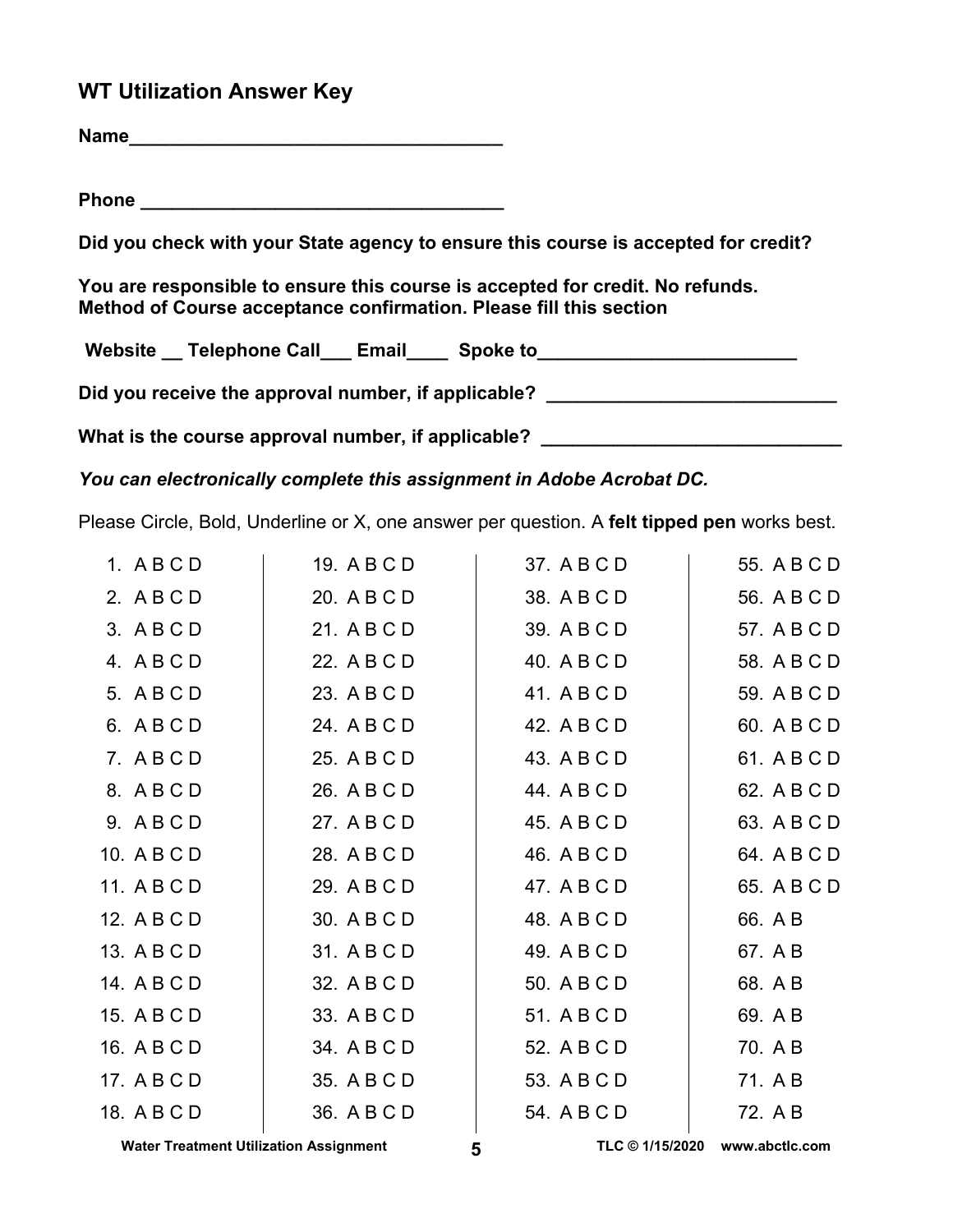| 78. A B C D                                   | 111. ABCD    | 144. A B C D         | 177. A B       |
|-----------------------------------------------|--------------|----------------------|----------------|
| 79. A B C D                                   | 112. ABCD    | 145. A B C D         | 178. A B       |
| 80. A B C D                                   | 113. ABCD    | 146. A B C D         | 179. A B       |
| 81. A B C D                                   | 114. AB      | 147. A B C D         | 180. A B       |
| 82. A B C D                                   | 115. A B     | 148. A B C D         | 181. A B       |
| 83. A B C D                                   | 116. A B C D | 149. A B C D         | 182. A B       |
| 84. A B C D                                   | 117. ABCD    | 150. A B C D         | 183. A B       |
| 85. A B C D                                   | 118. ABCD    | 151. A B C D         | 184. A B       |
| 86. A B C D                                   | 119. ABCD    | 152. A B C D         | 185. A B       |
| 87. A B C D                                   | 120. A B C D | 153. A B C D         | 186. A B       |
| 88. A B C D                                   | 121. A B C D | 154. A B             | 187. A B       |
| 89. A B C D                                   | 122. A B C D | 155. A B C D         | 188. A B       |
| 90. A B C D                                   | 123. ABCD    | 156. A B             | 189. A B       |
| 91. A B                                       | 124. A B C D | 157. A B C D         | 190. A B       |
| 92. A B                                       | 125. ABCD    | 158. A B C D         | 191. A B       |
| 93. A B                                       | 126. A B C D | 159. A B C D         | 192. A B       |
| 94. A B                                       | 127. AB      | 160. A B C D         | 193. A B       |
| 95. A B                                       | 128. AB      | 161. A B C D         | 194. A B C D   |
| 96. A B                                       | 129. AB      | 162. A B             | 195. A B C D   |
| 97. A B C D                                   | 130. AB      | 163. A B C D         | 196. A B       |
| 98. A B                                       | 131. ABCD    | 164. A B C D         | 197. A B C D   |
| 99. A B C D                                   | 132. A B C D | 165. A B C D         | 198. A B C D   |
| 100. A B                                      | 133. A B     | 166. A B             | 199. A B C D   |
| 101. A B C D                                  | 134. ABCD    | 167. A B C D         | 200. A B C D   |
| 102. A B C D                                  | 135. A B C D | 168. A B C D         | 201. A B C D   |
| 103. A B                                      | 136. A B     | 169. A B C D         | 202. A B C D   |
| 104. AB                                       | 137. A B C D | 170. A B C D         | 203. A B C D   |
| 105. A B C D                                  | 138. A B C D | 171. A B C D         | 204. A B C D   |
| <b>Water Treatment Utilization Assignment</b> |              | TLC © 1/15/2020<br>6 | www.abctlc.com |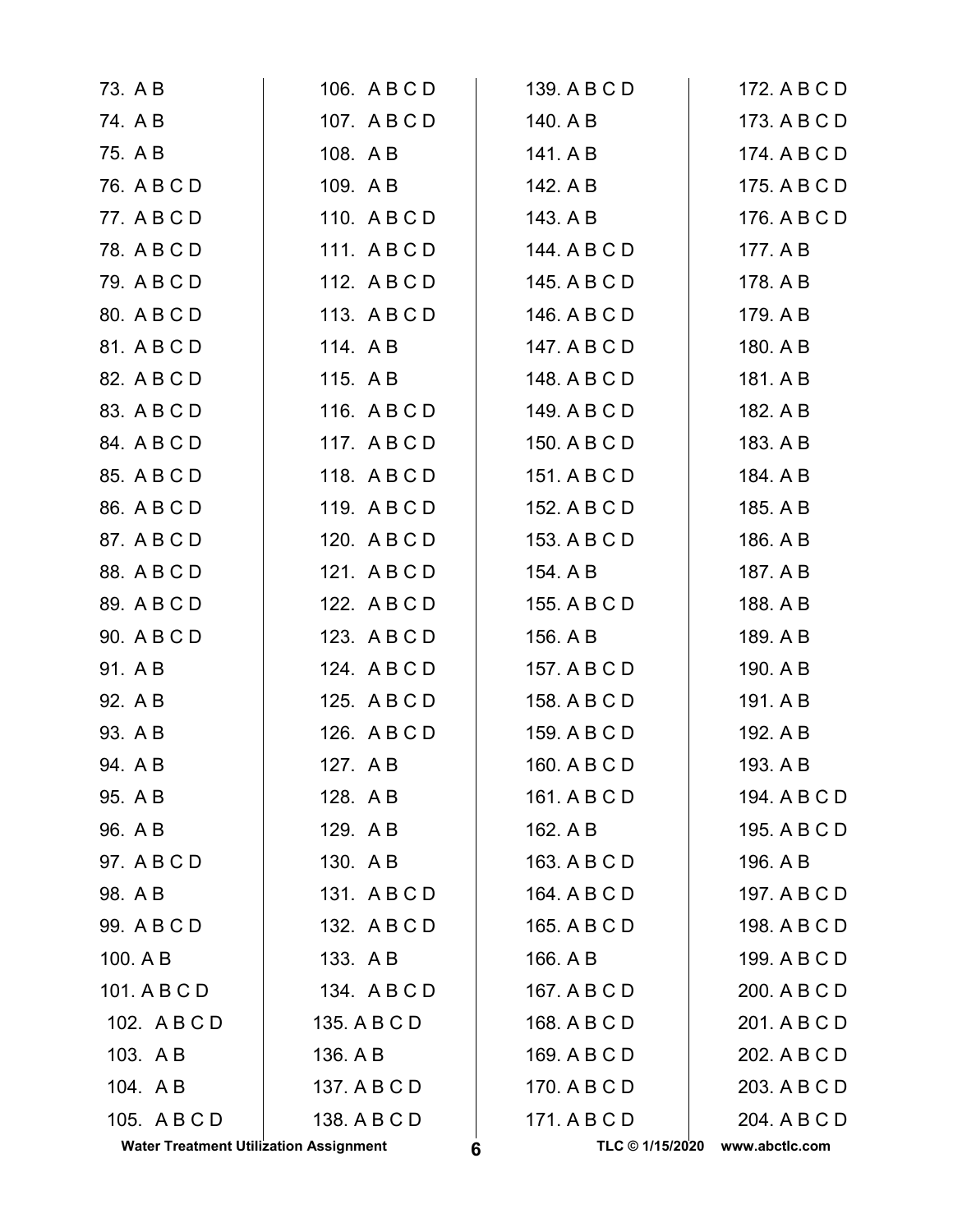| 205. A B C D                                  | 238. A B     | 271. A B             | 304. A B C D   |
|-----------------------------------------------|--------------|----------------------|----------------|
| 206. A B C D                                  | 239. A B C D | 272. A B C D         | 305. A B C D   |
| 207. A B C D                                  | 240. A B     | 273. A B C D         | 306. A B C D   |
| 208. A B C D                                  | 241. A B     | 274. A B C D         | 307. A B C D   |
| 209. A B C D                                  | 242. A B C D | 275. A B C D         | 308. A B C D   |
| 210. A B C D                                  | 243. A B     | 276. A B C D         | 309. A B C D   |
| 211. A B C D                                  | 244. A B     | 277. A B C D         | 310. A B C D   |
| 212. A B                                      | 245. A B     | 278. A B C D         | 311. A B C D   |
| 213. A B                                      | 246. A B     | 279. A B C D         | 312. A B C D   |
| 214. A B C D                                  | 247. A B     | 280. A B C D         | 313. A B C D   |
| 215. A B                                      | 248. A B C D | 281. A B C D         | 314. A B C D   |
| 216. A B                                      | 249. A B     | 282. A B C D         | 315. A B C D   |
| 217. A B C D                                  | 250. A B     | 283. A B             | 316. A B C D   |
| 218. A B C D                                  | 251. A B     | 284. A B C D         | 317. A B       |
| 219. A B C D                                  | 252. A B     | 285. A B C D         | 318. A B       |
| 220. A B C D                                  | 253. A B     | 286. A B C D         | 319. A B       |
| 221. A B C D                                  | 254. A B     | 287. A B             | 320. A B C D   |
| 222. A B C D                                  | 255. A B C D | 288. A B             | 321. A B C D   |
| 223. A B C D                                  | 256. A B C D | 289. A B             | 322. A B C D   |
| 224. A B C D                                  | 257. A B C D | 290. A B C D         | 323. A B C D   |
| 225. A B C D                                  | 258. A B     | 291. A B C D         | 324. A B       |
| 226. A B C D                                  | 259. A B C D | 292. A B C D         | 325. A B C D   |
| 227. A B                                      | 260. A B     | 293. A B             | 326. A B C D   |
| 228. A B C D                                  | 261. A B     | 294. A B             | 327. A B       |
| 229. A B C D                                  | 262. A B     | 295. A B C D         | 328. A B       |
| 230. A B                                      | 263. A B     | 296. A B             | 329. A B       |
| 231. A B C D                                  | 264. A B     | 297. A B             | 330. A B C D   |
| 232. A B C D                                  | 265. A B     | 298. A B C D         | 331. A B       |
| 233. A B                                      | 266. A B C D | 299. A B             | 332. A B       |
| 234. A B C D                                  | 267. A B C D | 300. A B             | 333. A B C D   |
| 235. A B C D                                  | 268. A B     | 301. A B             | 334. A B C D   |
| 236. A B C D                                  | 269. A B     | 302. A B             | 335. A B       |
| 237. A B                                      | 270. A B     | 303. A B             | 336. A B C D   |
| <b>Water Treatment Utilization Assignment</b> |              | TLC © 1/15/2020<br>7 | www.abctlc.com |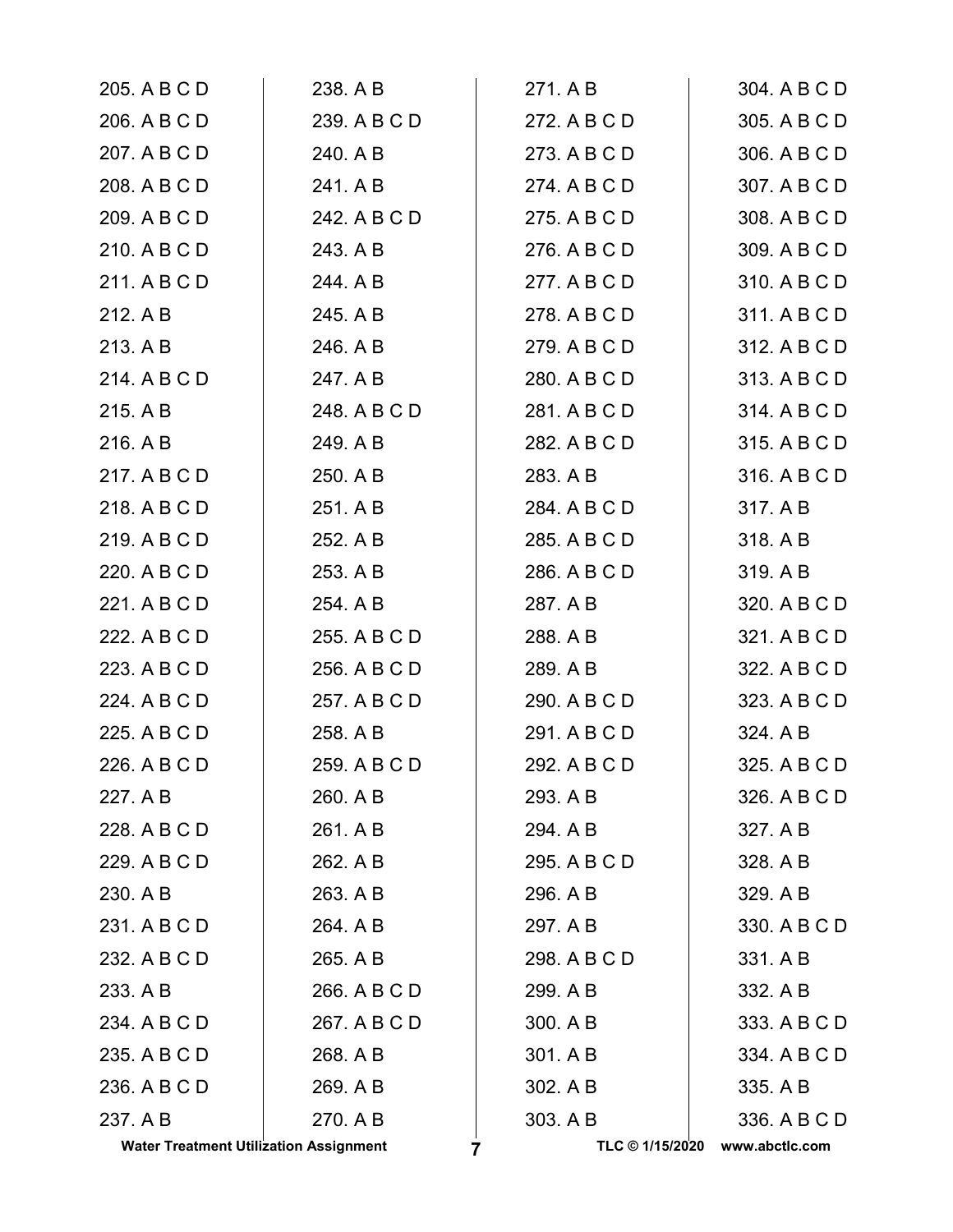| 337. A B C D | 353. A B     | 369. A B     | 385. A B C D |
|--------------|--------------|--------------|--------------|
| 338. A B C D | 354. A B     | 370. A B C D | 386. A B C D |
| 339. A B C D | 355. A B C D | 371. A B C D | 387. A B C D |
| 340. A B     | 356. A B C D | 372. A B C D | 388. A B     |
| 341. A B C D | 357. A B C D | 373. A B C D | 389. A B C D |
| 342. A B C D | 358. A B C D | 374. A B C D | 390. A B     |
| 343. A B C D | 359. A B C D | 375. A B C D | 391. A B     |
| 344. A B C D | 360. A B C D | 376. A B C D | 392. A B     |
| 345. A B C D | 361. A B C D | 377. A B C D | 393. A B     |
| 346. A B C D | 362. A B C D | 378. A B C D | 394. A B     |
| 347. A B C D | 363. A B C D | 379. A B C D | 395. A B C D |
| 348. A B C D | 364. A B C D | 380. A B C D | 396. A B C D |
| 349. A B C D | 365. A B     | 381. A B     | 397. A B C D |
| 350. A B C D | 366. A B C D | 382. A B C D | 398. A B     |
| 351. A B C D | 367. A B C D | 383. A B     | 399. A B C D |
| 352. A B C D | 368. A B     | 384. A B     | 400. A B     |
|              |              |              |              |

# **Amount of Time for Course Completion – How many hours you spent on course?**

**Must match State Hour Requirement \_\_\_\_\_\_\_\_\_\_ (Hours)** 

*I understand that I am 100 percent responsible to ensure that TLC receives the Assignment and Registration Key. I understand that TLC has a zero tolerance towards not following their rules, cheating or hostility towards staff or instructors. I need to complete the entire assignment for credit. There is no credit for partial assignment completion. My exam was proctored.* 

*I* will contact TLC if I do not hear back from them within 2 days of assignment submission. I will *forfeit my purchase costs and will not receive credit or a refund if I do not abide with TLC's rules.* 

**Please Sign that you understand and will abide with TLC's Rules.** 

# **\_\_\_\_\_\_\_\_\_\_\_\_\_\_\_\_\_\_\_\_\_\_\_\_\_\_\_\_\_\_\_\_\_\_\_\_\_\_\_\_\_\_\_\_\_\_\_\_\_\_\_\_\_\_ Signature**

*Please write down any questions you were not able to find the answers or that have errors.* 

*Please e-mail or fax this survey along with your final exam* 

**Water Treatment Utilization Assignment** 8 **8** TLC © 1/15/2020 **www.abctlc.com**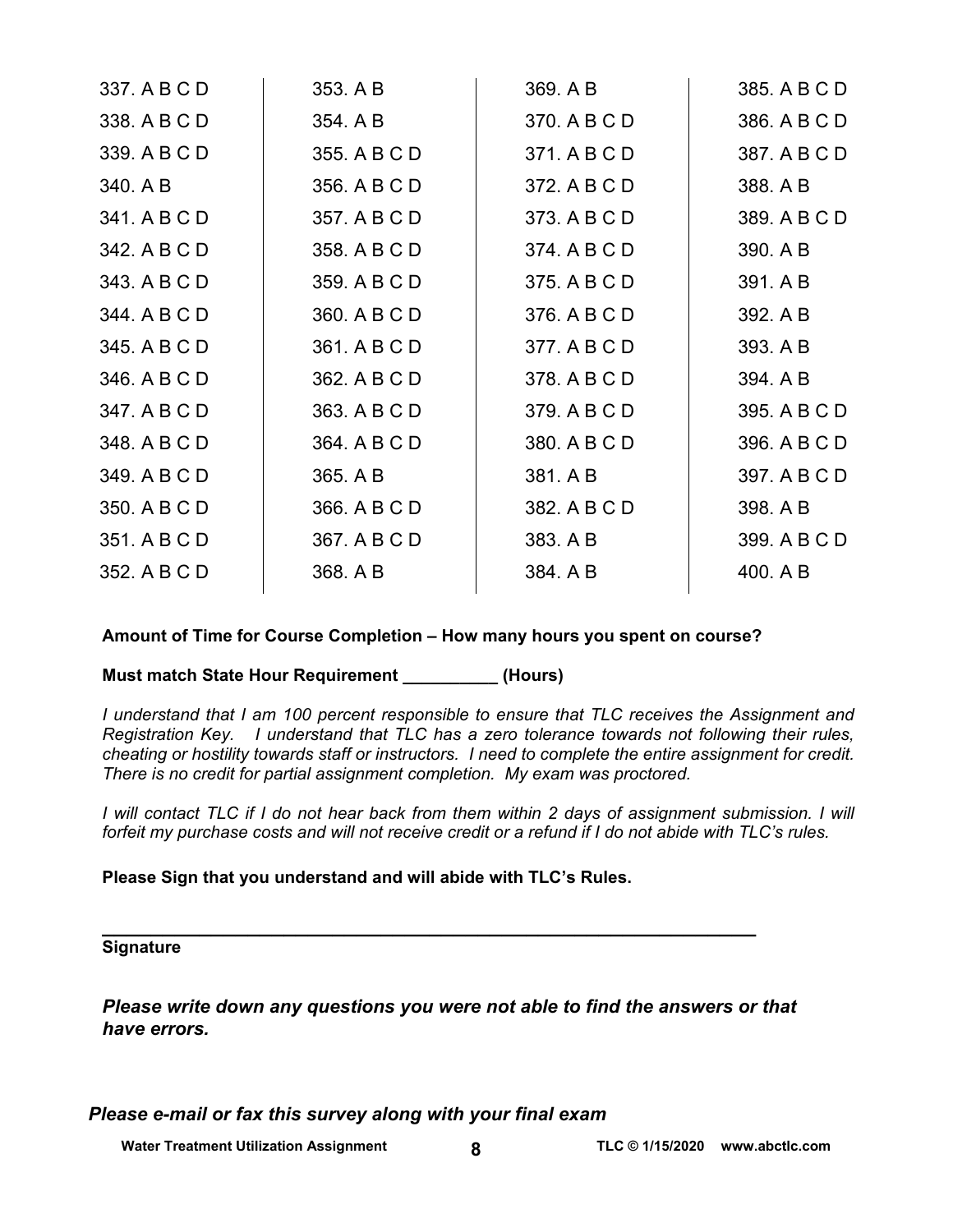# **WATER TREATMENT UTILIZATION CEU COURSE CUSTOMER SERVICE RESPONSE CARD**

| NAME:                                                                                            |  |  |  |  |                                                    |                                                                                                                                            |  |  |  |
|--------------------------------------------------------------------------------------------------|--|--|--|--|----------------------------------------------------|--------------------------------------------------------------------------------------------------------------------------------------------|--|--|--|
| <b>PHONE</b>                                                                                     |  |  |  |  |                                                    |                                                                                                                                            |  |  |  |
| PLEASE COMPLETE THIS FORM BY CIRCLING THE NUMBER OF THE<br>APPROPRIATE ANSWER IN THE AREA BELOW. |  |  |  |  |                                                    |                                                                                                                                            |  |  |  |
| Please rate the difficulty of your course.<br>Very Easy 0 1 2 3 4 5 Very Difficult               |  |  |  |  |                                                    |                                                                                                                                            |  |  |  |
|                                                                                                  |  |  |  |  | $5\overline{)}$                                    | <b>Very Difficult</b>                                                                                                                      |  |  |  |
|                                                                                                  |  |  |  |  |                                                    |                                                                                                                                            |  |  |  |
|                                                                                                  |  |  |  |  |                                                    |                                                                                                                                            |  |  |  |
| What would you do to improve the Course?                                                         |  |  |  |  |                                                    |                                                                                                                                            |  |  |  |
|                                                                                                  |  |  |  |  | Please rate the difficulty of the testing process. | Very Easy 0 1 2 3 4<br>Please rate the subject matter on the exam to your actual field or work.<br>Very Similar 0 1 2 3 4 5 Very Different |  |  |  |

 $\mathcal{L}_\mathcal{L} = \mathcal{L}_\mathcal{L} = \mathcal{L}_\mathcal{L} = \mathcal{L}_\mathcal{L} = \mathcal{L}_\mathcal{L} = \mathcal{L}_\mathcal{L} = \mathcal{L}_\mathcal{L} = \mathcal{L}_\mathcal{L} = \mathcal{L}_\mathcal{L} = \mathcal{L}_\mathcal{L} = \mathcal{L}_\mathcal{L} = \mathcal{L}_\mathcal{L} = \mathcal{L}_\mathcal{L} = \mathcal{L}_\mathcal{L} = \mathcal{L}_\mathcal{L} = \mathcal{L}_\mathcal{L} = \mathcal{L}_\mathcal{L}$ 

Any other concerns or comments.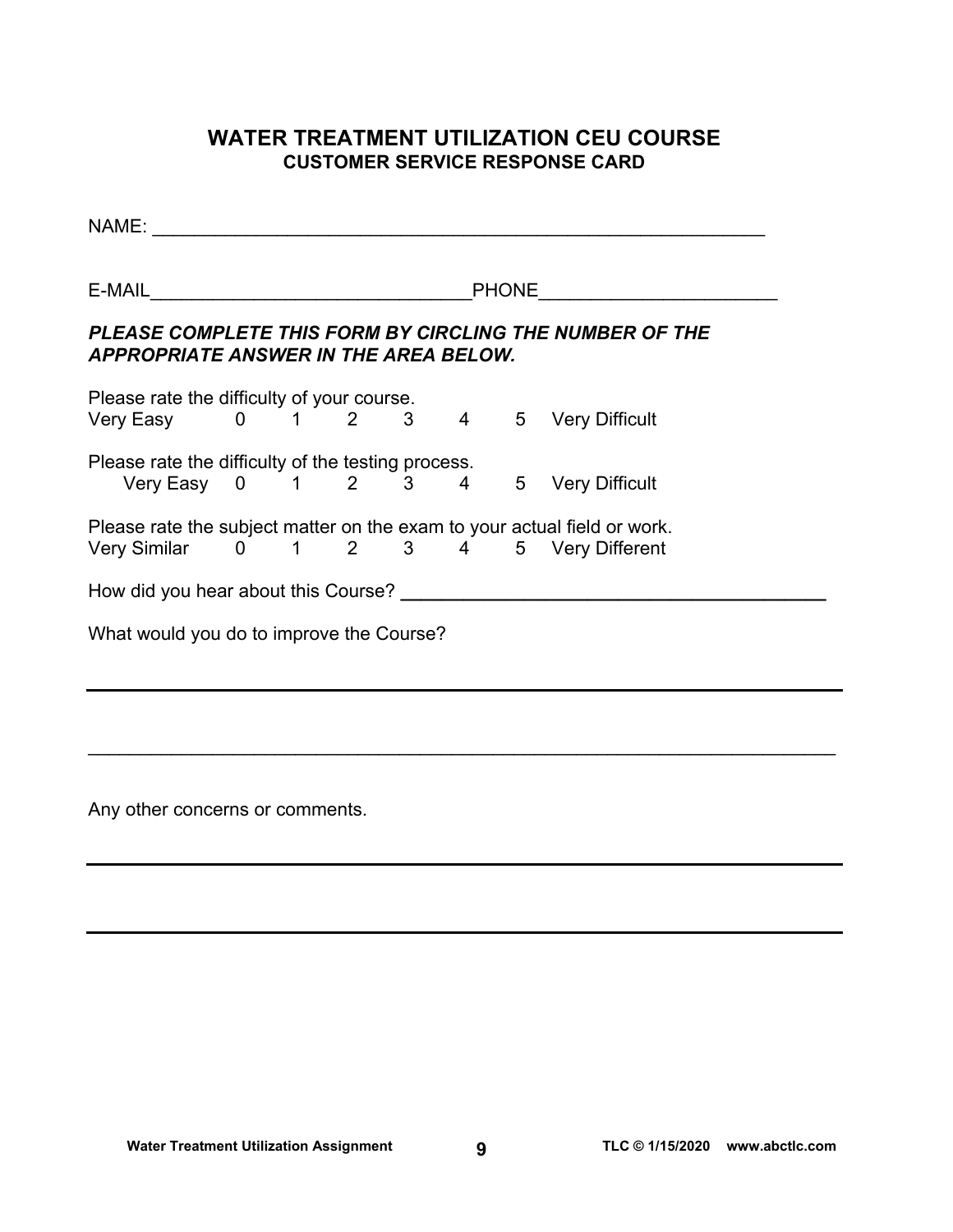# **When Finished with Your Assignment...**

# **REQUIRED DOCUMENTS**

Please scan the **Registration Page, Answer Key, Proctoring report, Survey and Driver's License** and email these documents to [info@TLCH2O.com.](mailto:info@TLCH2O.com) 

# **IPhone Scanning Instructions**

If you are unable to scan, take a photo of these documents with your **iPhone** and send these photos to TLC, info@TLCH2O.com.

# **FAX**

If you are unable to scan and email, please fax these documents to TLC, if you fax, call to confirm that we received your paperwork. **(928) 468-0675** 

# **Rush Grading Service**

If you need this assignment graded and the results mailed to you within a 48-hour period, prepare to pay an additional rush service handling fee of \$50.00.

*This course contains general EPA's SDWA federal rule requirements. Please be aware that each state implements water / sampling procedures / safety / environmental / SDWA regulations that may be more stringent than EPA's regulations. Check with your state environmental/health agency for more information. These rules change frequently and are often difficult to interpret and follow. Be careful to be in compliance with your permit and State and do not follow this course for proper compliance.*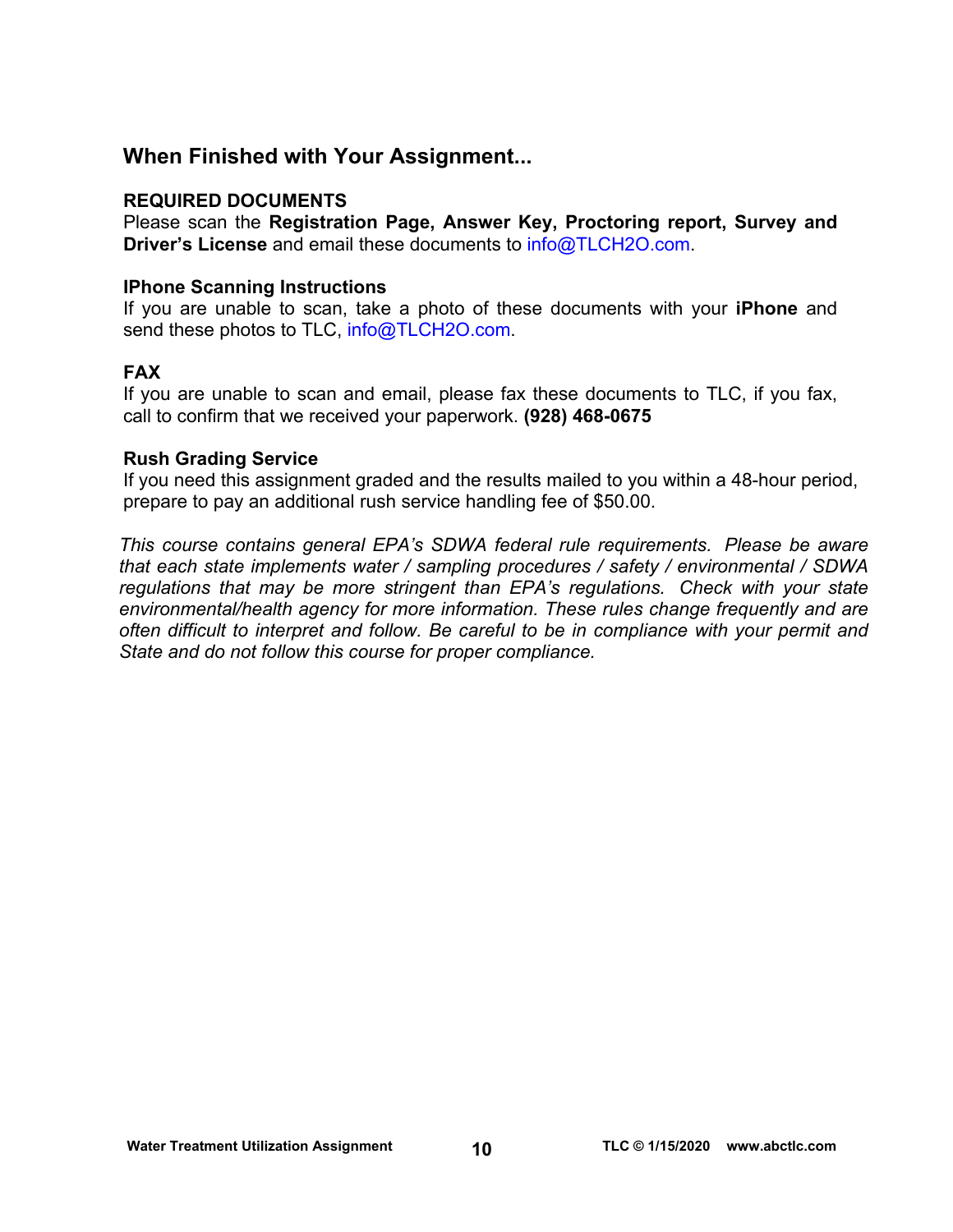# **Water Treatment Utilization CEU Training Course Assignment**

The Water Treatment Utilization CEU course assignment is available in Word on the Internet for your convenience, please visit [www.ABCTLC.com a](http://www.ABCTLC.com)nd download the assignment and e-mail it back to TLC.

You will have 90 days from receipt of this manual to complete it in order to receive your Professional Development Hours (PDHs) or Continuing Education Unit (CEU). A score of 70 % or better is necessary to pass this course. If you should need any assistance, please email or fax all concerns and the completed ANSWER KEY to [info@tlch2o.com.](mailto:info@tlch2o.com) 

Select one answer per question. Please utilize the answer key. (s) on the answer will indicate either plural and singular tenses.

### **Hyperlink to the Glossary and Appendix**

*<http://www.abctlc.com/downloads/PDF/WTGlossary.pdf>*

### **Three Types of Public Water Systems**

- 1. Approximately 85,000 systems
- A. TNCWS C. NTNCWSs
- B. CWSs D. None of the above
- 2. Approximately 52,000 systems serving the majority of the U.S. population
- A. TNCWS C. NTNCWSs
- B. CWSs D. None of the above

3.Provides water to the same people at least six months a year, but not all year (for example: schools, factories, churches, office buildings that have their own water system)

- A. TNCWS C. NTNCWSs
- B. CWSs D. None of the above

# **Water Quality Key Words**

4. Which of the following is manufactured from aluminum hydroxide by dehydroxylating it in a way that produces a highly porous material?

- A. Activated alumina C. Aluminum salts
- B. Fluoride D. None of the above

5. Which of the following substances has been processed to make it extremely porous and thus to have a very large surface area available for adsorption or chemical reactions?<br>A. Activated alumina C. Dissolved organic carbon

- C. Dissolved organic carbon
- B. Activated carbon D. None of the above
- 6. The "dissolved" fraction of which compound is an operational classification?
- A. Activated alumina C. Organic carbon
- B. Activated carbon D. None of the above

# **Water Quality Section**

### **Surface (Raw) Water Introduction**

7. \_\_\_\_\_\_\_\_\_\_\_\_\_\_\_\_\_\_ enhancement and formation of policy measures (administrative and engineering) revolves around most effective types of treatment methods and/or chemicals.

- A. Universal solvent C. Surface water
- B. Water quality D. None of the above

Water Treatment Utilization Assignment 11 11 TLC © 1/15/2020 www.abctlc.com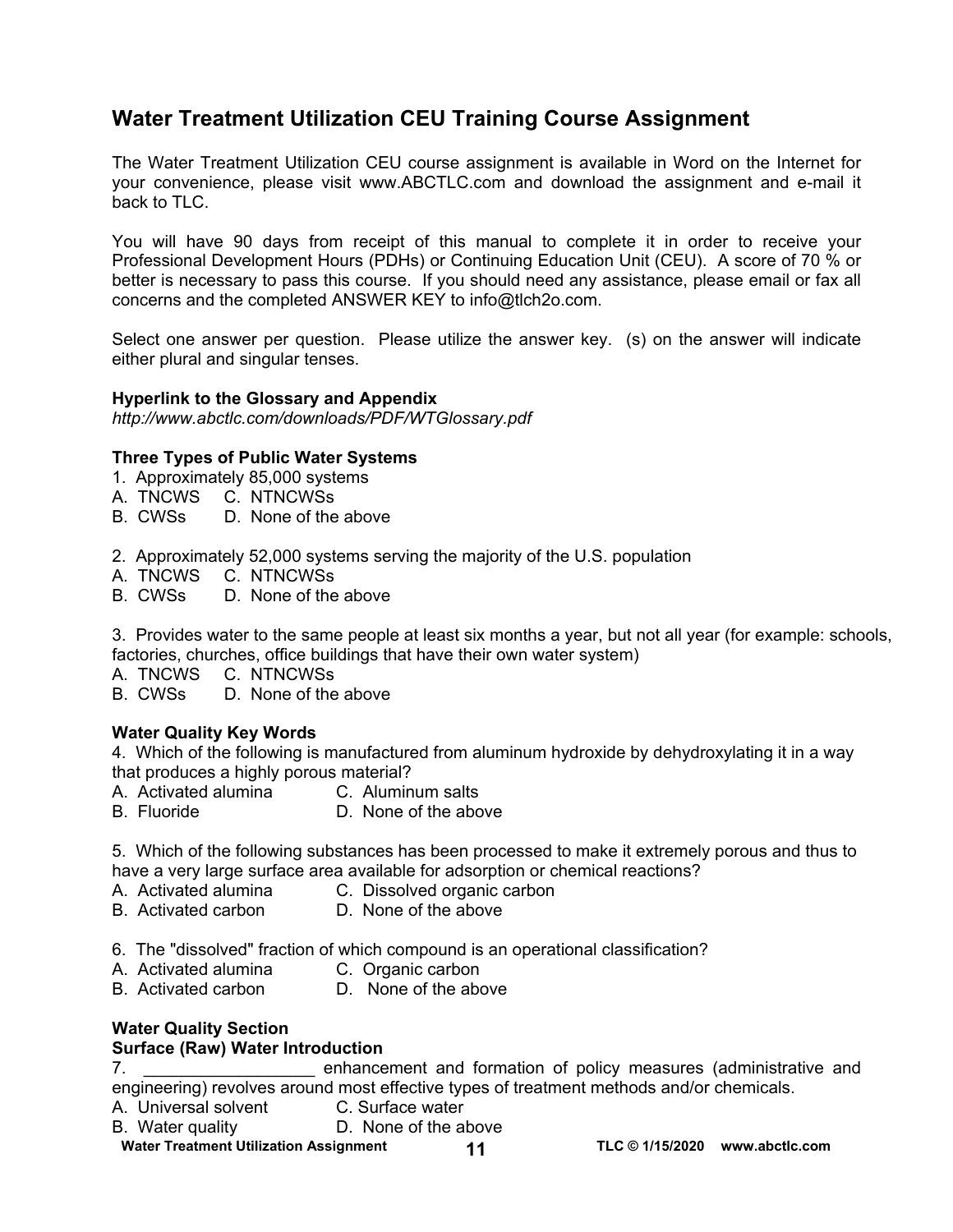8. As operators, we need to appropriately treat surface water is never pure of  $\qquad \qquad$ , it. Most of the earth's water sources obtain their water supplies through precipitation.

- A. Excess nutrients C. Pollution
- B. Biological actions D. None of the above

9. Water passes runoffs and infiltrates the ground during precipitation; this runoff acquires a wide variety of \_\_\_\_\_\_\_\_\_\_\_\_\_\_\_\_that intensely alters its usefulness.

- C. Dissolved or suspended impurities D. None of the above
- B. Biological actions

### **Surface Water Properties**

10. Water is accepted as the **the controller in the cause will dissolve most substances that** comes in contact.

- A. Universal solvent C. Surface water
- B. Water quality D. None of the above

11. Adjustments in the dissolved oxygen, algae, temperature, suspended solids, turbidity, and carbon dioxide will change because of \_\_\_\_\_\_\_\_\_\_\_\_\_\_\_\_.

- A. Excess nutrients C. Discharge
- B. Biological activities D. None of the above

### **Managing Water Quality at the Source**

12. Contingent upon the region, source water may have several restrictions of use as part of a Water Shed Management Plan. In some areas, it may be restricted from recreational use, discharge or runoff from agriculture, or<br>
<u>equal</u>

- A. Excess nutrients C. Industrial and wastewater discharge
- B. Biological actions D. None of the above
	-

13. Algae can be controlled in the water supply by using chemicals such as

- A. pH and alkalinity C. Powdered activated carbon and chlorine
- B. Copper sulfate D. None of the above

14. Contingent upon federal regulations and the amount of copper found natural in water, operators have used\_\_\_\_\_\_\_\_\_\_\_\_\_\_\_\_\_\_\_\_ , powdered activated carbon and chlorine to control algae blooms.

- A. pH and alkalinity C. Potassium permanganate
- B. Metals, and non-metals D. None of the above
	-
- 15. The **the same of the water will govern how these chemicals will react.**
- A. pH and alkalinity C. Powdered activated carbon and chlorine
- B. Metals, and non-metals D. None of the above

### **Physical Characteristics of Water**

16. Physical characteristics are the elements found that are considered alkali, metals, and nonmetals such as carbonates, fluoride, the consumer relates it to scaling of faucets or staining.

- A. pH and alkalinity C. Powdered activated carbon and chlorine
- 
- B. Sulfides or acids D. None of the above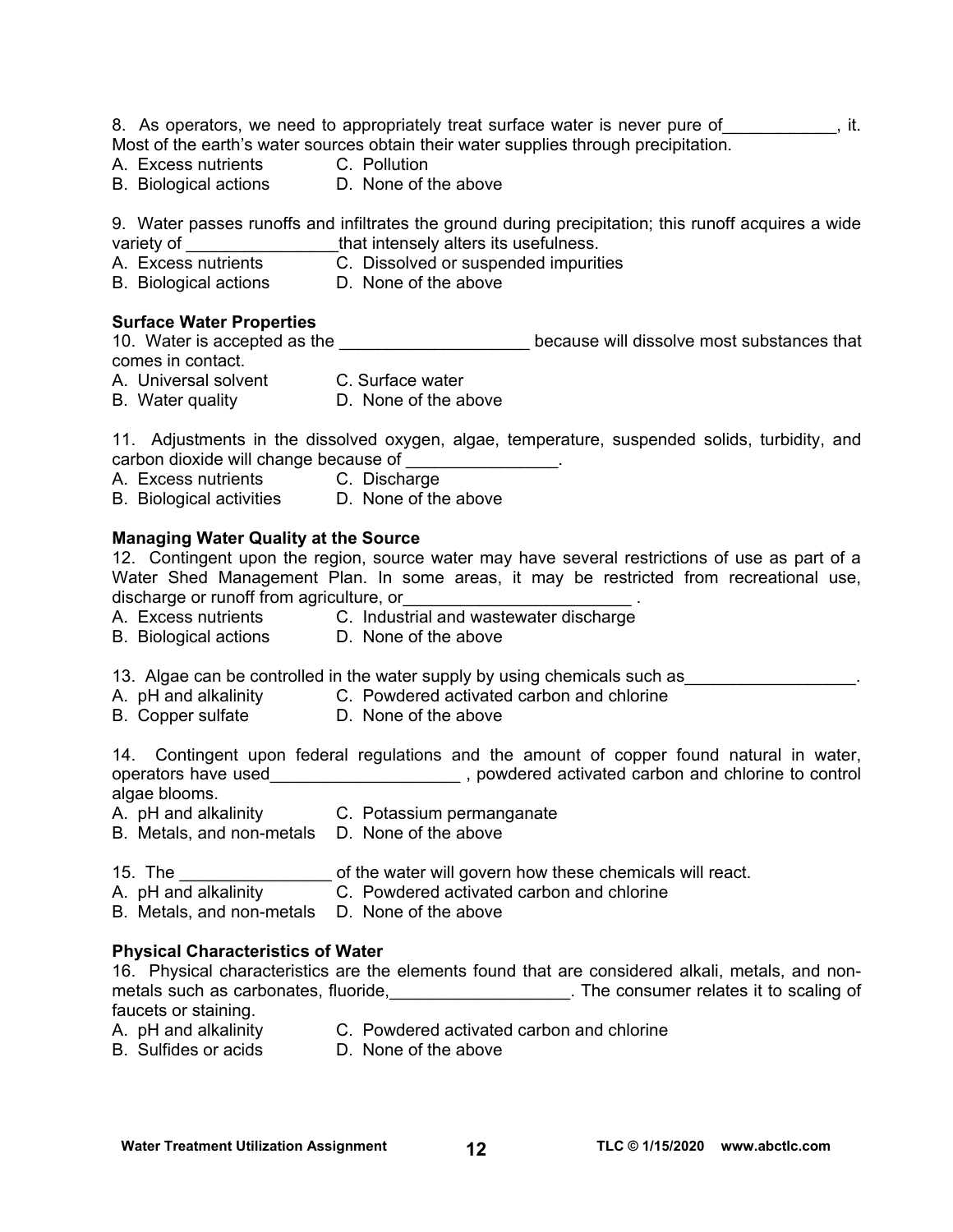17. Total Dissolved Solids (TDS) is not a primary pollutant; it is a gauge of appealing water characteristics such as hardness and an indication of an assortment of chemical contaminants that might be present, such as?

- A. Turbidity C. Arsenic
- B. Colloids D. None of the above

18. pH is the negative logarithm of the hydrogen ion concentration, [H+], a measure of the degree to which a solution is

- A. Alkalinity C. Hydrogen ion (H+)
- B. Acidic or alkaline D. None of the above

19. \_\_\_\_\_\_\_\_\_\_\_\_\_\_\_\_\_ is a substance that can give up a hydrogen ion (H+); a base is a substance that can accept H+.

- A. Acid C. Acidic or alkaline
- B. Base D. None of the above

20. The more acidic a solution the greater the hydrogen ion concentration and the lower the pH; a pH of 7.0 indicates neutrality, a pH of less than 7 indicates acidity, and a pH of more than 7 indicates

A. Acid C. Alkalinity

B. Base D. None of the above

### **Alkalinity**

21. \_\_\_\_\_\_\_\_\_\_\_\_\_\_\_\_\_\_\_ with an overabundance of alkaline earth metal concentrations is significant in determining the suitability of water for irrigation.

- A. Alkalinity C. Hydrogen ion (H+)
- B. Acid D. None of the above

22. Alkalinity is a measure of **Exercise 22.** Alkalinity is a measure of substances only when the chemical composition of the sample is known.

- A. Hydrogen ion (H+) C. An aggregate property of water
- B. Alkaline earth metal D. None of the above

### **Turbidity Introduction**

23. One physical feature of water is turbidity, is a measurement of the cloudiness of water caused by $\overline{\phantom{a}}$ 

- A. Suspended particles C. Temperature fluctuation
- B. Variations **D. None of the above**

24. The turbidity in natural surface waters is composed of a large number of sizes of particles. The sizes of particles can be changing constantly, depending on precipitation and factors.

- A. MCL C. Temperature
- B. Manmade D. None of the above
- 25. Generally, higher turbidity levels require higher coagulant dosages. However, seldom is the relationship between turbidity level and **Example 2018** 1 linear.
- A. Coagulant dosage **C. Temperature**
- B. Total Dissolved Solids (TDS) D. None of the above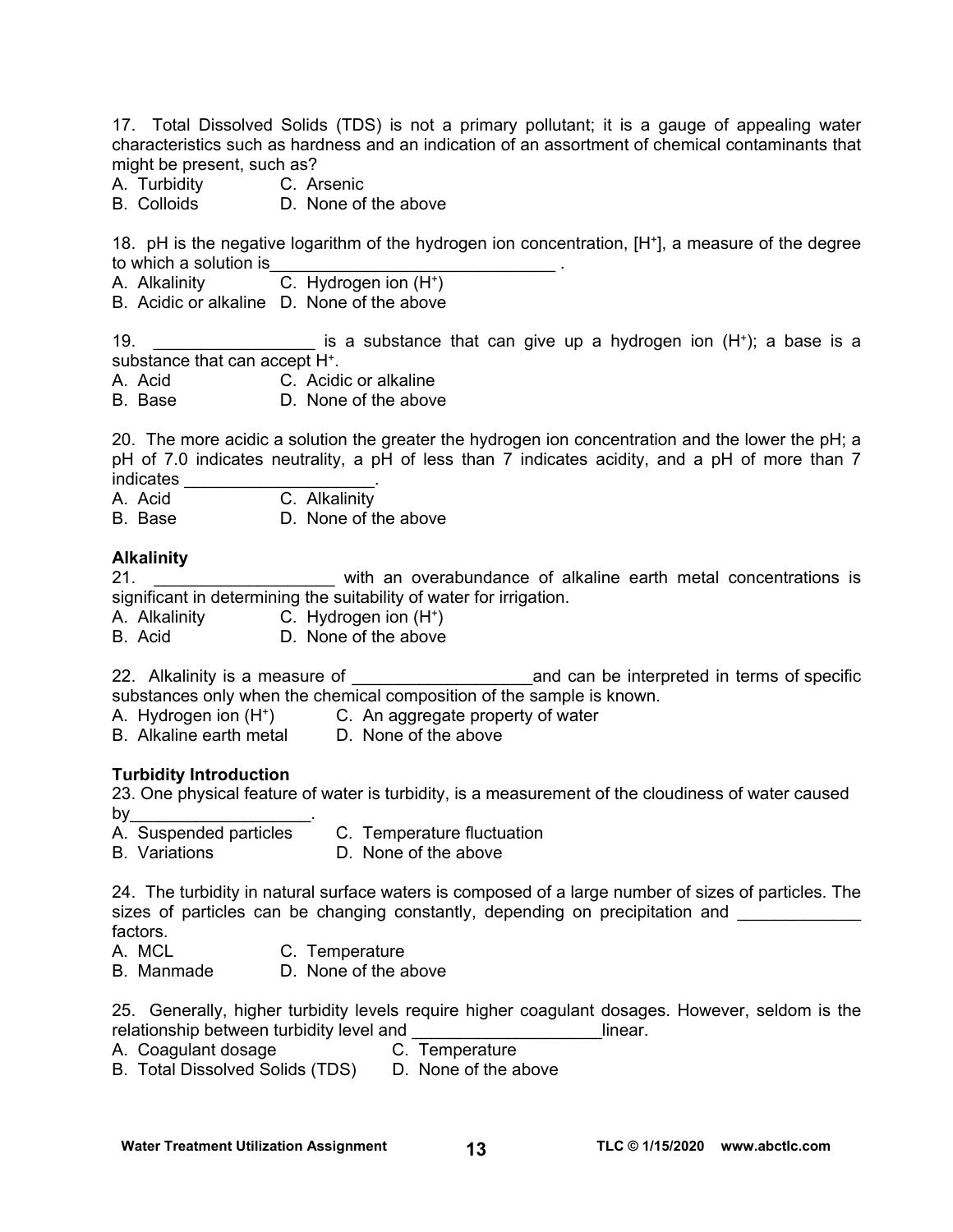26. Usually, the extra coagulant required is relatively small when turbidities are much higher than normal due to higher collision probabilities of the during high turbidities.

A. Turbidity C. Total Dissolved Solids (TDS)

B. Colloids D. None of the above

27. Low waters can be very difficult to coagulate due to the difficulty in inducing collision between the colloids.

- A. Turbidity C. Total Dissolved Solids (TDS)
- B. Colloids D. None of the above

28. \_\_\_\_\_\_\_\_\_\_\_\_\_\_\_\_\_\_\_may be existing in a water supply due to pollution, and these colloids can be difficult to remove in the coagulation process. In this situation, higher coagulant dosages are generally required.

- A. Turbidity C. Total Dissolved Solids (TDS)
- B. Organic colloids D. None of the above

# **Turbidity MCL**

29. An MCL for turbidity established by the EPA because **EXAL and SO interferes with** disinfection. This characteristic of water changes the most rapidly after a heavy rainfall.

A. Conductivity C. Temperature

B. Turbidity D. None of the above

30. The temperature variation of a sample, a scratched or unclean sample tube in the nephelometer and selecting an incorrect wavelength of a light path may be conditions caused by an inaccurate **and interest**.

A. Conductivity C. Temperature

B. Turbidity D. None of the above

### **Dissolved Oxygen**

 $\mathcal{L}_\text{max}$  , we have the set of  $\mathcal{L}_\text{max}$ 

31. The level of dissolved oxygen in natural waters is often a direct indication of quality, since aquatic plants produce oxygen, while microorganisms generally consume it as they feed on

A. Pollutants C. E. coli bacteria

B. Organic matter D. None of the above

32. At low temperatures, the \_\_\_\_\_\_\_\_\_\_\_\_\_\_\_\_\_\_\_\_\_\_\_\_\_\_\_\_is increased, so that in winter, concentrations as high as 20 ppm may be found in natural waters; during summer, saturation levels can be as low as 4 or 5 ppm.

- A. Dissolved oxygen C. Solubility of oxygen<br>B. Thermal stratification D. None of the above
- B. Thermal stratification

33. \_\_\_\_\_\_\_\_\_\_\_\_\_\_\_\_\_ is essential for the support of fish and other aquatic life and aids in the natural decomposition of organic matter.

- A. Dissolved oxygen C. Solubility of oxygen
- B. Thermal stratification D. None of the above

34. Thermal stratification is possible as water becomes less dense when heated, meaning water weighs less per unit volume. Therefore, warmer water will be lighter and colder water will be heavier. Due to this, there will always be a level of "self-induced" and the value in a water storage.

- A. Saturation level(s) C. Permanent hardness
- B. Thermal stratification D. None of the above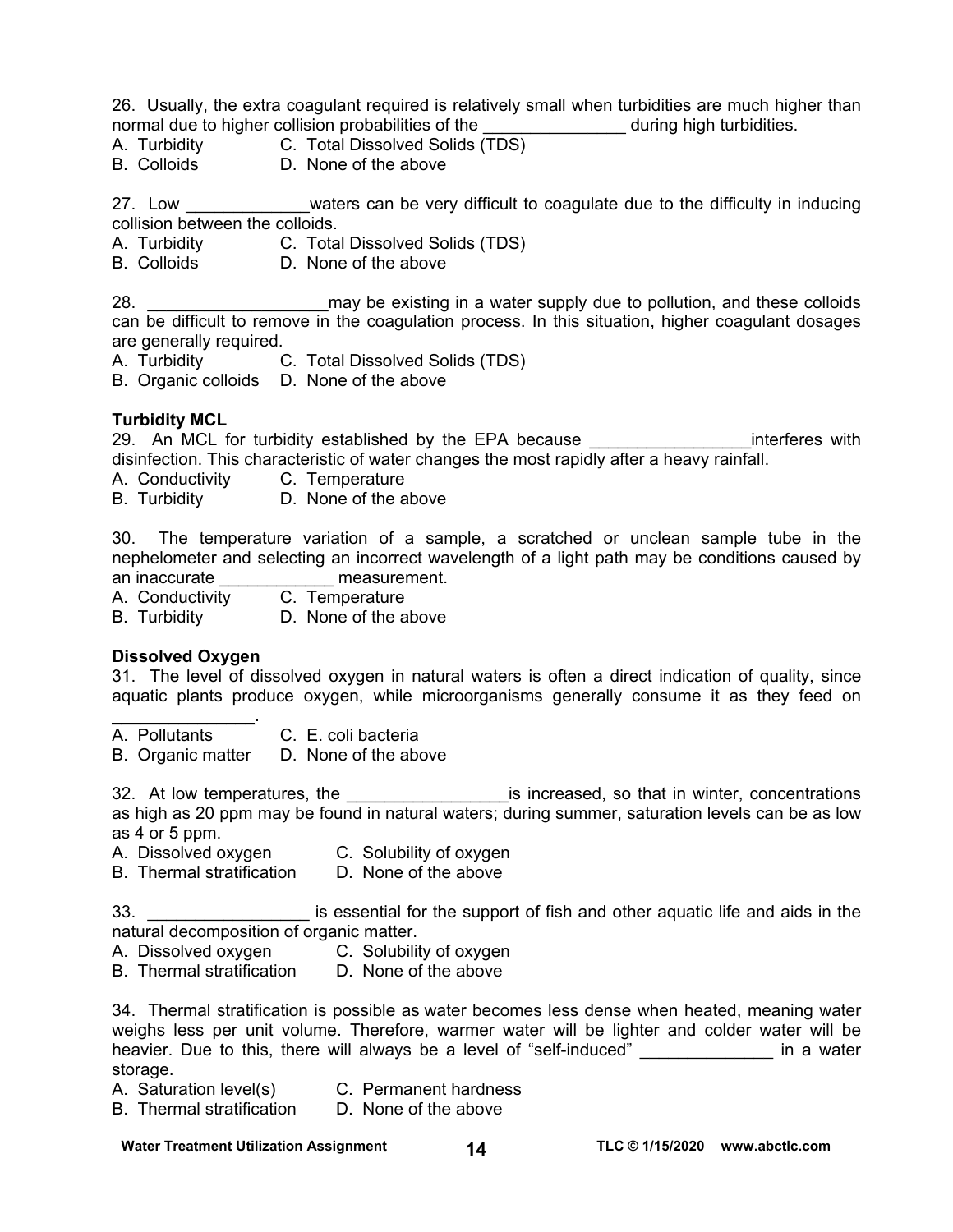# **Objections to Hard Water**

# **Scale Formation**

35. Hard water forms scale, usually\_\_\_\_\_\_\_\_\_\_\_\_\_\_\_\_\_, which causes a variety of problems. Left to dry on the surface of glassware and plumbing fixtures, including showers doors, faucets, and sink tops; hard water leaves unsightly white scale known as water spots.

A. Magnesium carbonate C. Calcite

B. Calcium carbonate D. None of the above

# **Secondary Standard**

36. TDS is most often measured in parts per million (ppm) or milligrams per liter of water (mg/L). The normal TDS level ranges from

- A. 50 ppm to 1,000 ppm C. 50 ppm to 100 ppm
- B. 5 ppm to 10 ppm D. None of the above

# **Langelier Saturation Index**

37. The Langelier Saturation index (LSI) is an evenness scale derived from the theoretical concept of saturation and provides an indicator of the degree of saturation of water with respect to calcium carbonate. It can be shown that the Langelier saturation index (LSI) approximates the base 10 logarithm of the \_\_\_\_\_\_\_\_\_\_\_\_\_saturation level.

A. Magnesium carbonate C. Calcite

B. Calcium carbonate D. None of the above

38. The Langelier saturation level approaches the concept of saturation using pH as a main variable. The LSI can be interpreted as the pH change required to bring water to the set of  $\sim$  . The set of  $\sim$   $\sim$ 

A. Saturation level(s) C. Equilibrium

B. Stratification D. None of the above

# **More on the Stage 2 DBP Rule**

39. Which of the following rules focuses on public health protection by limiting exposure to DBPs, specifically total trihalomethanes and five haloacetic acids, which can form in water through disinfectants used to control microbial pathogens?

- A. Stage 2 DBP rule **C. Long Term 2 Enhanced Surface Water Treatment Rule**
- B. Stage 1 DBPR D. None of the above

40. Which of the following is one of the major public health advances in the 20th century?

- A. Disinfection of drinking water C. Amendments to the SDWA
- B. Water distribution **D. None of the above**

41. There are specific microbial pathogens, such as The manney which can cause illness, and are highly resistant to traditional disinfection practices.

- A. Cryptosporidium C. Protozoa
- B. E. coli host culture D. None of the above

42. The Stage 1 Disinfectants and Disinfection Byproducts Rule and \_\_\_\_\_\_\_\_, promulgated in December 1998.

- A. Stage 1 DBPR C. Interim Enhanced Surface Water Treatment Rule
- B. Stage 2 DBPR D. None of the above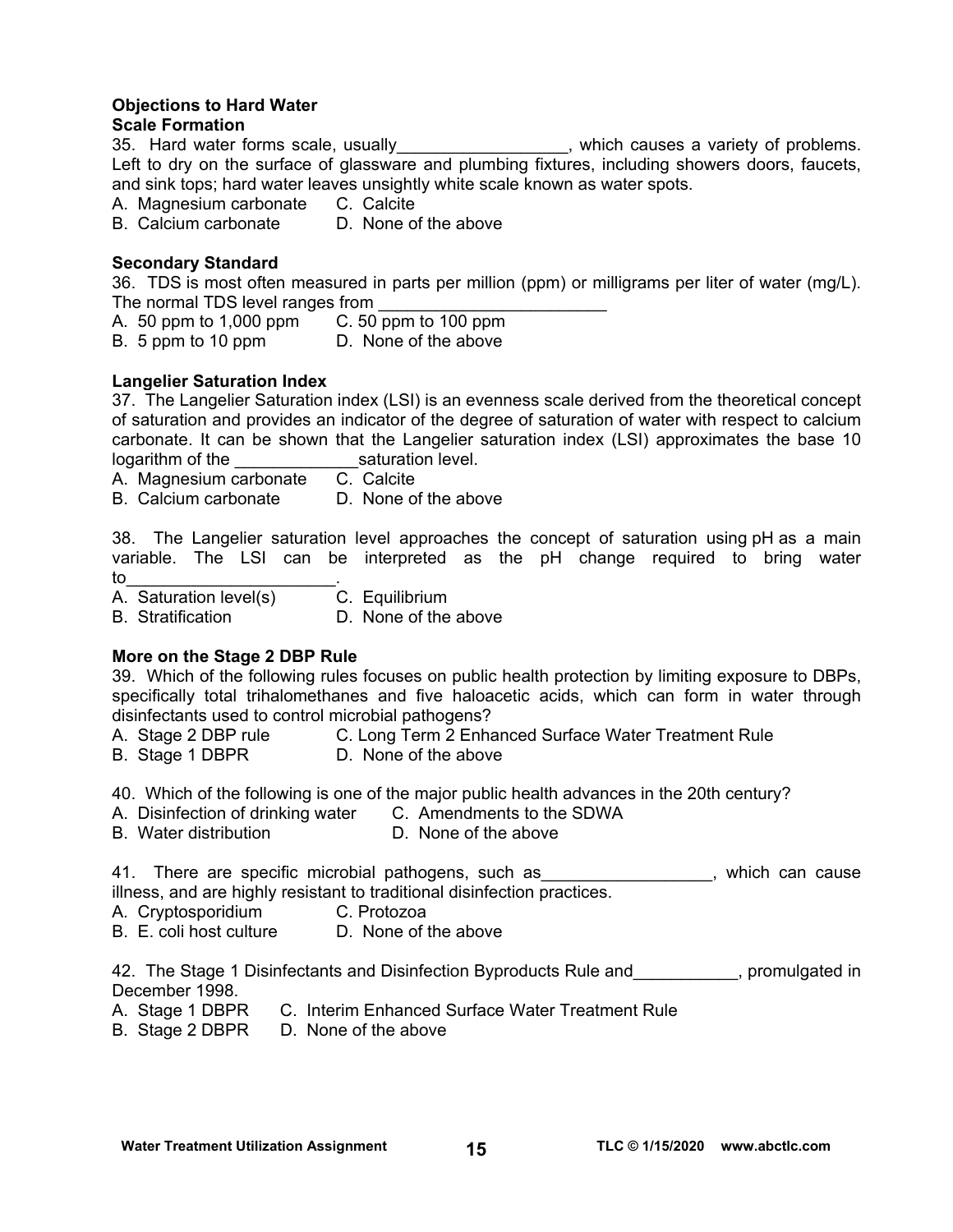43. Which of the following rules will reduce potential cancer and reproductive and developmental health risks from disinfection byproducts?

- 
- 
- A. Stage 1 DBPR C. Long Term 2 Enhanced Surface Water Rule
- B. Stage 2 DBPR D. None of the above

### **What are Disinfection Byproducts (DBPs)?**

44. Which of the following form when disinfectants used to treat drinking water react with naturally occurring materials in the water?

- A. Chloramines C. Disinfection byproducts (DBPs)
- B. Humic and fulvic acids D. None of the above

45. Total trihalomethanes and haloacetic acids are widely occurring entity formed during disinfection with chlorine and chloramine.

- A. Gases C. Classes of DBPs
- B. Substances D. None of the above

#### **Disinfection Byproduct Research and Regulations Summary**

46. **Example 10** is unquestionably the most important step in the treatment of water for drinking water supplies. A. DBP(s) C. Disinfection B. Turbidity (particle) D. None of the above

47. The **Example 20** is the should not be compromised because of concern over the potential long-term effects of disinfectants and DBPs.

- A. DBP(s) C. Microbial quality of drinking water
- B. Turbidity (particle) D. None of the above

48. The risk of illness and death resulting from exposure to pathogens in drinking water is very much greater than the risks from

A. Disinfectants and DBPs C. Natural organic matter precursors

B. Turbidity (particle) D. None of the above

### **Controlling Disinfection Byproducts**

49. Treatment techniques are available that provide water suppliers the opportunity to maximize potable water safety and quality while minimizing the risk of \_\_\_\_\_\_\_\_\_\_\_\_\_\_\_\_\_.

- 
- A. DBP risks C. Disinfectants and DBPs
- B. Turbidity (particle) D. None of the above

| 50. Generally, the best approach to reduce |  |  |  |  | is to remove natural organic |  |
|--------------------------------------------|--|--|--|--|------------------------------|--|
| matter precursors prior to disinfection.   |  |  |  |  |                              |  |

A. DBP(s) C. DBP formation

B. Turbidity (particle) D. None of the above

# **The EPA guidance discusses three processes to effectively remove natural organic matter prior to disinfection:**

### **Coagulation and Clarification**

51. Coagulation processes can also be optimized for natural organic matter removal with higher doses of  $\qquad \qquad$  (such as alum or iron salts), and optimization of pH.

- A. THMs and HAAs **C.** Natural organic matter
- B. Inorganic coagulants D. None of the above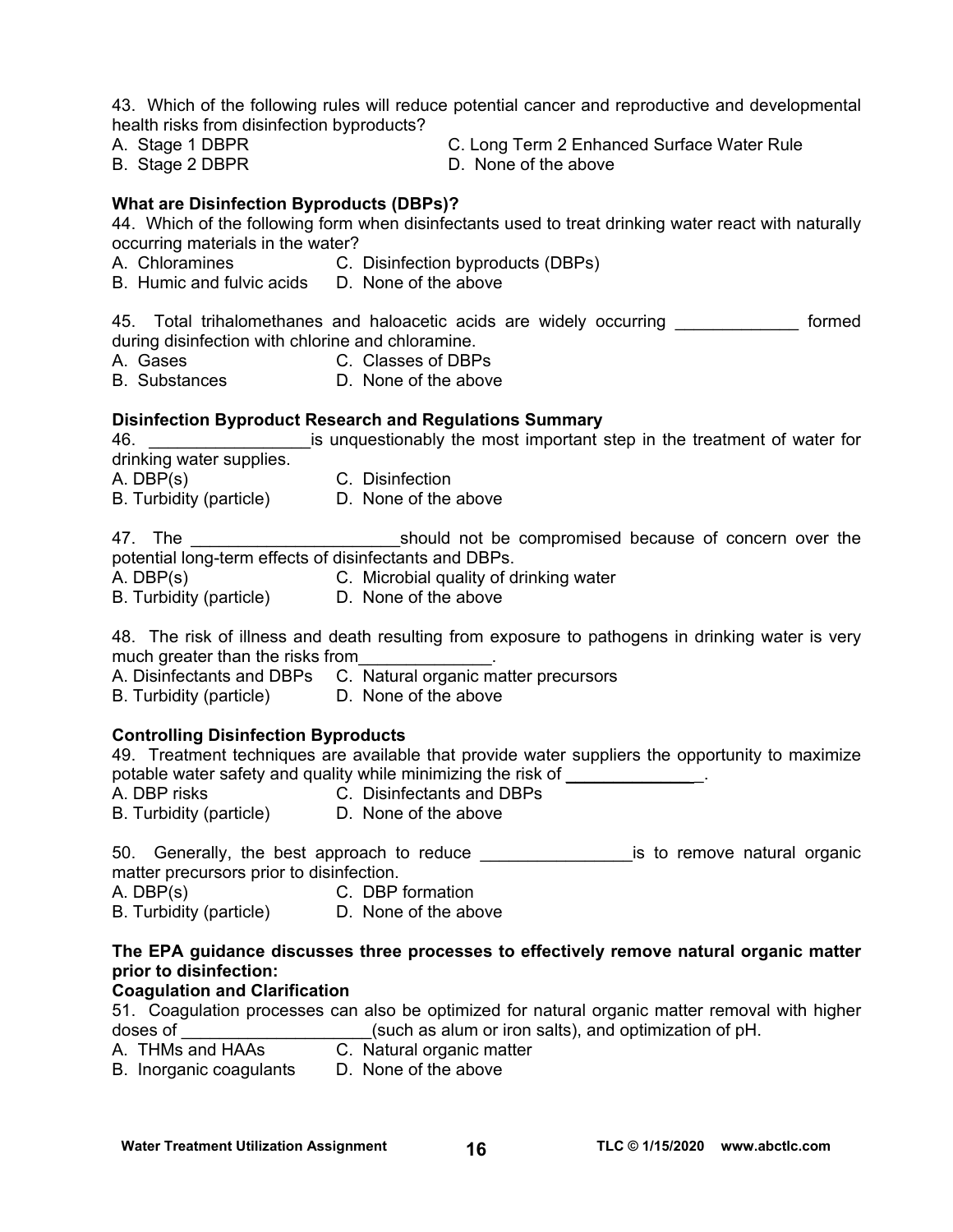52. Most treatment plants optimize their coagulation process for **the entity of the set of the set of the set of** removal.

- A. Inorganic coagulants C. Turbidity (particle)
- B. Most contaminants D. None of the above

### **Absorption**

53. Activated carbon can be used to absorb **that react with disinfectants to form** byproducts.

- A. Inorganic coagulants C. Soluble organics<br>B. Most contaminants D. None of the above
- B. Most contaminants

### **Membrane Technology**

54. Membranes, used historically to desalinate brackish waters, have also demonstrated excellent removal of

- A. THMs and HAAs C. Natural organic matter
- B. Optimization of pH D. None of the above

55. Membrane processes use hydraulic pressure to force water through a semi-permeable membrane that rejects most \_\_\_\_\_\_\_\_\_\_\_\_\_\_\_\_\_. Variations of this technology include reverse osmosis (RO), nanofiltration (low pressure RO), and microfiltration (comparable to conventional sand filtration).

- A. Inorganic coagulants C. Insoluble organics
- B. Contaminants D. None of the above

56. Other conventional methods of reducing DBP formation include changing the point of chlorination and using example of residual disinfection.

- A. Free residual disinfection C. Total residual disinfection
- B. Chloramines D. None of the above

### **Organisms Descriptors and Meanings**

57. Photo means...

- A. Feed or nourish C. Light
- B. Other (Organic carbon) D. None of the above

58. Chemo means...

- A. Rock C. Chemical
- B. Organic D. None of the above
- 59. Hetero means...
- A. Feed or nourish C. Light
- B. Other (Organic carbon) D. None of the above
- 60. Anaerobic means...
- A. Without air C. Self (Inorganic carbon)
- B. With air **D. None of the above**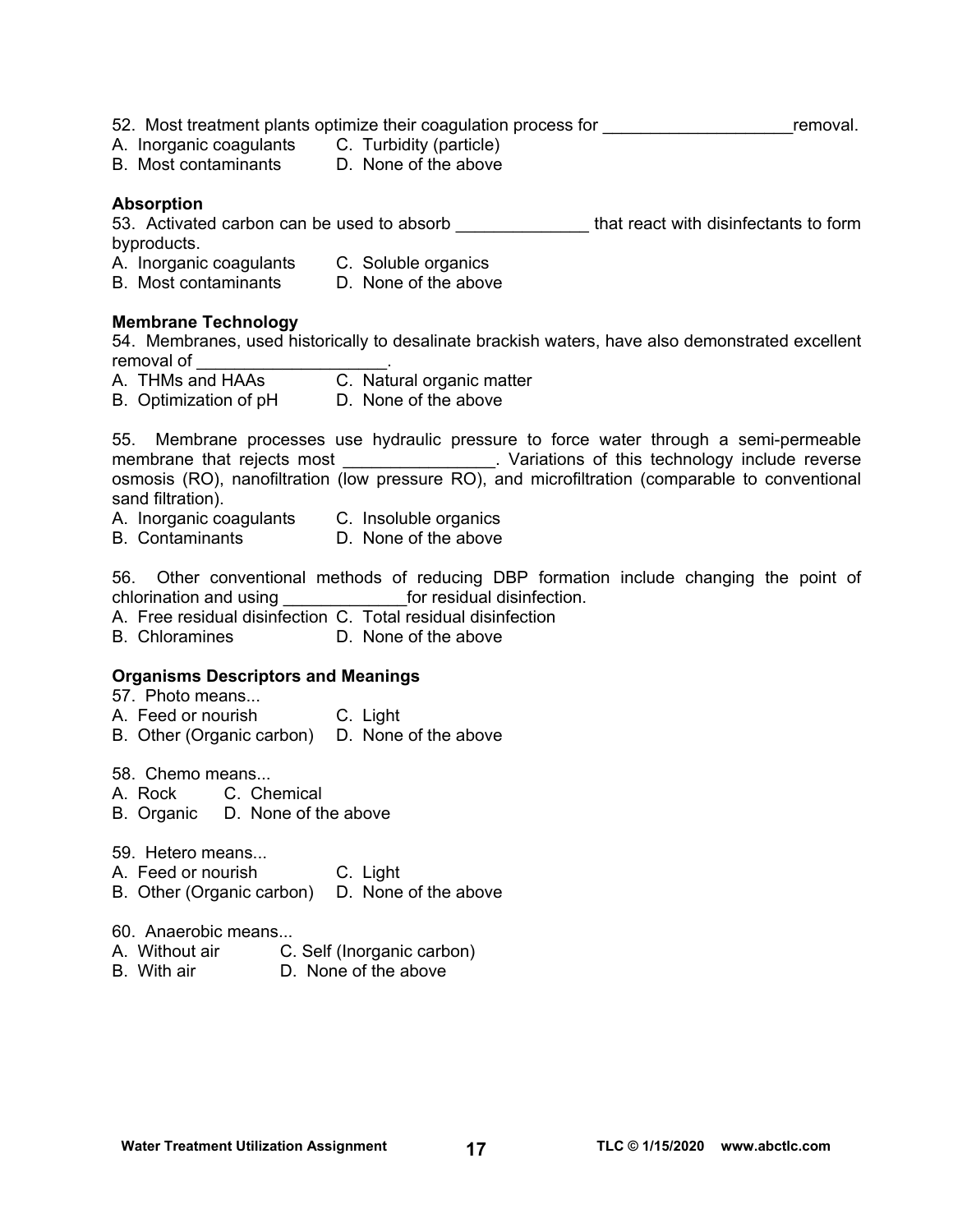# **Contaminants that may be present in sources of drinking water include:**

61. Which of the following like salts and metals, which can be naturally occurring or result from urban stormwater runoff, industrial or domestic wastewater discharges, oil and gas production, mining or farming?

- A. Radioactive contaminants C. Inorganic contaminants
- B. Pesticides and herbicides D. Microbial contaminants

62. Which of the following may come from a variety of sources such as agriculture, urban stormwater run-off, and residential uses?

- A. Radioactive contaminants C. Inorganic contaminants
- B. Pesticides and herbicides D. Microbial contaminants

63. Which of the following, such as viruses and bacteria, which may come from sewage treatment plants, septic systems, agricultural livestock operations and wildlife?

- A. Microbial contaminants C. Inorganic contaminants
- B. Pesticides and herbicides D. All of the above

64. Which of the following can be synthetic and volatile organic chemicals, which are by-products of industrial processes and petroleum production, and can come from gas stations, urban stormwater run-off, and septic systems?

A. Organic chemical contaminants C. Inorganic contaminants

B. Pesticides and herbicides D. Microbial contaminants

65. Which of the following can be naturally occurring or be the result of oil and gas production and mining activities?

- A. Radioactive contaminants C. Inorganic contaminants
- B. Pesticides and herbicides D. Microbial contaminants

# **Background**

66. Coliform bacteria and chlorine residual are the only routine sampling and monitoring requirements for small ground water systems with chlorination. The coliform bacteriological sampling is governed by the Coliform Reduction amendment of the SDWA.

A. True B. False

# **TCR**

67. The TCR recommends most of the Public Water Systems (PWS) to monitor their distribution system for bacteria according to the written sample sitting plan for that system. A. True B. False

68. The sample sitting plan identifies sampling frequency and locations throughout the distribution system that are selected to be representative of conditions in the entire system.

A. True B. False

69. Coliform contamination may occur anywhere in the system, possibly due to problems such as; high pressure conditions, line fluctuations, or wells, and therefore routine monitoring is required.<br>A. True B. False **B.** False

# **Routine Sampling Requirements**

70. Total coliform samples must be collected by PWSs at sites that are representative of water quality throughout the distribution system according to a written sample siting plan subject to state review and revision.

A. True B. False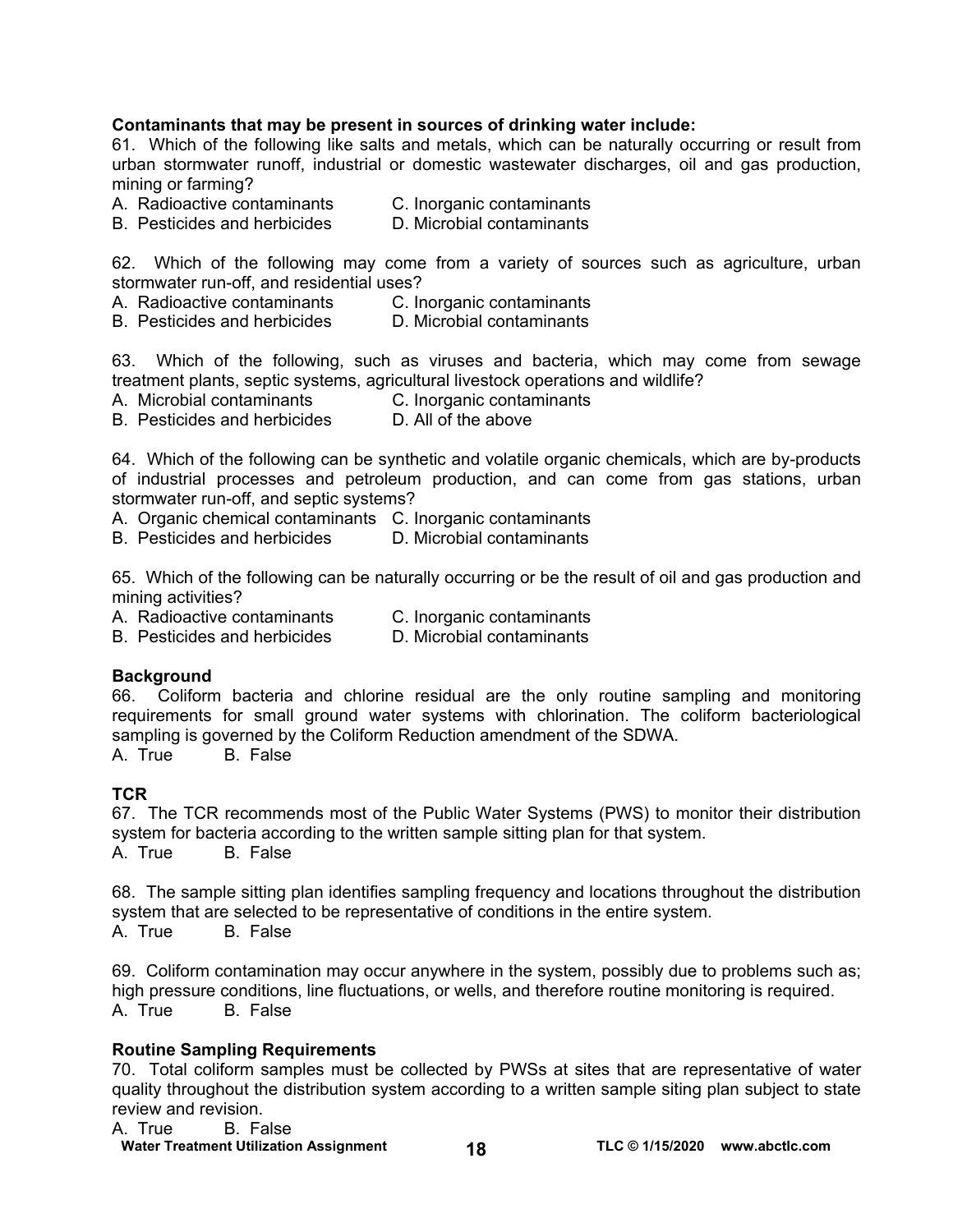71. For PWSs collecting more than one sample per month, collect total coliform samples at regular intervals throughout the month, except that ground water systems serving 4,900 or fewer people may collect all required samples on a single day if the samples are taken from different sites.

A. True B. False

72. Each total coliform-positive (TC+) routine sample must be tested for the presence of heterotrophic bacteria.<br>A. True B. False

B. False

73. If any TC+ sample is also E. coli-positive (EC+), then the EC+ sample result must be reported to the state by the end of the month that the PWS is notified. A. True B. False

74. If any routine sample is TC+, repeat samples are required. – PWSs on quarterly or annual monitoring must take a minimum of one additional routine samples (known as additional routine monitoring) the quarter following a TC+ routine or repeat sample. A. True B. False

75. Reduced monitoring is general available for PWSs using only surface water and serving 1,000 or fewer persons that meet certain additional PWS criteria. A. True B. False

### **Dangerous Waterborne Microbes**

76. Which of the following is a parasite that enters lakes and rivers through sewage and animal waste. It causes cryptosporidiosis, a mild gastrointestinal disease. The disease can be severe or fatal for people with severely weakened immune systems.

A. Coliform Bacteria C. Giardia lamblia

B. Cryptosporidium D. None of the above

77. Which of the following are not necessarily agents of disease may indicate the presence of disease-carrying organisms?

- A. Fecal coliform bacteria C. Shigella dysenteriae
- B. Cryptosporidium D. None of the above

78. Which of the following is a parasite that enters lakes and rivers through sewage and animal waste. It causes gastrointestinal illness (e.g. diarrhea, vomiting, and cramps)?

- A. Coliform Bacteria C. Protozoa
- B. Cryptosporidium D. None of the above

79. Which of the following is a species of the rod-shaped bacterial genus Shigella?

- A. Fecal coliform bacteria C. Shigella dysenteriae
- B. Cryptosporidium D. None of the above
- 80. Which of the following can cause bacillary dysentery?
- A. Fecal coliform bacteria C. Shigella
- B. Cryptosporidium D. None of the above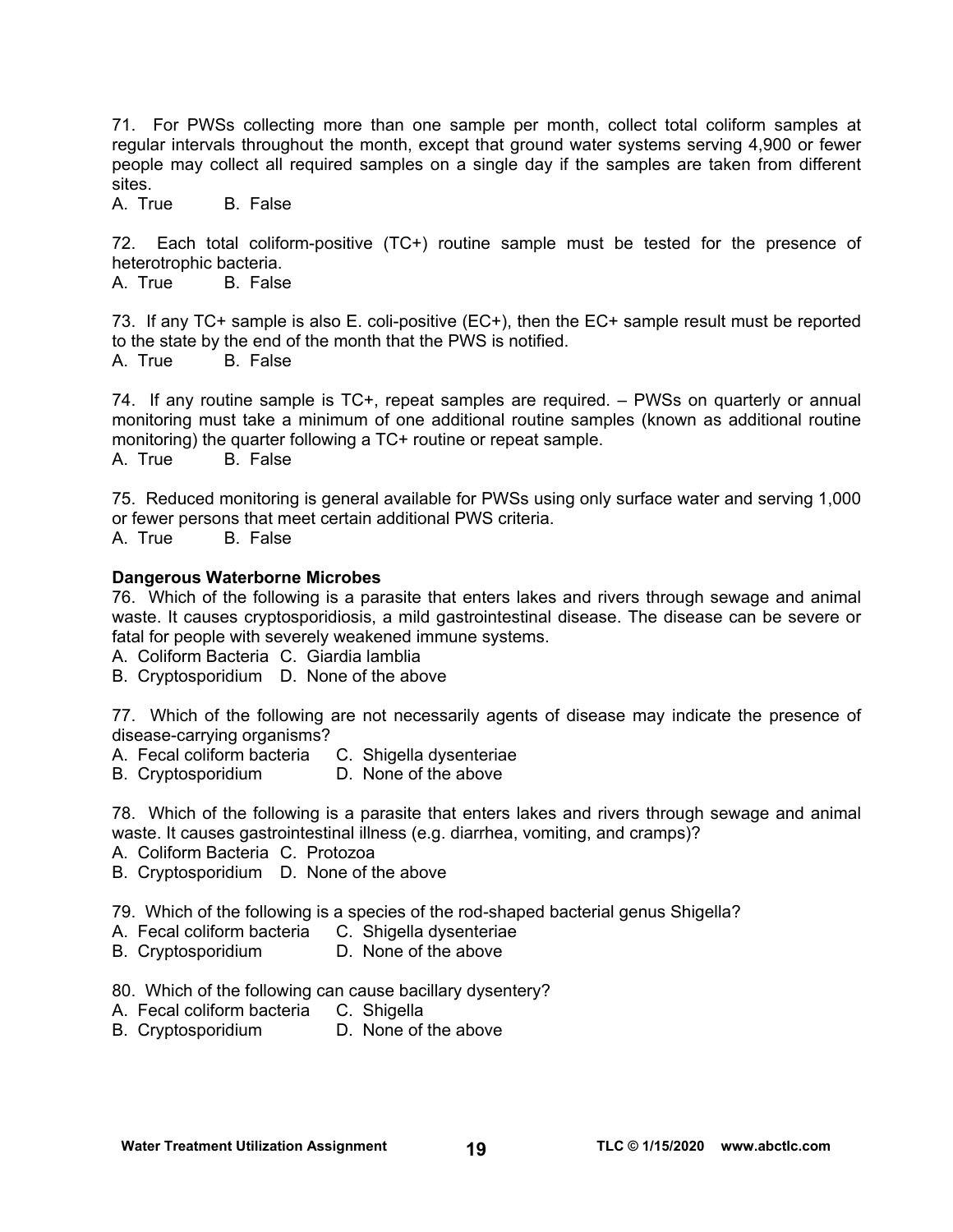# **Bacteriological Monitoring Introduction**

81. Which of the following are usually harmless, occur in high densities in their natural environment and are easily cultured in relatively simple bacteriological media?

- A. Indicator bacteria C. Viruses
- B. Amoebas D. None of the above

82. Indicators in common use today for routine monitoring of drinking water include total coliforms, fecal coliforms, and?

- A. Cryptosporidium C. Escherichia coli (E. coli)
- B. Protozoa D. None of the above

83. According to the text, the routine microbiological analysis of your water is for?

- A. Contamination C. Coliform bacteria
- B. Colloids D. None of the above

### **Bacteria Sampling**

84. Water samples for **Exercise 20** must always be collected in a sterile container.

A. Amoebas C. Viruses

B. Bacteria tests D. None of the above

### **Methods**

85. The MMO-MUG test, a product marketed as  $\qquad \qquad$ , is the most common. The sample results will be reported by the laboratories as simply coliforms present or absent.

- A. Colilert **C. Total coliform analysis**
- B. Coliform D. None of the above

### **The three (3) types of samples are:**

86. A PWS incurs an E. coli MCL violation.

- A. Trigger: Level 1 Assessment C. All of the above
- B. Trigger: Level 2 Assessment D. None of the above

87. A PWS collecting at least 40 samples per month has greater than 5.0 percent of the routine/repeat samples in the same month that are TC+.

- A. Trigger: Level 1 Assessment C. All of the above
- B. Trigger: Level 2 Assessment D. None of the above
- 88. A PWS has a second Level 1 Assessment within a rolling 12-month period.
- A. Trigger: Level 1 Assessment C. All of the above
- B. Trigger: Level 2 Assessment D. None of the above

89. A PWS on state-approved annual monitoring has a Level 1 Assessment trigger in 2 consecutive years.

- A. Trigger: Level 1 Assessment C. All of the above
	-
- B. Trigger: Level 2 Assessment D. None of the above
- (S) Means the answer can be plural or singular in nature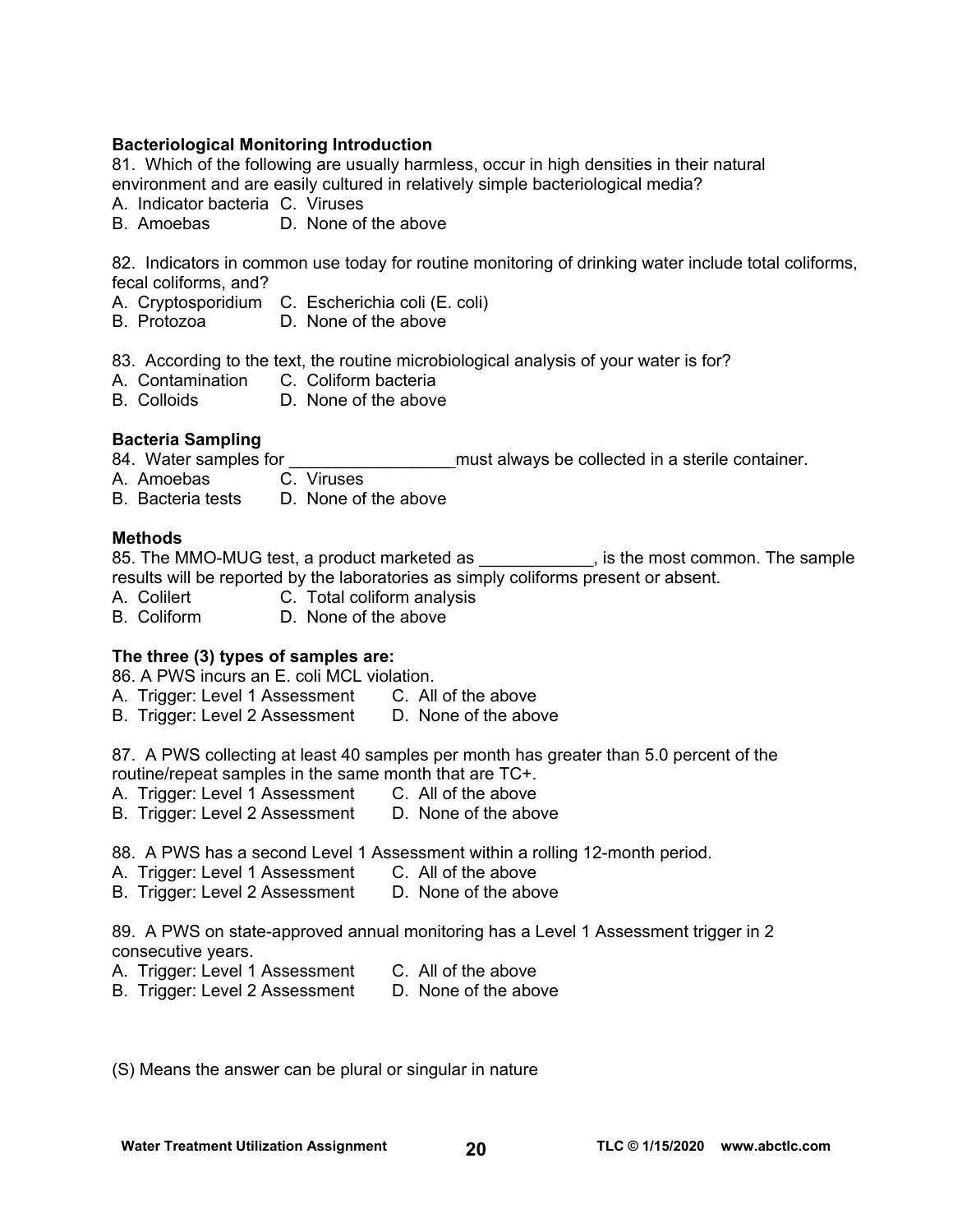90. A PWS collecting fewer than 40 samples per month has 2 or more TC+ routine/ repeat samples in the same month.

A. Trigger: Level 1 Assessment C. All of the above

B. Trigger: Level 2 Assessment D. None of the above

### **Noncommunity and nontransient noncommunity public water systems will sample at the same frequency as a like sized community public water system if:**

91. It has more than 1,000 daily population and has ground water as a source, or It serves 25 or more daily population and utilizes surface water as a source or ground water under the direct influence of surface water as its source.

A. True B. False

92. Noncommunity and nontransient, noncommunity water systems with less than 10,000 daily population and groundwater as a source will sample on an annual basis.

A. True B. False

### **Maximum Contaminant Levels (MCLs)**

93. State and federal laws establish standards for drinking water quality. Under normal circumstances when these standards are being met, the water is safe to drink with no threat to human health. These standards are known as maximum contaminant levels (MCL). When a particular contaminant exceeds its MCL a potential health threat may occur.

A. True B. False

94. The MCLs are based on extensive research on toxicological properties of the contaminants, risk assessments and factors, short-term (acute) exposure, and long-term (chronic) exposure. You conduct the monitoring to make sure your water is in compliance with the MCL.

A. True B. False

95. There are two types of MCL violations for coliform bacteria. The first is for total coliform; the second is an acute risk to health violation characterized by the confirmed presence of fecal coliform or E. coli.

A. True B. False

# **Positive or Coliform Present Results**

96. If you are notified of a positive coliform test result you need to contact either the Drinking Water Program or your local county health department within 72 hours, or by the next business day after the MCL compliance violation

A. True B. False

97. With a positive total coliform sample, after you have contacted an agency for assistance, you will be instructed as to the proper repeat sampling procedures and possible corrective measures for solving the problem. It is very important to initiate the example of the corrective measures will be based on those results.

A. Perform routine procedures C. Corrective measures

B. Repeat sampling immediately D. None of the above

# **Heterotrophic Plate Count HPC**

98. Heterotrophic Plate Count (HPC) --- formerly known as the Bac-T plate, is a procedure for estimating the number of live heterotrophic bacteria and measuring changes during water treatment and distribution in water or in swimming pools.

A. True B. False

**Water Treatment Utilization Assignment 21 TLC © 1/15/2020 [www.abctlc.com](http://www.abctlc.com)**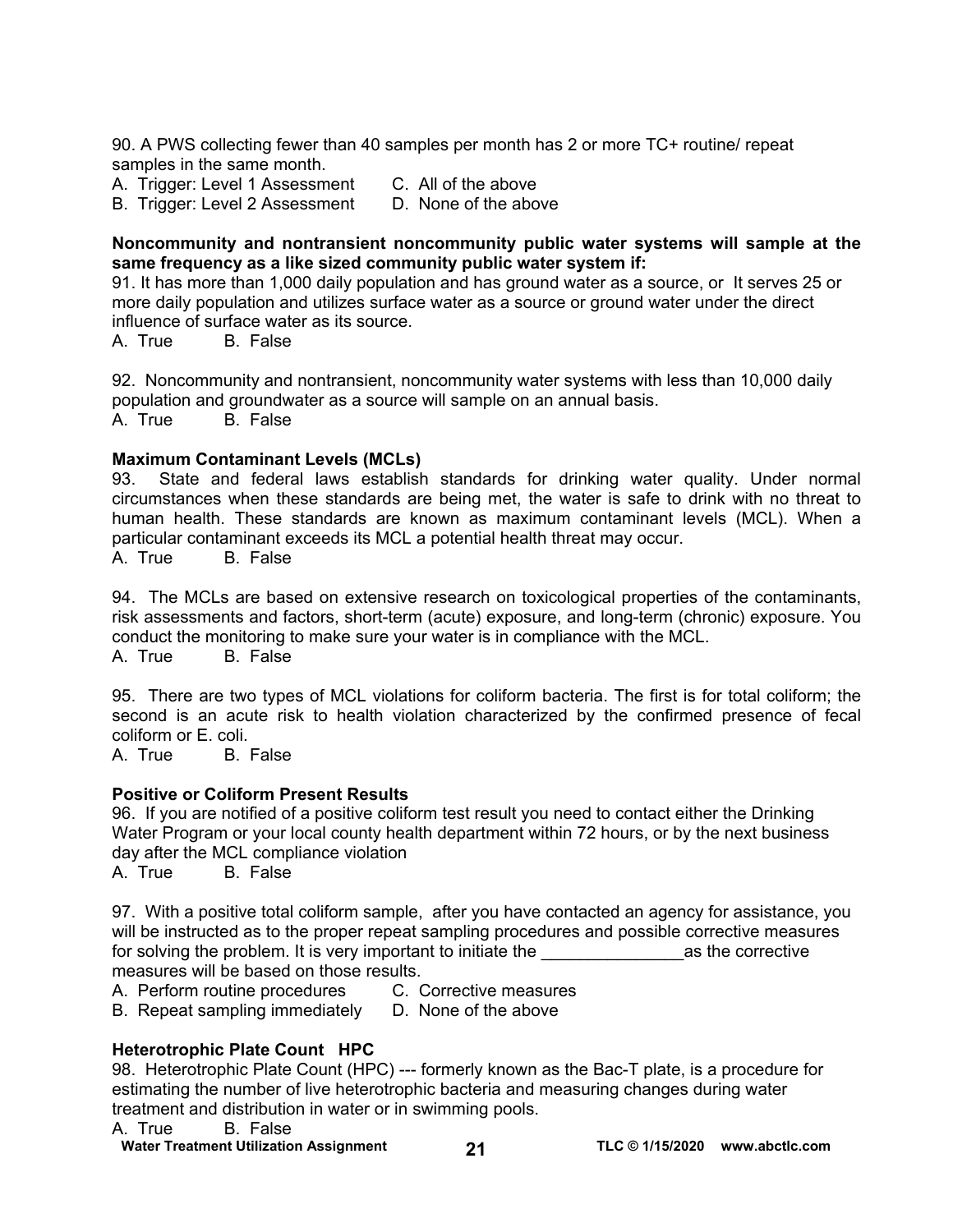### **Heterotrophic Plate Count (Spread Plate Method**)

99. Which of the following provides a technique to quantify the bacteriological activity of a sample? A. Colonies C. Heterotrophic Plate Count

B. Agar D. None of the above

### **Total Coliforms**

100. This MCL is based on the presence of total coliforms, and compliance is on a daily or weekly basis, depending on your water system type and state rule. A. True B. False

### **The following are acute violations:**

101. Which determines a violation of nitrate? A. Presence C. MCLG B. MCL D. None of the above

### **Revised Total Coliform Rule (RTCR) Summary**

102. EPA published the Revised Total Coliform Rule (RTCR) in the Federal Register (FR) on February 13, 2013 (78 FR 10269). It is the revision to the 1989 Total Coliform Rule (TCR). A. True B. False

103. The RTCR upholds the purpose of the 1989 TCR to protect public health by ensuring the duplicity of the drinking water distribution system and monitoring for the absence of microbial contamination.<br>A. True

**B.** False

104. The RTCR establishes criteria for systems to qualify for and stay on for special increased monitoring, which could reduce water system problems for better system operation. A. True B. False

105. The water provider shall develop and follow a sample-siting plan that designates the PWS's collection schedule. This includes location of<br>A. Routine and repeat water samples <br>C. Microbial contamination

- A. Routine and repeat water samples
- B. Reduced monitoring D. Repeat water samples
- 

106. The water provider shall collect the state of the control on a regular basis (monthly, quarterly, annually). Have samples tested for the presence of total coliforms by a state certified laboratory.

A. Routine water samples C. Microbial contamination

B. Reduced monitoring D. Repeat water samples

107. PN is required for violations incurred. Within required timeframes, the PWS must use the required health effects language and notify the public if they did not comply with certain requirements of the RTCR. The type of The severity of the violation.

A. CCR(s) C. MCL violation

B. PN D. TC+ routine or repeat sample

108. The RTCR requires public water systems that are vulnerable to microbial contamination to identify and fix problems.

A. True B. False

109. The water provider shall collect repeat samples (at least 3) for each TC+ positive routine sample.

A. True B. False

**Water Treatment Utilization Assignment 22 TLC © 1/15/2020 [www.abctlc.com](http://www.abctlc.com)**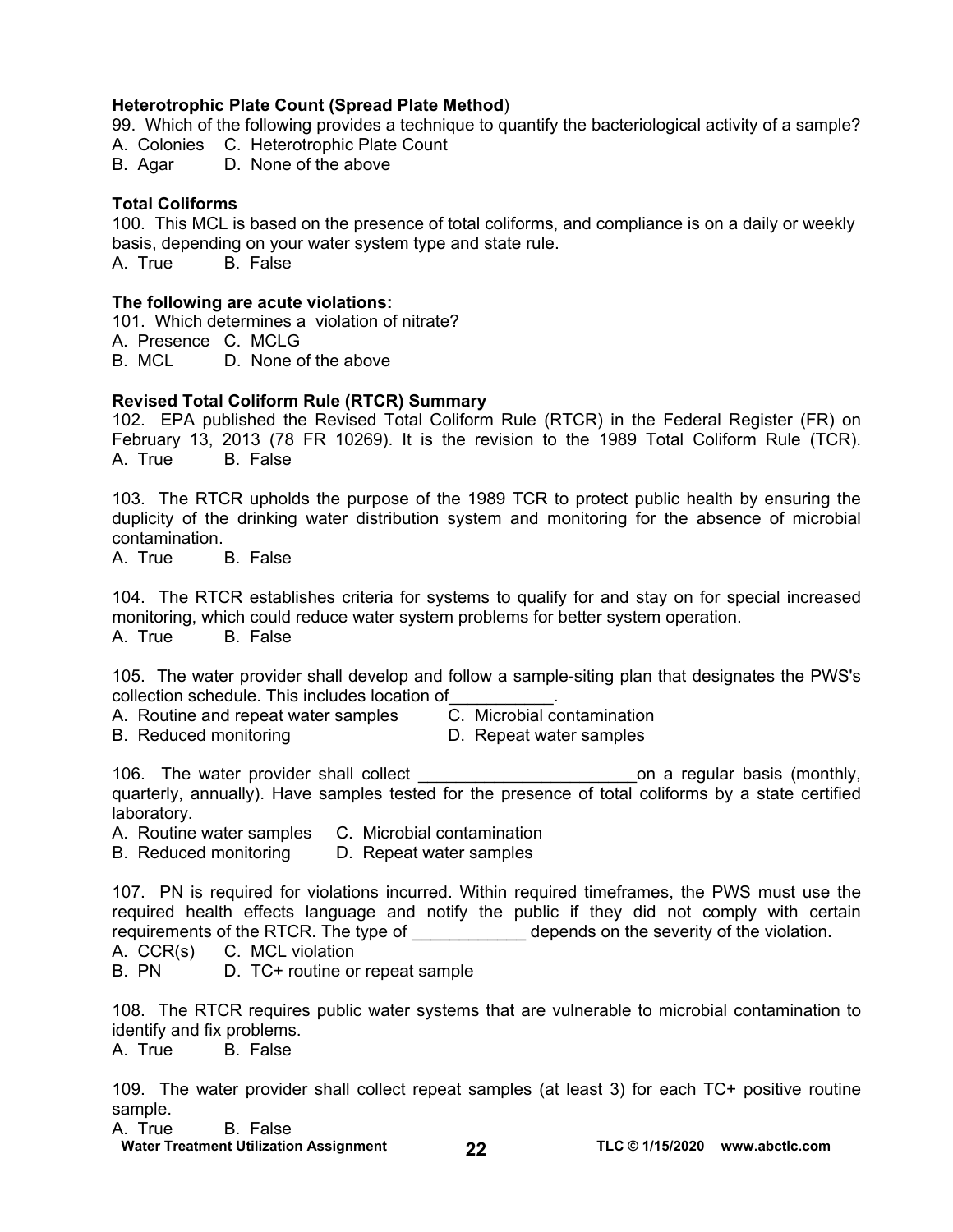110. For PWSs on quarterly or annual routine sampling, collect additional routine samples (at least 3) in the month after a

A. CCR(s) C. Total coliform positive samples

B. PN D. TC+ routine or repeat sample

111. PWSs incur violations if they do not comply with the requirements of the RTCR. The violation types are essentially the same as under the TCR with few changes. The biggest change is no acute or monthly MCL violation for The Conductor only.

A. CCR(s) C. Total coliform positive samples

B. PN D. TC+ routine or repeat sample

112. Community water systems (CWSs) must use specific language in their CCRs when they must conduct an assessment or if they incur

- A. CCR(s) C. An E. coli MCL violation
- B. PN D. TC+ routine or repeat sample

113. The water provider shall analyze all **the set of the set of the set of the vert** of the value (TC+) for E. coli.

A. Routine or repeat water samples C. Microbial contamination

B. Reduced monitoring D. None of the above

114. The RTCR requires public water systems (PWSs) to meet a legal limit for E. coli, as demonstrated by required monitoring.

A. True B. False

115. The RTCR suggests the frequency and timing of required microbial testing based on, public water type and source water type.

A. True B. False

### **Disinfection Key**

116. The RTCR requires 99.99% or 4 log inactivation of

- A. Enteric viruses C. Giardia lamblia cysts
- B. Crypto D. None of the above

117. The RTCR requires 99% or 2 log inactivation of \_\_\_\_\_\_\_\_\_\_\_\_\_\_\_\_\_\_\_\_\_.

- A. Enteric viruses C. Giardia lamblia cysts
- B. Crypto D. None of the above

118. The RTCR requires 99.9% or 3 log inactivation of

- A. Enteric viruses C. Giardia lamblia cysts
- B. Crypto D. None of the above

119. The RTCR requires the chlorine residual leaving the plant must be  $=$  or  $\qquad \qquad$  mg/L and measurable throughout the system.

 $A > 0.2$  C. 0.2

B. 2.0 D. None of the above

#### **Waterborne Pathogen Section - Introduction Pathogen Section**

### 120. Most pathogens are generally associated with diseases that Theoral and affect people in a relatively short amount of time, generally a few days to two weeks. A. Cause intestinal illness C. Will cause fatalities B. Are mild in nature **D. None of the above**

- **Water Treatment Utilization Assignment 23 TLC © 1/15/2020 [www.abctlc.com](http://www.abctlc.com)** 
	-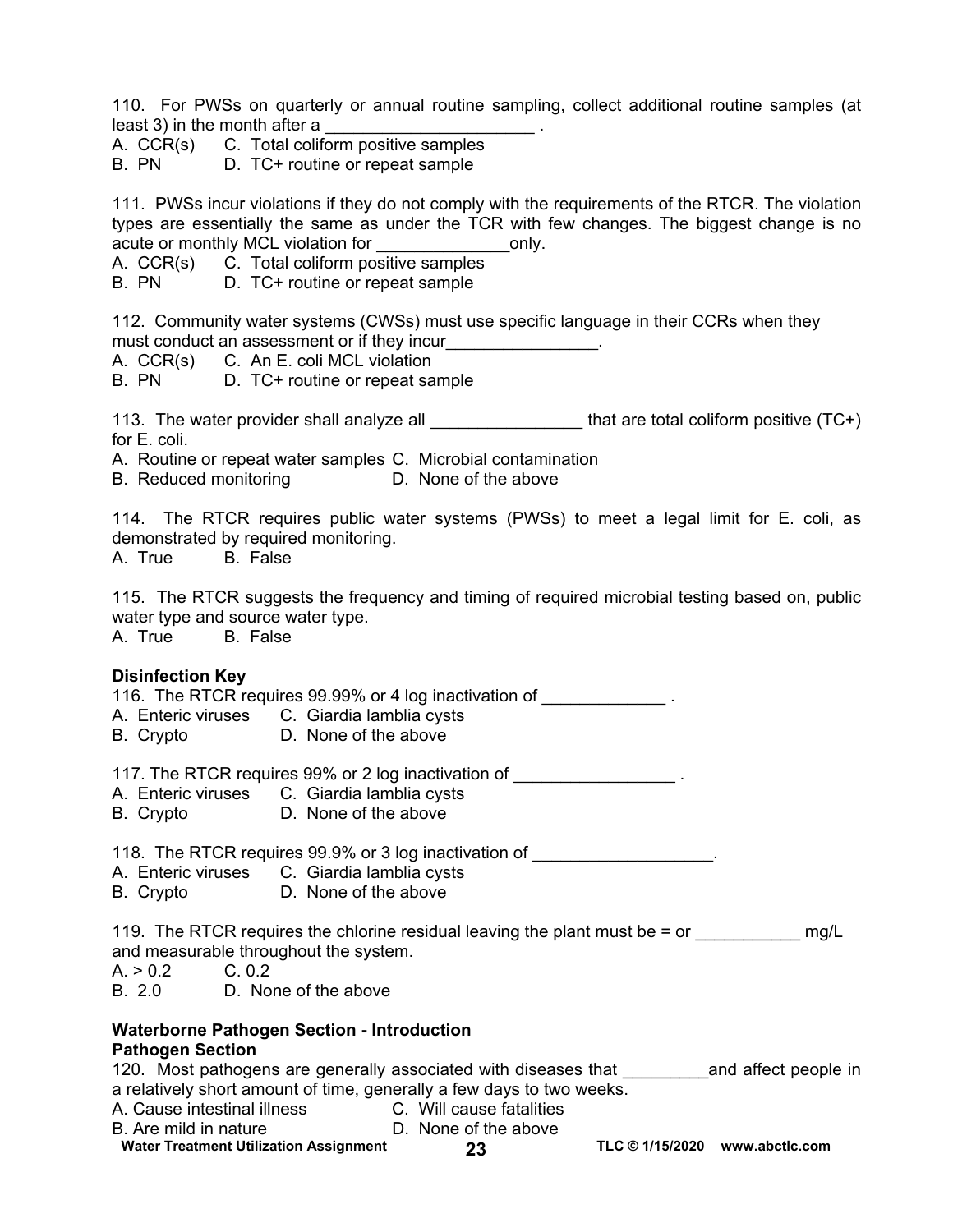### **How Diseases are Transmitted.**

121 Waterborne pathogens are primarily spread by the?

A. Fecal-oral, or feces-to-mouth route C. Oral to fecal route

B. Dermal to fecal route D. None of the above

# **Protozoan Caused Diseases**

122. Which of the following bugs is larger than bacteria and viruses but still microscopic; they invade and inhabit the gastrointestinal tract?

A. Hepatitis A C. Protozoan pathogens

D. None of the above

123. Some of the parasites enter the environment in a dormant form, with a protective cell wall, called a?

A. Lamblia C. Cyst

B. Shell D. None of the above

# **Giardia lamblia**

124. Which of the following bugs has been responsible for more community-wide outbreaks of disease in the U.S. than any other, and drug treatment are not 100% effective?

- A. Giardia lamblia C. Giardiasis
- B. Cryptosporidiosis D. None of the above

125. All of these diseases, with the exception of the state one symptom in common: diarrhea. They also have the same mode of transmission, fecal-oral, whether through person-to-person or animal-to-person contact.

A. HIV infection C. Hepatitis A

B. Giardiasis D. None of the above

# **Primary Waterborne Diseases Section**

126. Humans are the reservoir for the Salmonella typhi pathogen, which causes diarrheal illness, and also known as?

A. Campylobacter **C.** Typhoid fever

B. Shigella dysenteriae D. None of the above

127. Shigella species, in the United States two-thirds of the shigellosis in the U.S. is caused by Shigella dysenteriae and the remaining one-third is caused by Shigella Campylobacter. A. True B. False

128. Campylobacter, the basics. It's a bacterium. It causes diarrheal illness. A. True B. False

129. Campylobacter is primarily associated with poultry, animals, and humans.

A. True B. False

130. Vibrio cholerae, the basics. It's a virus. It causes diarrheal illness, also known as cholera. It is typically associated with aquatic environments, shell stocks, and human. Vibrio cholerae has also been associated with ship ballast water.

A. True B. False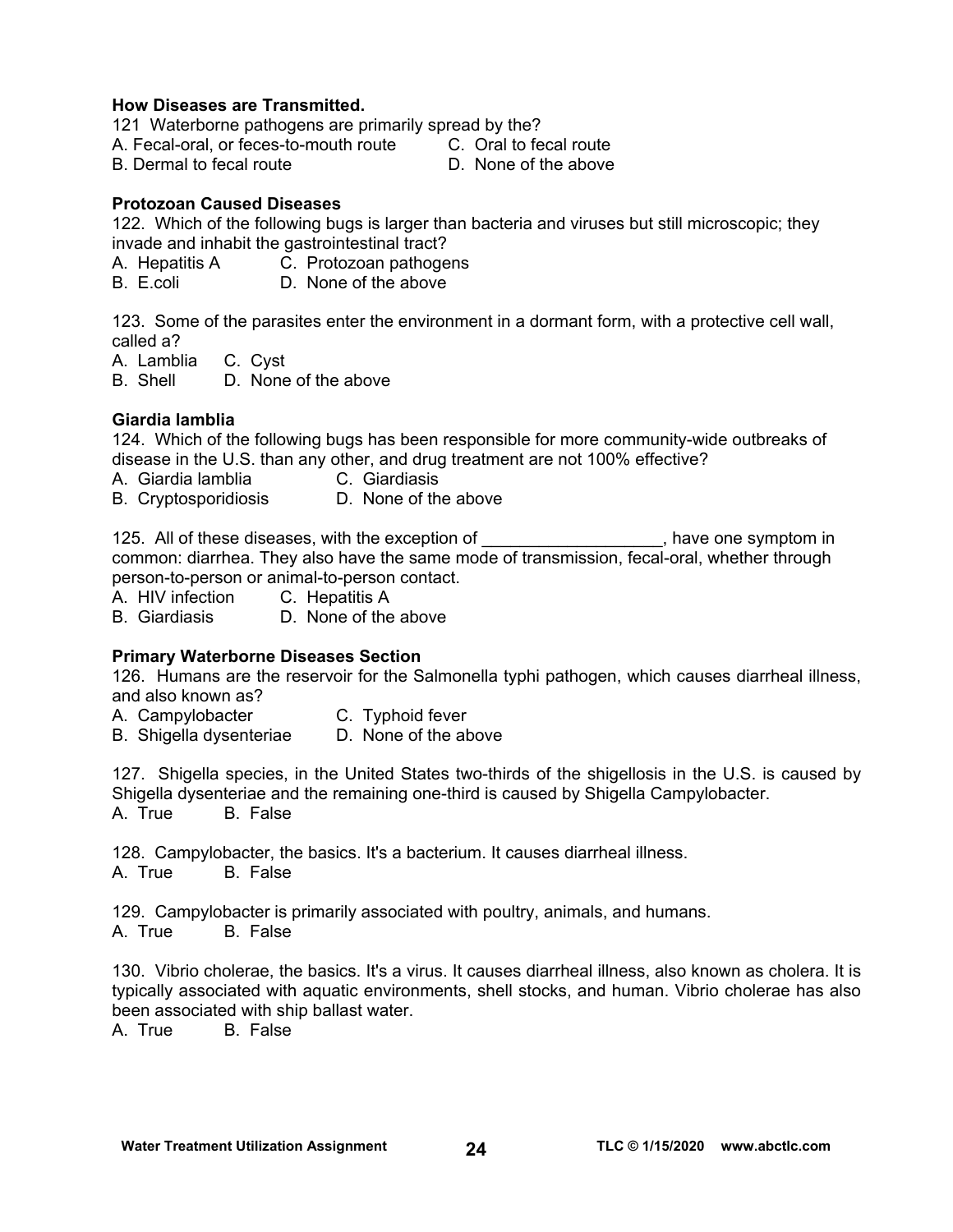131. Legionnaire's disease, which causes a severe pneumonia, and the second, which is a non-pneumonia illness; it's typically an influenza-like illness, and it's less severe.

- A. Pontiac fever C. Typhoid fever
- B. Yellow fever D. None of the above

132. Legionella, prevention. Legionella in water systems. Hot water in tanks should be maintained between degrees Centigrade.

- A. 81 to 100 C. 71 and 77<br>B. 110 to 210 D. None of the
- D. None of the above

133. Cryptosporidium, prevention. Prevention strategies for this pathogen include source protection. A CT value of 50 is required when dealing with fecally accidents. CT equals a concentration, in parts per million, while time equals a contact time in minutes. A. True B. False

134. Giardia prevention strategies for this pathogen include  $\blacksquare$ ; filtration, coagulation, and halogenation of drinking water.

A. Internal protection C. Containment protection

B. Source protection D. None of the above

135. Schistosomatidae, the basics. It is a parasite. It is acquired through dermal contact, cercarial dermatitis. It is commonly known as?

- A. Swimmer's itch C. Hemorrhagic colitis
- B. Beaver fever **D. None of the above**

136. Schistosomatidae prevention strategies for this pathogen include Placing boric acid on berms or interrupting the life cycle of the parasite by treating birds with a lead.

A. True B. False

137. Which of the following is typically associated with soil and water?

A. Hepatitis A virus C. Pseudomonas

B. Legionella D. None of the above

138. Hepatitis A virus is resistant to combined chlorines, so it is important to have an adequate free chlorine residual. Fecal matter can shield Hepatitis A virus from chlorine. A. True B. False

139. Humans are the reservoir for the Norovirus. Prevention strategies for this pathogen include?

- A. Internal protection C. Containment protection
- B. Source protection D. None of the above

### **Waterborne Bacterial Diseases**

140. Campylobacteriosis outbreaks have most often been associated with food, especially chicken and un-pasteurized milk, as well as un-chlorinated water. These organisms are also an important cause of "travelers' diarrhea." Medical treatment generally is not prescribed for campylobacteriosis because recovery is usually rapid.

A. True B. False

141. Cholera, Legionellosis, salmonellosis, shigellosis, yersiniosis, are other bacterial diseases that can be transmitted through water. All bacteria in water are readily killed or inactivated with chlorine or other disinfectants.

A. True B. False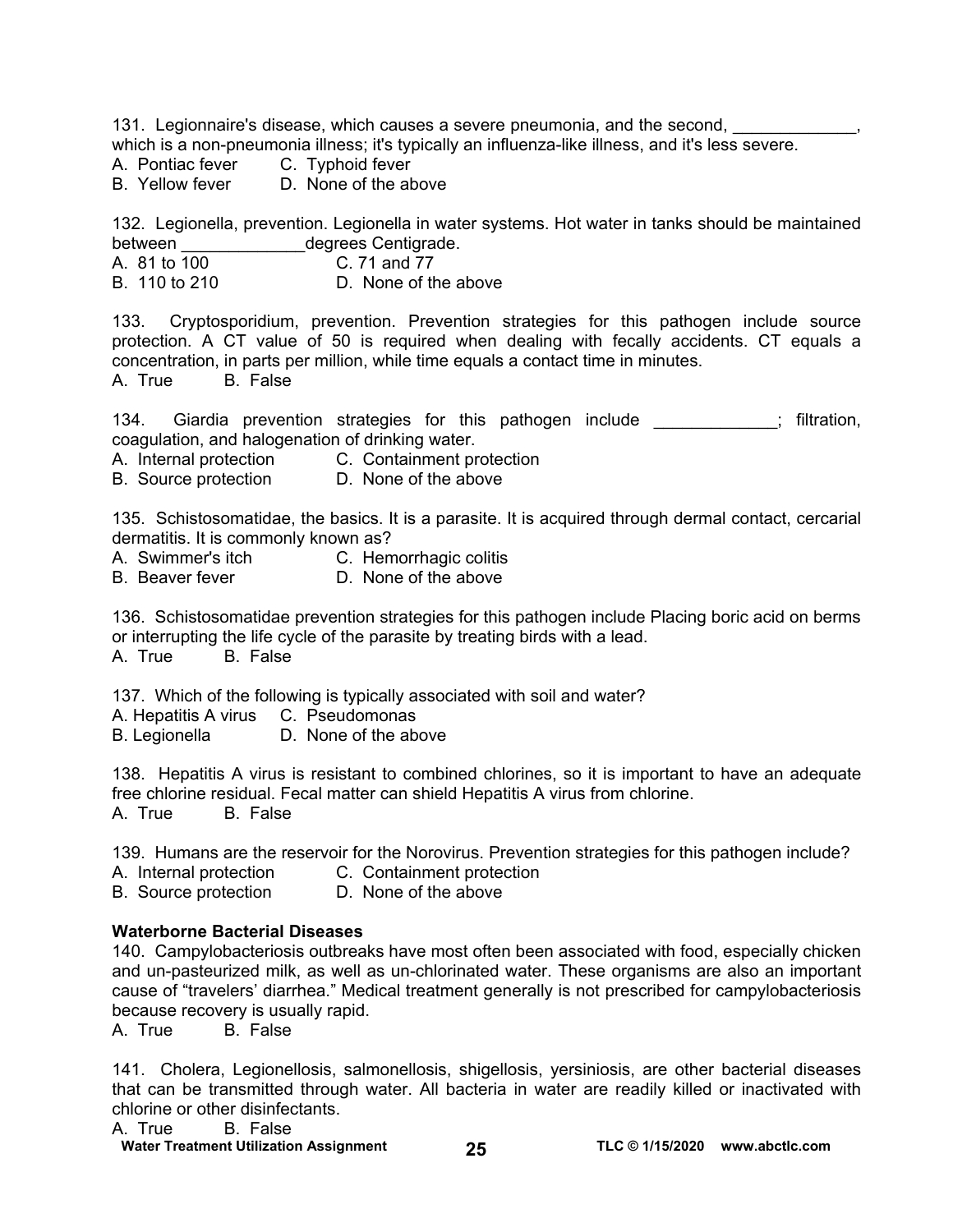142. Campylobacteriosis is the most common diarrheal illness caused by bacteria. Other symptoms include abdominal pain, malaise, fever, nausea and vomiting; and begin three to five days after exposure. The illness is frequently over within two to five days and usually lasts no more than 10 days.

A. True B. False

# **Viruses**

**Coronavirus** 

143. It looks like the COVID-19 coronavirus is not able to live in water. A. True B. False

# **Chain of Custody Procedures**

144. If both parties involved in the transfer must sign, date and note the time on the chain of custody record, this is known as?

A. TC Plan C. Samples transfer possession

B. Sample siting plan D. None of the above

# **Factors in Chlorine Disinfection: Concentration and Contact Time**

145. Based on the work of several researchers, CXT values [final free chlorine concentration (mg/L) multiplied by minimum contact time (minutes)], offer water operators guidance in computing an effective combination of chlorine concentration and **Example 20** achieve

disinfection of water at a given temperature.<br>A. Chlorine concentration C. Higher stre C. Higher strength chlorine solutions<br>D. None of the above

B. Chlorine contact time

146. The CXT formula demonstrates that if an operator chooses to decrease the chlorine concentration, the required \_\_\_\_\_\_\_\_\_\_\_\_\_must be lengthened.

A. Chlorine concentration C. Contact time

- B. Temperature D. None of the above
- 147. As **Example 20** are used, contact times may be reduced.

A. Chlorine concentration C. Higher strength chlorine solutions

B. Temperature D. None of the above

# **Water Treatment Section - Preliminary Treatment Process**

### **Preliminary Treatment**

148. Weeds, leaves, and trash, if not removed, these will cause problems to the treatment plant's pumps and equipment, the best way to protect the plant is?

- A. Screening C. Change source
- B. Super settling D. None of the above

149. According to the text, wire mesh screens need maintenance and require?

- A. Manual cleaning C. No cleaning
- B. PM cleaning D. None of the above

# **Pre-Sedimentation**

150. Sand and grit will damage plant equipment and pipes, so it must be removed with either rectangular or round shaped basin are called?

- A. Filtration basin(s) C. Sedimentation basin(s)
- B. Coagulation basin(s) D. None of the above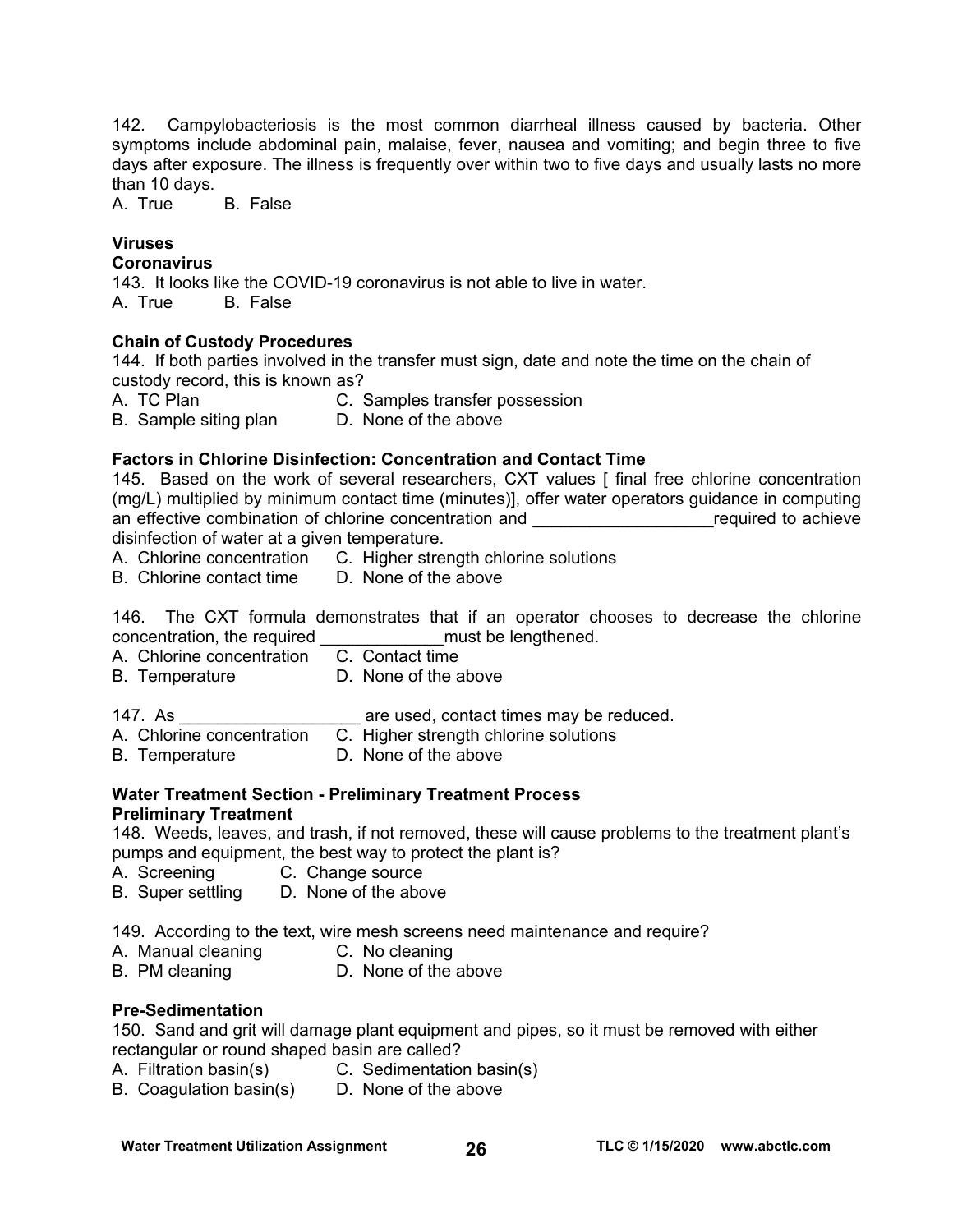151. Which of the following treatment terms is used after the flocculation process?

- A. Filtration basin(s) C. Sedimentation basin(s)
- B. Coagulation basin(s) D. None of the above

152. Scrapers on the bottom move the settled sludge to one or more hoppers at the influent end of the tank, it may have a or traveling bridge used to collect the sludge. or traveling bridge used to collect the sludge.

- A. Screw conveyor **C. Manual skimmer**
- B. Conveyor belts **D.** None of the above

### **Flights and Chains**

153. Flights and chains remove the scum from the **the scumble of the basin.** 

- A. Scum box C. Armature
- B. Surface D. None of the above

154. The flights are usually concrete flights mounted on parallel chains and the motor shaft is connected through a shaft that turns the gear.

A. True B. False

155. To prevent damage to the flights and chains due to overloads, a **paramely is used.** 

- A. Bearing C. Shear pin
- B. Reducer D. None of the above

# **Circular Clarifiers**

156. The most common type of Circular Clarifier has a center pier or column. A. True B. False

157. Which of the following systems use graded silica sand filter media?

- A. Traditional filter systems C. Chemical pretreatment
- B. Reconditioning cycle D. None of the above

158. Which of the following processes uses alum and cationic polymer to neutralize the charge of colloidal particles?

- A. Filtration C. Flocculation
- B. Reconditioning D. None of the above

159. Which of the following systems uses a 30 to 50 mg/L alum dosage to form a large floc that requires extensive retention time to permit settling?

- A. Conventional technology C. Slow Sand Filtration
- B. Chemical pretreatment D. None of the above

160. Which of the following processes lasts about 5 to 10 minutes?

- A. Filter-to-Waste C. Fast rinse
- B. Reconditioning cycle D. None of the above

161. Which of the following terms is often used to enhance filter performance?

- A. Conventional technology C. Fast rinse
- B. Chemical pretreatment D. None of the above

162. Feeding chemicals such as alum, ferric chloride, or a cationic polymer neutralizes the particle charges, allowing the particles to cling to one another and be trapped by the filter media. A. True B. False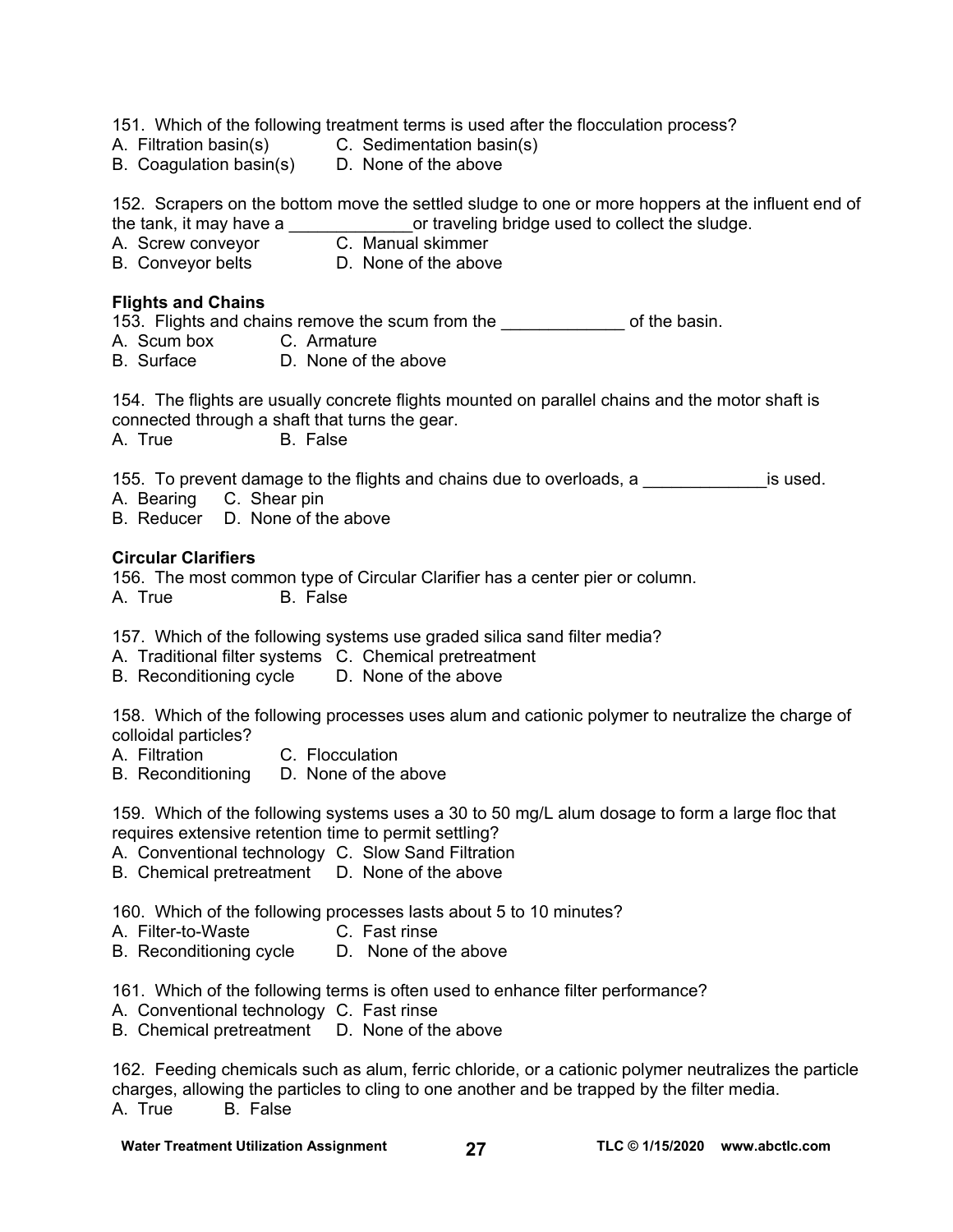163. Which of the following terms may increase filtered water clarity, measured in NTU, by 90% compared with filtration alone?

A. Chemical pretreatment C. Fast rinse

B. Reconditioning cycle D. None of the above

164. Water treatment systems use settling tanks unit to allow for\_\_\_\_\_\_\_\_\_\_\_\_\_\_\_\_.

A. Gravity C. Settling time

B. Particle(s) D. Sedimentation and settling

165. The main aim of tube settlers is to minimize the **constantly and the settler of that a small floc particle** must settle before agglomerating into larger particles.

A. Gravity C. Settling time

B. Vertical distance D. Solids

166. Water treatment is a major requirement both for raw water for drinking and wastewater management, both have particles that need to sediment in order to obtain clear water. A. True B. False

167. Tube settler design reduces the depth significantly compared to the conventional clarifier. This helps in reduction of

A. Gravity C. Settling time

B. Particle(s) D. Solids

168. Tube settler collects solids into a compact mass and slides it down the tube channel. When using tube settlers water flow is upward through the tubes and the solids slide down against the current using \_\_\_\_\_\_\_\_\_\_\_\_\_\_\_\_\_.

A. Gravity **C.** Settling time

B. Pressure D. Filters

169. Tube settler design involves the use of \_\_\_\_\_\_\_\_\_\_\_\_\_\_\_\_ at an angle of 60 degrees and adjacent to each other. This helps in increasing the settling area effectively.

A. Weirs C. Multiple tubular channels sloping

B. Uptakes D. Filters

### **Conventional Water Treatment Process Introduction**

- 170. **170. 170. 170. 170. 170. 170. 170. 11**
- A. Disinfection C. Pre-treatment
- B. Coagulation D. Coagulation or flocculation

171. **171. 171. 171. 18.1 171. 171. 18.1 18.1 18.1 18.1 18.1 18.1 18.1 18.1 18.1 18.1 18.1 18.1 18.1 18.1 18.1 18.1 18.1 18.1 18.1 18.1 18.1 18.1 18.1 18.1 18.1** A. Sodium hydroxide C. Pre-treatment

- B. UV D. Ferric Chloride
- 172. **Example 20 along with pre-chlorination for removal of dissolved iron when present** with small amounts relative of manganese
- A. Disinfection C. Pre-treatment

B. Coagulation D. Aeration

173. **Example 173** to remove particles from water either by passage through a sand bed that can be washed and reused or by passage through a purpose- designed filter that is washable.

- A. Disinfection C. Pre-treatment
- B. Coagulation D. Filtration

**Water Treatment Utilization Assignment 28 TLC © 1/15/2020 [www.abctlc.com](http://www.abctlc.com)**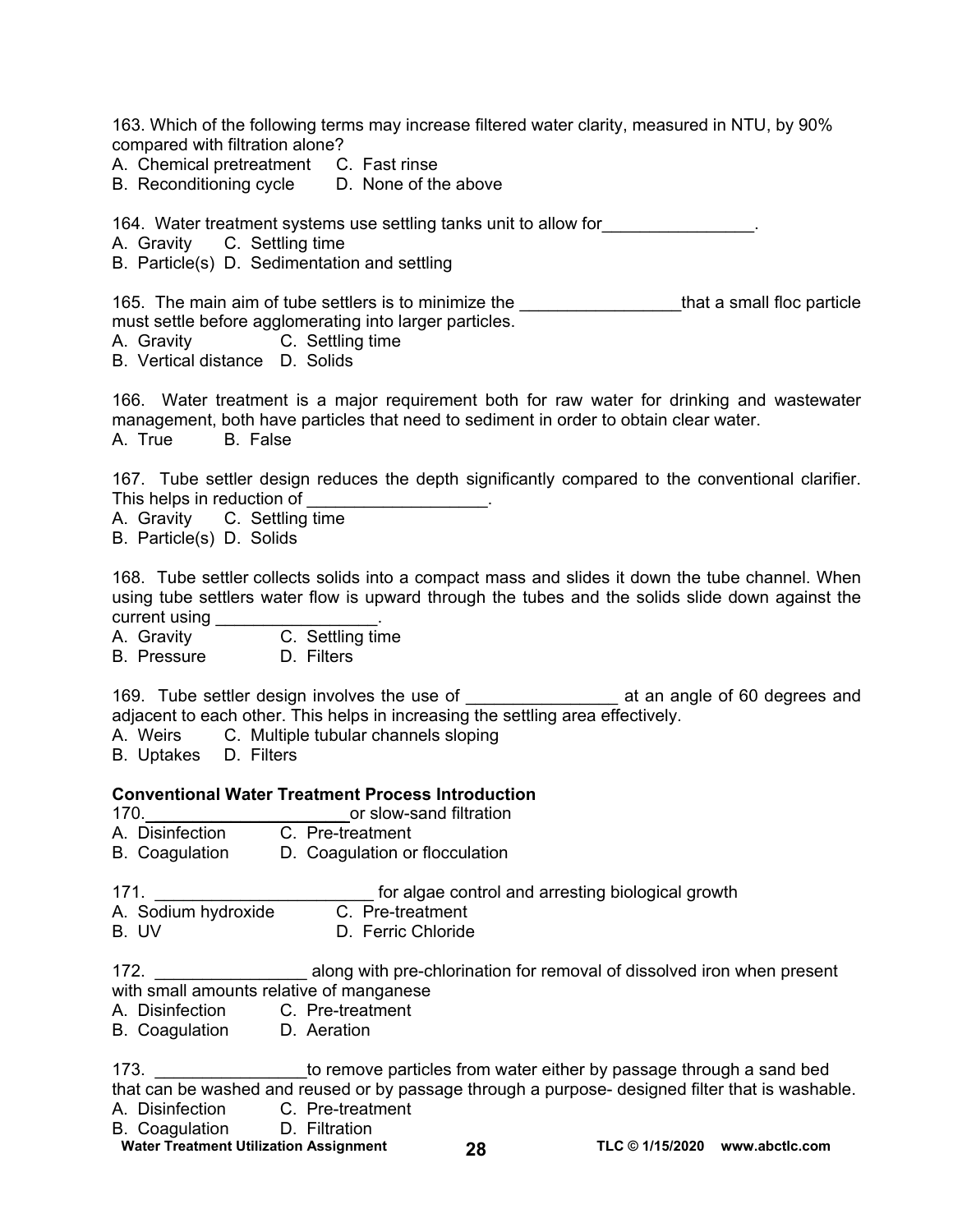174. **Example 12 The Studies of Studies** for killing bacteria viruses and other pathogens.

A. Disinfection C. Pre-treatment

B. Coagulation D. Aeration along with pre-chlorination

175. Coagulant aids, also known as polyelectrolytes – to improve entity and for more robust floc formation

- A. Disinfection C. Pre-treatment
- B. Coagulation D. Aeration along with pre-chlorination

176. **176. 176. 176. 176. 176. 176. 12. 176. 12. 17. 17. 17. 18. 18. 18. 18. 18. 18. 18. 18. 18. 18. 18. 18. 18. 18. 18. 18. 18. 18. 18. 18. 18. 18. 18.**

A. Disinfection C. Pre-treatment

B. Coagulation D. Sedimentation

# **Treatment Design and Plant Operation**

177. SCADA (Supervisory Control and Data Acquisition) automation of water treatment is common in the US. Source water quality through the seasons, scale, and environmental impact can dictate capital costs and operating costs. End use of the treated water dictates the necessary quality monitoring technologies.

A. True B. False

# **SWTR Rule**

178. EPA regulations direct that, for most water systems, the turbidity of water entering the distribution system must be equal or less than 0.5 ntu in at least 95 percent of the measurements taken each month. At no time may the turbidity exceed 5 ntu.

A. True B. False

179. Turbidity changes in the distribution system can indicate developing problems. Increases in turbidity may also be caused by changes in velocity or inadequate flushing following main replacement.

A. True B. False

180. Turbidity is caused by particles suspended in water. These particles scatter or reflect light rays, making the water appear cloudy.

A. True B. False

181. Turbidity is expressed in nephelometric turbidity units (ntu) and a reading in excess of 5 ntu is generally noticeable to water system customers.

A. True B. False

182. Besides the appearance of turbidity being unpleasant to customers, turbidity in water is significant from a public health standpoint because suspended particles could shelter microorganisms from the disinfectant and allow them to still be viable when they reach the customer.

A. True B. False

# **Zeta Potential Introduction**

183. Zeta potential is a physical property exhibited by all solid-liquid and liquid-liquid colloidal systems. Surrounding the surface of all dispersed particles is a thick layer of ions that have the same charge of the particle's surface called the ATP layer.

A. True B. False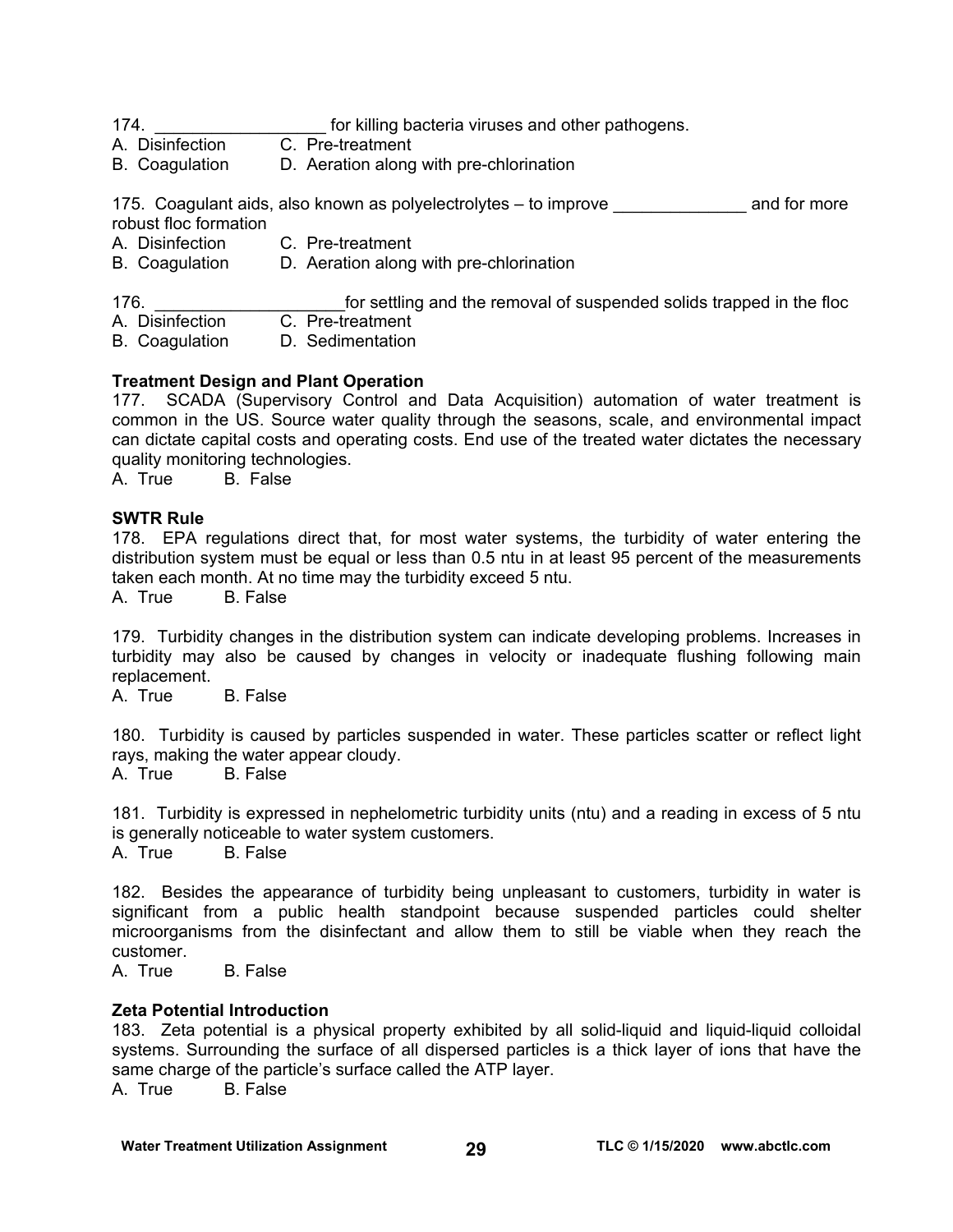184. The zeta potential is defined as the voltage at the edge of the slipping (shear) plane with respect to the bulk-dispersing medium, where ions, molecules and other agents are no longer associated with a particle's surface.

A. True B. False

185. If two adjacent particles have sufficiently high zeta potentials of the same sign, they will agglomerate due to repulsive electrostatic forces between particles with unlike charges. A. True B. False

### **Solubility of Substances in Water**

186. Water is an excellent solvent for many compounds. Some dissolve in it as molecules while others, called electrolytes, dissociate and dissolve not as neutral molecules but as charged species called ions.

A. True B. False

187. Compounds which exist as solid ionic crystals dissolve in water as ions, and most of them are highly soluble in water. "Highly soluble" is a somewhat elastic description, but generally means soluble to at least the extent of forming 0.1 to 1.0 molar aqueous solutions.

A. True B. False

188. Salts which are very soluble in water than this at room temperature are called highly soluble salts.

A. True B. False

#### **Purpose of Coagulation**

189. Chemical Coagulation in the water/wastewater treatment is the process of bringing suspended matter in untreated water together for the purpose of settling and for the preparation of the water for filtration.

A. True B. False

### **Turbidity Particles**

190. The ability of particles to remain suspended in water is a function of hydrogen ion activity. A. True B. False

### **Olation**

191. Olation involves the bridging of two or more of these large molecules to form even larger, positively charged ions. A typical molecule can contain eight aluminum ions, twenty hydroxide ions, and will have  $a + 4$  charge.<br>A True B False

A. True

### **Zeta Potential**

192. The Zeta Potential is reduced to zero in order for coagulation to occur, because the forces of attraction are predominant.

A. True B. False

### **Aluminum Sulfate (Alum)**

193. Aluminum Sulfate is also known as alum, filter alum, and alumina sulfate. Alum is the most widely used coagulant. Alum is available in dry form as a powder or in lump form. It can also be purchased and fed as a liquid.

A. True B. False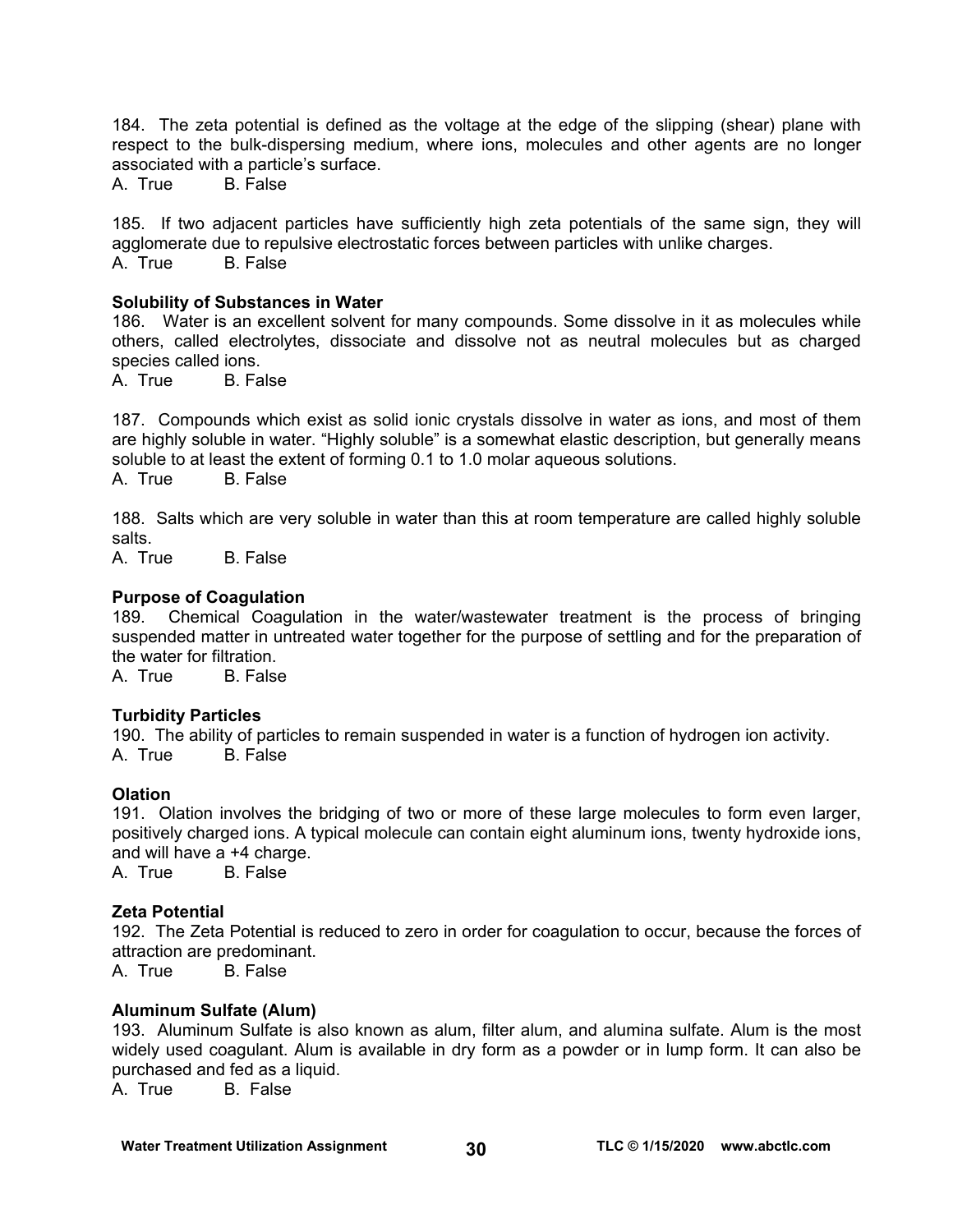194. Once in water, alum can react with hydroxides, carbonates, bicarbonates, and other anions to form \_\_\_\_\_\_\_\_\_\_\_\_\_\_\_\_\_\_\_\_\_\_\_\_\_\_.

- A. pH C. Large, positively charged molecules
- B. Alkalinity D. None of the above

195. Carbon dioxide and sulfate are generally byproducts of these reactions. During the reactions, alum acts as \_\_\_\_\_\_\_\_\_\_\_\_\_\_\_\_\_\_\_\_\_to reduce the pH and alkalinity of the water supply. It is important that sufficient alkalinity be present in the water supply for the various reactions to occur.

A. Inorganic coagulant(s) C. Byproducts of these reactions

B. An acid D. None of the above

196. Alum can be effective in the pH range of 5.5 to 7.8, but seems to work best in most water supplies in a pH range of 6.8 to 7.5. Below a pH range of 5.5, alkalinity in the water supply is generally insufficient.

A. True B. False

197. The aluminum ions become soluble rather than insoluble and do not participate in the hydration and \_\_\_\_\_\_\_\_\_\_\_\_\_\_\_\_\_\_\_\_\_\_\_\_\_\_\_ necessary to make the alum effective as a coagulant. In these instances the plant may experience higher than normal filtered water turbidities, and much of the aluminum will pass through the filters.

A. Post filtration alum coagulation C. Byproducts of these reactions

B. Olation reaction(s) D. None of the above

198. When the pH level of the water is above 7.8 after the addition of the alum, the aluminum ions again become soluble, and the efficiency of coagulation is decreased. Under these conditions, aluminum ions again penetrate the filters, and **Example 20** can occur in the clear well and in the distribution system in some cases.

A. Post filtration alum coagulation C. Byproducts of these reactions

B. Olation reaction(s) D. None of the above

# **Ferric Chloride (Ferric)**

199. Typical dosages of the inorganic coagulants range from 50 pounds per million gallons of water treated under ideal conditions to as high as 800 to 1000 pounds per million gallons of water treated under example and treated under the set of the conditions.

A. Worst case C. Increased

B. Decreased D. None of the above

# **Factors Influencing Coagulation Effects of pH**

200. The pH range in which a coagulation process occurs may be the single most important factor in **the coagulation.** The vast majority of coagulation problems are related to improper pH levels.

A. Improper C. Proper

B. Optimum D. None of the above

201. Whenever possible, coagulation should be conducted in Theorem 201. When this is not done, lower coagulation efficiency results, generally resulting in a waste of chemicals and a lowered water quality.

- A. The optimum pH zone C. Collision between the colloids
- B. The coagulation process D. None of the above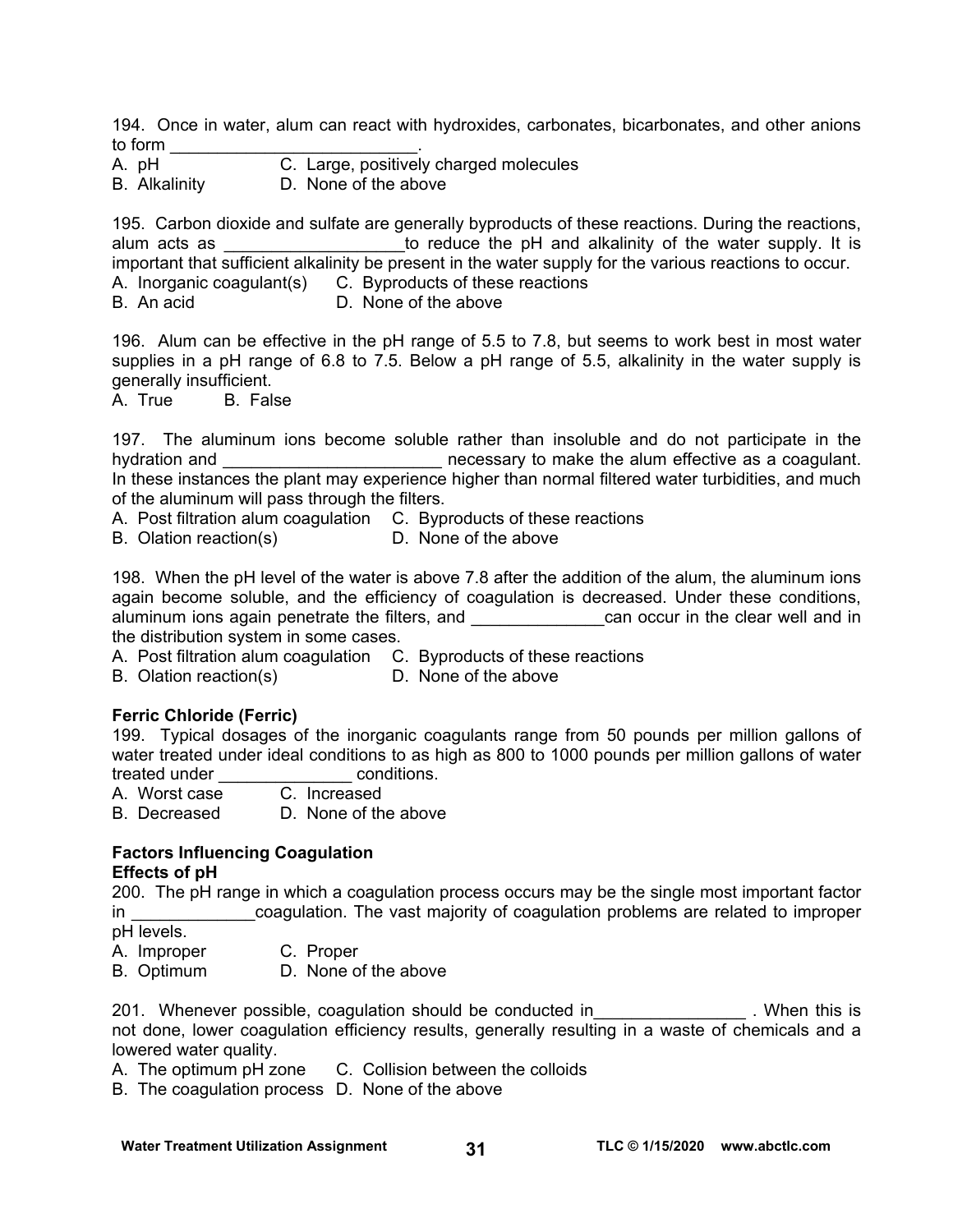202. Each of the inorganic salt coagulants has its own characteristic **phenomic pH** range.

- A. Improper C. Little or no effect
- B. Optimum D. None of the above

203. In many plants, it is necessary to adjust the pH level in the coagulation process. In most cases, this involves the addition of lime, caustic soda, or soda ash to maintain a minimum pH level. In some cases, however, acids may be necessary to raise or lower the pH level to an range.

- A. Improper C. Little or no effect
- B. Optimum D. None of the above

204. In some water plants, the acidic reactions of the inorganic salts are taken advantage of when the raw water pH levels are the raw water pH levels are the coagulant of the coagulant is intentionally induced in order for the coagulation process to occur in the optimum range.

A. Improper C. Higher than desired

B. Optimum D. None of the above

### **Effects of Salts**

205. Since no natural waters are completely pure, each will have various levels of cations and anions such as calcium, sodium, magnesium, iron, manganese, sulfate, chloride, phosphate, and others. Some of these ions may affect the efficiency of

A. All chemical reactions C. Collision between the colloids

B. The coagulation process D. None of the above

206. Generally, mono and divalent cations such as sodium, calcium, and magnesium have on the coagulation process.

A. Improper C. Little or no effect

B. Optimum D. None of the above

207. Trivalent cations do not have an adverse effect on the process in most instances. In fact, significant concentrations of naturally occurring iron in a water supply has resulted in the ability to feed **the contract of inorganic salt coagulants.** 

A. Improper C. Lower than normal

B. Optimum D. None of the above

# **Nature of Turbidity**

208. Generally, higher turbidity levels require higher coagulant dosages. However, seldom is the relationship between turbidity level and coagulant dosage linear. Usually, the additional coagulant required is **the contract of the state of the much higher than normal due to higher than normal due to higher** collision probabilities of the colloids during high turbidities.

A. Improper C. Relatively small

B. Optimum D. None of the above

209. Conversely, low turbidity waters can be very difficult to coagulate due to the difficulty in inducing **Example 20** in this instance, floc formation is poor, and much of the turbidity is carried directly to the filters.

A. All chemical reactions C. Collision between the colloids

B. The coagulation process D. None of the above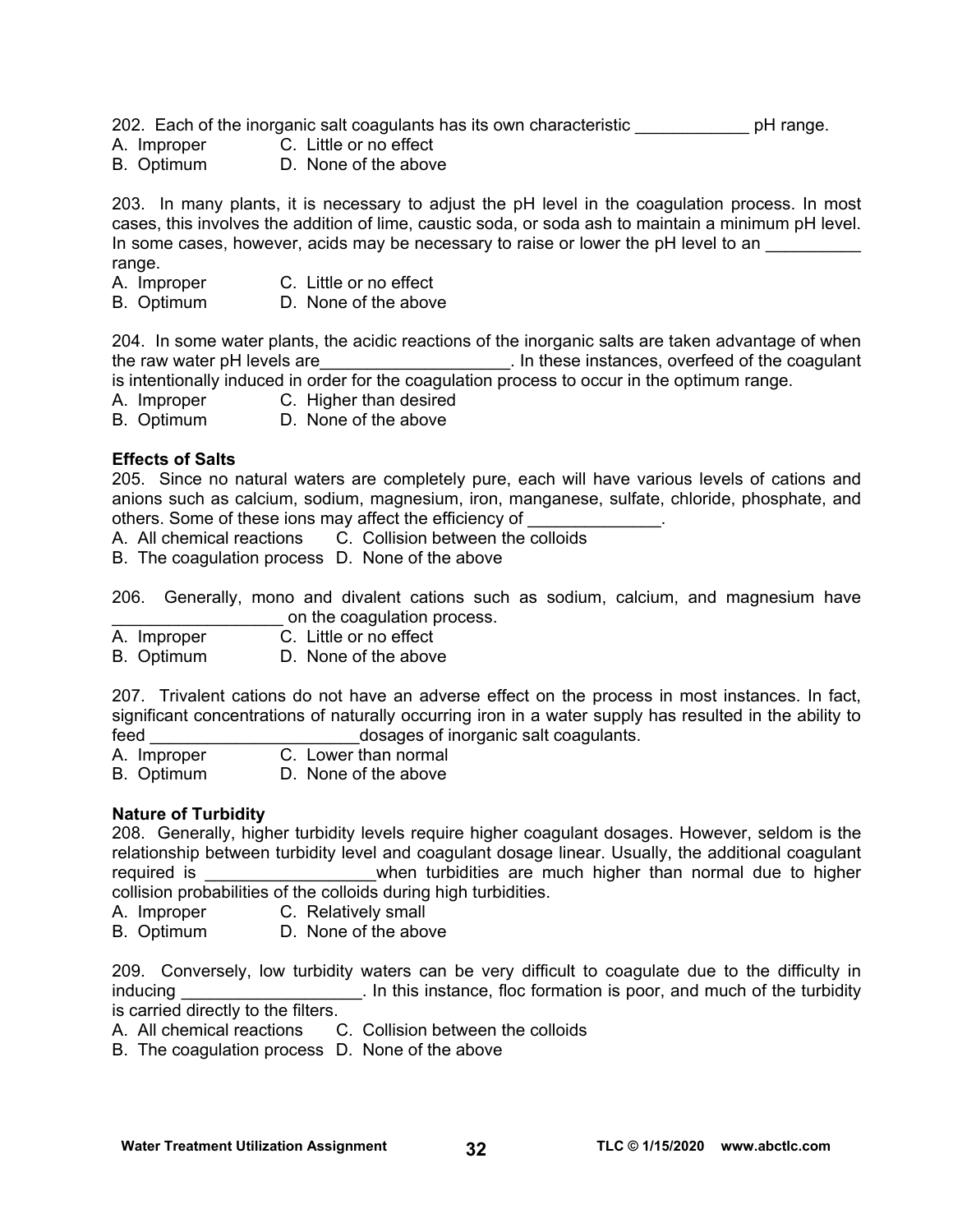210. Organic colloids may be present in a water supply due to pollution, and these colloids can be difficult to remove in the coagulation process. In this situation, the state of coagulant dosages are generally required.

A. Improper C. Slowly

B. Higher D. None of the above

### **Water Temperature**

211. Cold water temperatures can cause two factors that add to the difficulty of the coagulation process. As water temperatures approach freezing, almost all chemical reactions occur more

 $\mathcal{L}_\text{max}$  , where  $\mathcal{L}_\text{max}$  and  $\mathcal{L}_\text{max}$ A. Improper C. Slowly B. Higher D. None of the above

#### **Mixing Effects**

212. Poor or inadequate mixing results in an uneven dispersion of the coagulant. Unfortunately, many older plants were designed with mixing facilities that generally do not accomplish mixing in the most efficient manner. As a result, it becomes necessary to use higher than necessary dosages of coagulant to achieve an optimum level of efficiency in the process. A. True B. False

#### **Effect of the Coagulant**

213. The choice of the proper coagulant for the given conditions is of critical importance in maintaining an efficient coagulation scheme under widely varying conditions. The chemicals most commonly used in the coagulation process are Aluminum Sulfate, Ferric Chloride, Ferric Sulfate, and Cationic Polymers.

A. True B. False

### **Corrosion Control Introduction**

214. Corrosion is the deterioration of a substance by chemical action. Lead, cadmium, zinc, copper and iron might be found in water when metals in water distribution systems corrode. Drinking water contaminated with certain metals (such as  $\qquad$ ) can harm human health.

A. Lead C. Lead and cadmium

B. Lead and copper D. None of the above

# **Cathodic Protection**

### **Sacrificial Anode Systems**

215. Sacrificial anodes are pieces of metal more electrically active than the steel piping system. Because these anodes are more active, the corrosive current will exit from them rather than the piping system.

A. True B. False

216. Sacrificial anodes can be attached to the existing piping system or coated steel for a preengineered cathodic protection system. An asphalt coating is not considered a suitable dielectric coating.

A. True B. False

#### **Coagulation and Flocculation Summary Rapid Sand Filtration**

217. Which terms is the most prevalent form of water treatment technology in use today?

- A. Conventional technology C. Rapid Sand filtration
- B. Sedimentation process D. None of the above

**Water Treatment Utilization Assignment 33 TLC © 1/15/2020 [www.abctlc.com](http://www.abctlc.com)**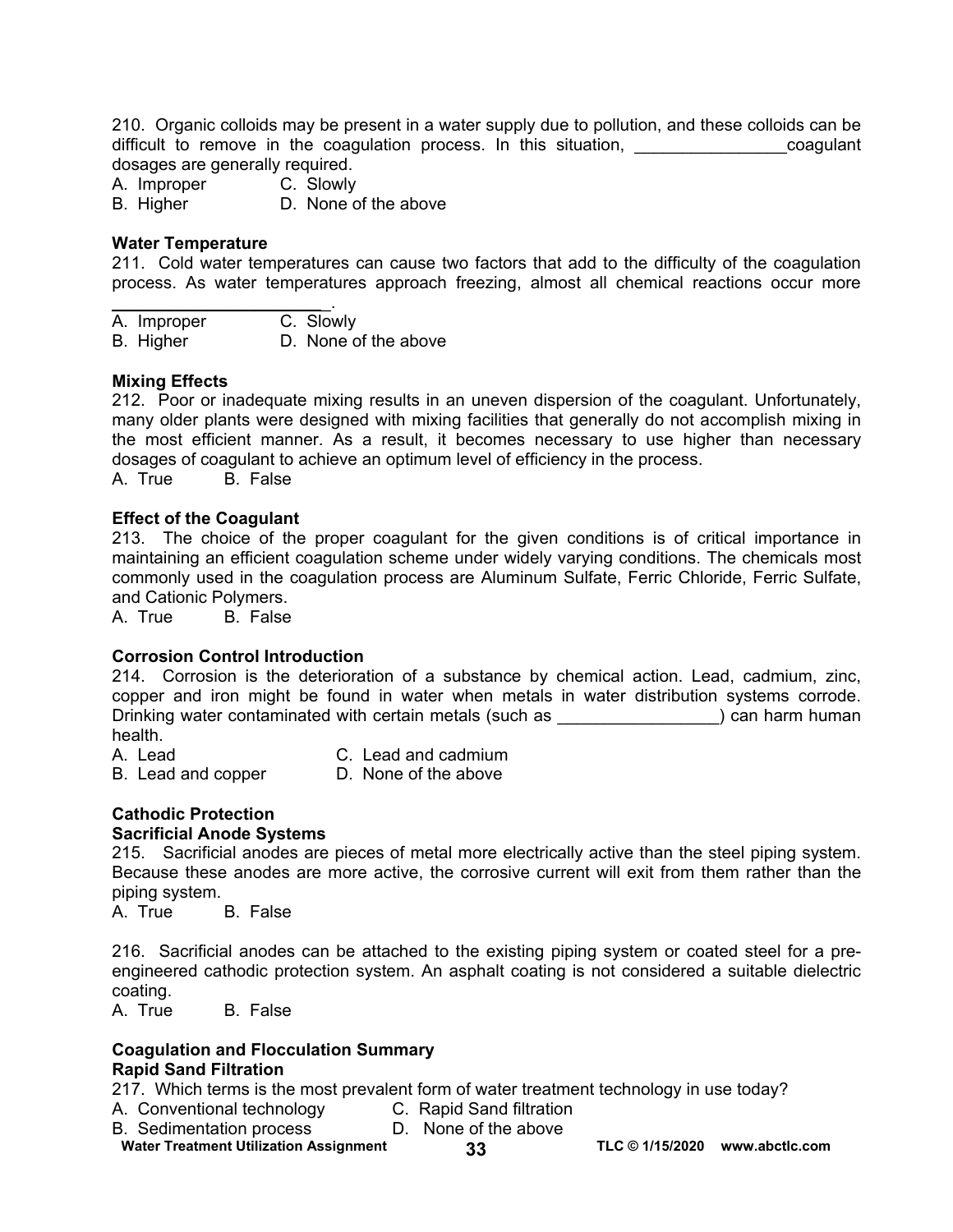| 218. Rapid Sand filtration process employs a combination of | in order |
|-------------------------------------------------------------|----------|
| to achieve maximum effectiveness.                           |          |

- 
- A. Filtration C. Physical and chemical processes
- 
- B. Sedimentation process D. None of the above

# **Coagulation**

219. At the Water Treatment Plant, alum is added to the water in the "flash mix" to cause microscopic impurities in the water to clump together.

A. True B. False

220. The alum and the water are mixed rapidly by the?

- A. Cationic polymers C. Shaker
- B. Flash mixer **D.** None of the above

221. What is the process of joining together particles in water to help remove organic matter called?

- A. Cationic binding C. Flocculation
- B. Coagulation D. None of the above

222. Fine particles must be coagulated, or "stuck together" to form larger particles that can be filtered, this is achieved through the use of?

- A. Sedimentation chemicals C. Flocculation chemicals<br>B. Coaquiant chemicals D. None of the above
- B. Coagulant chemicals

223. Which of the following terms are required since colloidal particles by themselves have the tendency to stay suspended in water and not settle out?

- A. Sedimentation chemicals C. Flocculation chemicals
- B. Coagulant chemicals **D.** None of the above
- 224. Liquid  $\frac{1}{2}$  is usually a 48.86% solution.<br>A. Cationic polymers  $\frac{1}{2}$  C. Aluminum Sulfate
- A. Cationic polymers
- B. Soda ash D. None of the above

225. Which of the following terms can be thought of as positively charged strings that attract the particles to them, and in the process, form a larger particle?

- A. Cationic polymers C. Lime
- B. Coagulation helpers D. None of the above

226. Which of the following is the most widely used coagulant in water treatment?

A. Cationic polymers C. Aluminum Sulfate

B. Salts D. None of the above

# **Flocculation**

227. Flocculation is the process of bringing together destabilized or coagulated particles to form larger masses which can be settled and/or filtered out of the water being treated.<br>A. True B. False

B. False

| 228. Flocculation is the process where the suspended particles can collide, |  |
|-----------------------------------------------------------------------------|--|
| and form heavier particles called "floc".                                   |  |

- A. Equalization C. Destabilized or coagulated particles
- B. Agglomerate D. None of the above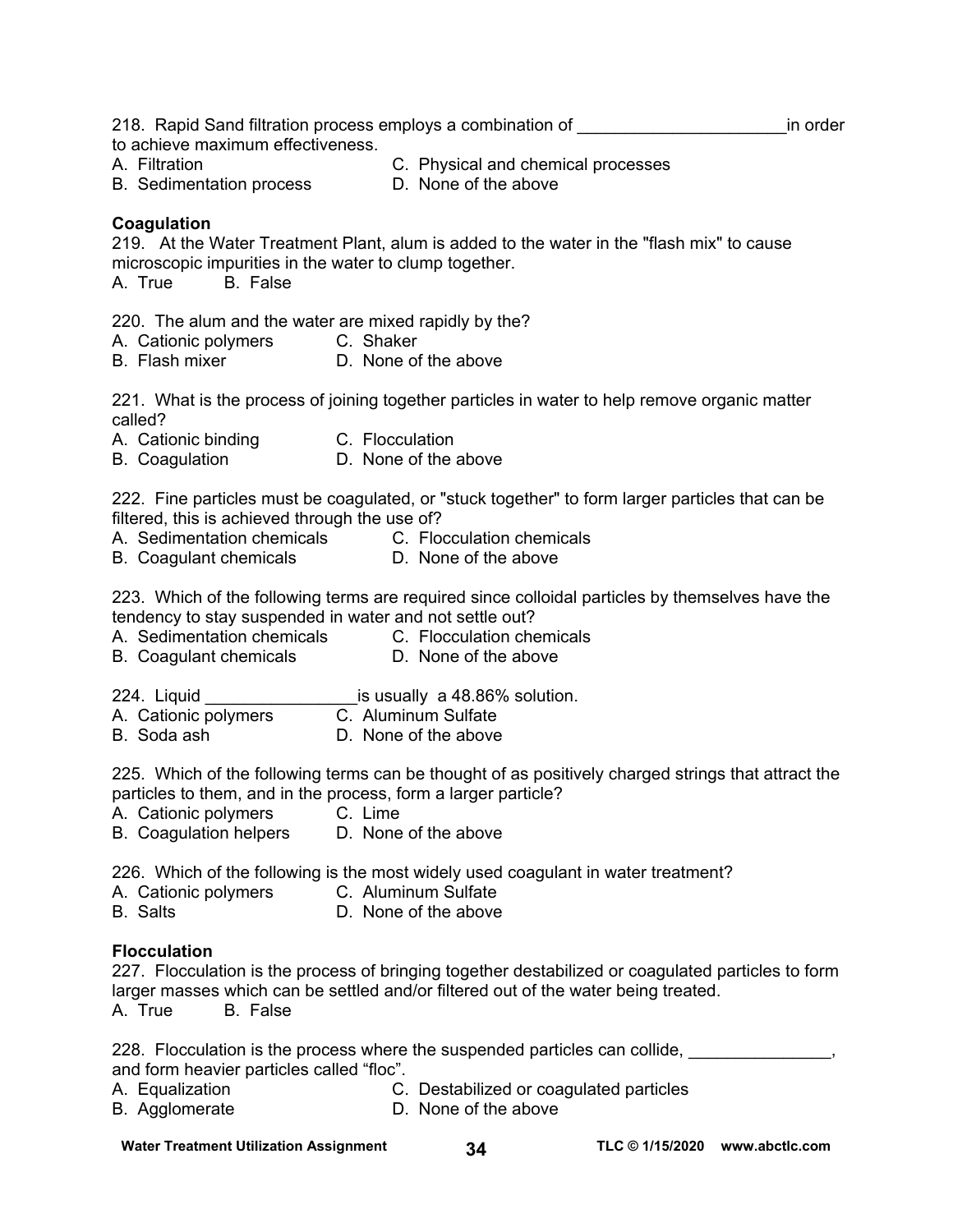229. Gentle \_\_\_\_\_\_\_\_\_\_\_\_\_\_\_\_\_\_\_\_\_\_\_\_\_\_\_\_\_\_\_\_ and appropriate detention times (the length of time water remains in the basin) help facilitate the flocculation process.

- A. Equalizing C. Settling
- B. Agitation of the water D. None of the above

230. Inside the contact chambers, water is slowly mixed allowing the coagulated particles, called "floc," and the particles become larger and stronger. A. True B. False

231. Which of the following happens in the water when bacteria and other microorganisms are caught in the floc structure?

- A. Equalize the basin C. Agitate the water
- B. Floc particles mix D. None of the above

# **Pre-Sedimentation**

232. Contingent on the quality of the source water, some plants have pre-sedimentation, which allows larger **allows** larger  $\qquad \qquad$  in a reservoir or lake reducing solid removal loads.

- A. Equalization of the basin C. Floc particles mix
- B. Particles time to settle D. None of the above
- **Sedimentation**

233. Sedimentation is the process of destabilizing coagulated particles in water. A. True B. False

234. In which process does the velocity of the water is decreased so that the suspended material, including flocculated particles, can settle out by gravity?

- A. Sedimentation C. Rapid Sand filtration
- B. Flocculation D. None of the above

# **Water Filtration Key Terms**

**Declining Rate Filters** 

235. The filter flow rate will vary with?

- A. Head loss C. Effluent control
- B. Uniform media **D. None of the above**

236. Declining Rate Filters system often requires **the entity of the contract of provide** adequate media submergence.

- 
- A. Head loss C. Effluent control structure<br>B. Uniform media B. None of the above D. None of the above

### **Detention Time**

237. Detention time is actual time required for a small amount of water to pass through a Sedimentation basin at a given rate of flow, or the calculated time required for a small amount of liquid to pass through a tank at a given rate of flow.

A. True B. False

### **Disinfection**

238. Chlorine kills or "inactivates" harmful microorganisms in water. A. True B. False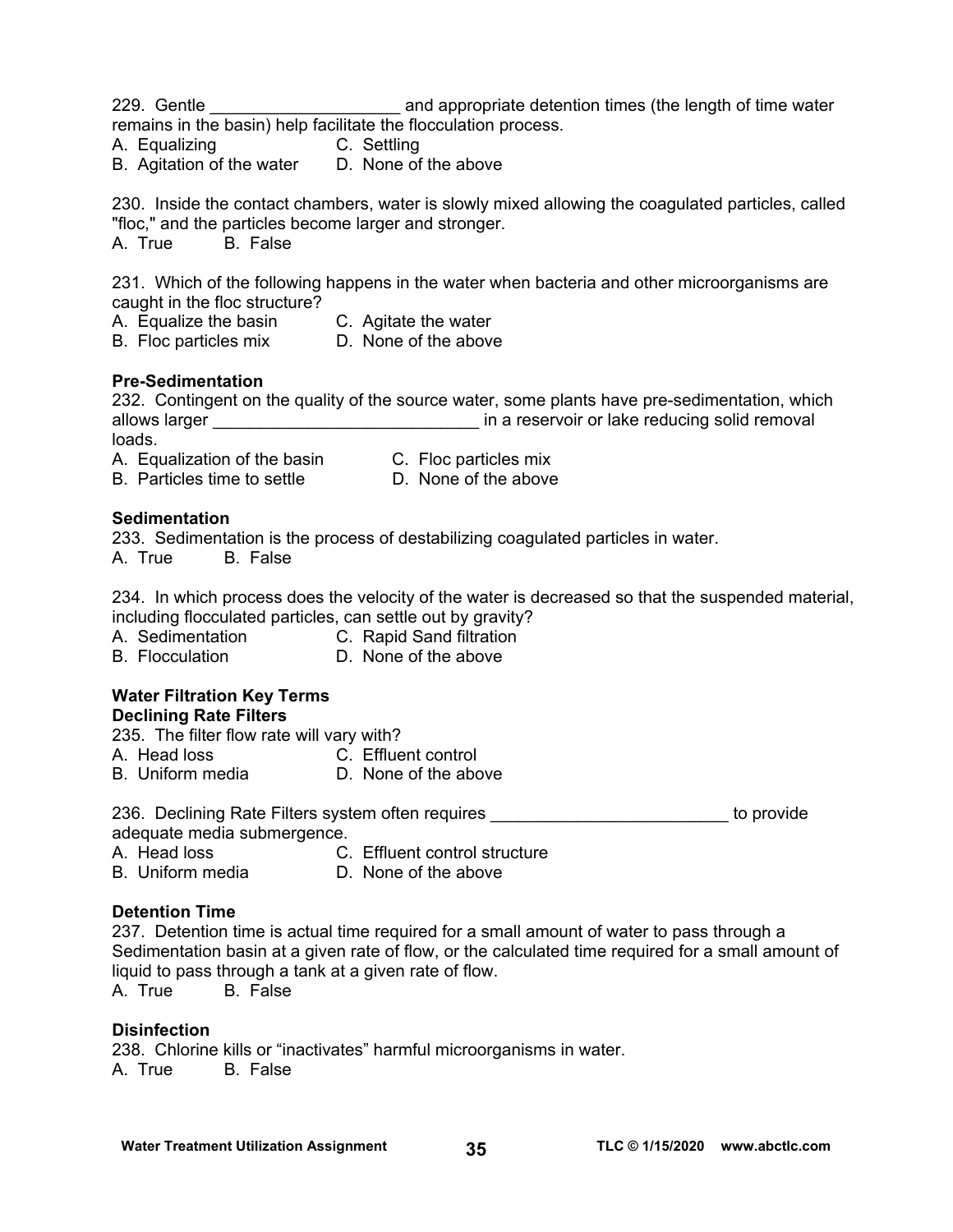239. Chlorine is added again after filtration for?

A. Residual C. Post-disinfection

B. Contact time D. None of the above

# **Jar Testing**

240. Jar testing traditionally has been done on an infrequent basis in most water treatment plants to control THMs.

A. True B. False

# **pH**

241. According to the text, pH is an expression of a basic or acid condition of a liquid. The range is from 0-14, zero being the most acid and 14 being the most alkaline. A pH of 7 is considered to be neutral.

A. True B. False

242. According to the text, which of the following has a pH between 6.0 and 8.5?

A. Acids C. Natural water

B. Disinfectants D. None of the above

# **Caustic**

243. A strong chemical - NaOH is used in the treatment process to neutralize acidity, and to lower the pH value.<br>A. True

**B.** False

# **Polymer**

244. Polymer is a water treatment chemical that when combined with other types of coagulants, aids in binding small suspended particles to larger particles to help in the settling and filtering processes.

A. True B. False

# **Post-Chlorine**

245. The operator should make sure that the chlorinated water holds a residual in the distribution system.

A. True B. False

# **Pre-Chlorination**

246. Before the filtration process, chlorination helps control fish and vegetation. A. True B. False

# **Hydrofluosilicic Acid**

247.  $H_2$ SiF<sub>6</sub> a clear fuming corrosive gas, with a pH ranging from 8 to 9 and used in water treatment to fluoridate drinking water.

A. True B. False

# **Taste and Odor Control**

248. Which of the following is occasionally added for taste and odor control?

- A. Turbidity powder **C. Powdered activated carbon (PAC)**
- B. Fluoride D. None of the above

# **Water Quality**

249. Water quality testing needs to be conducted throughout the water treatment process. A. True B. False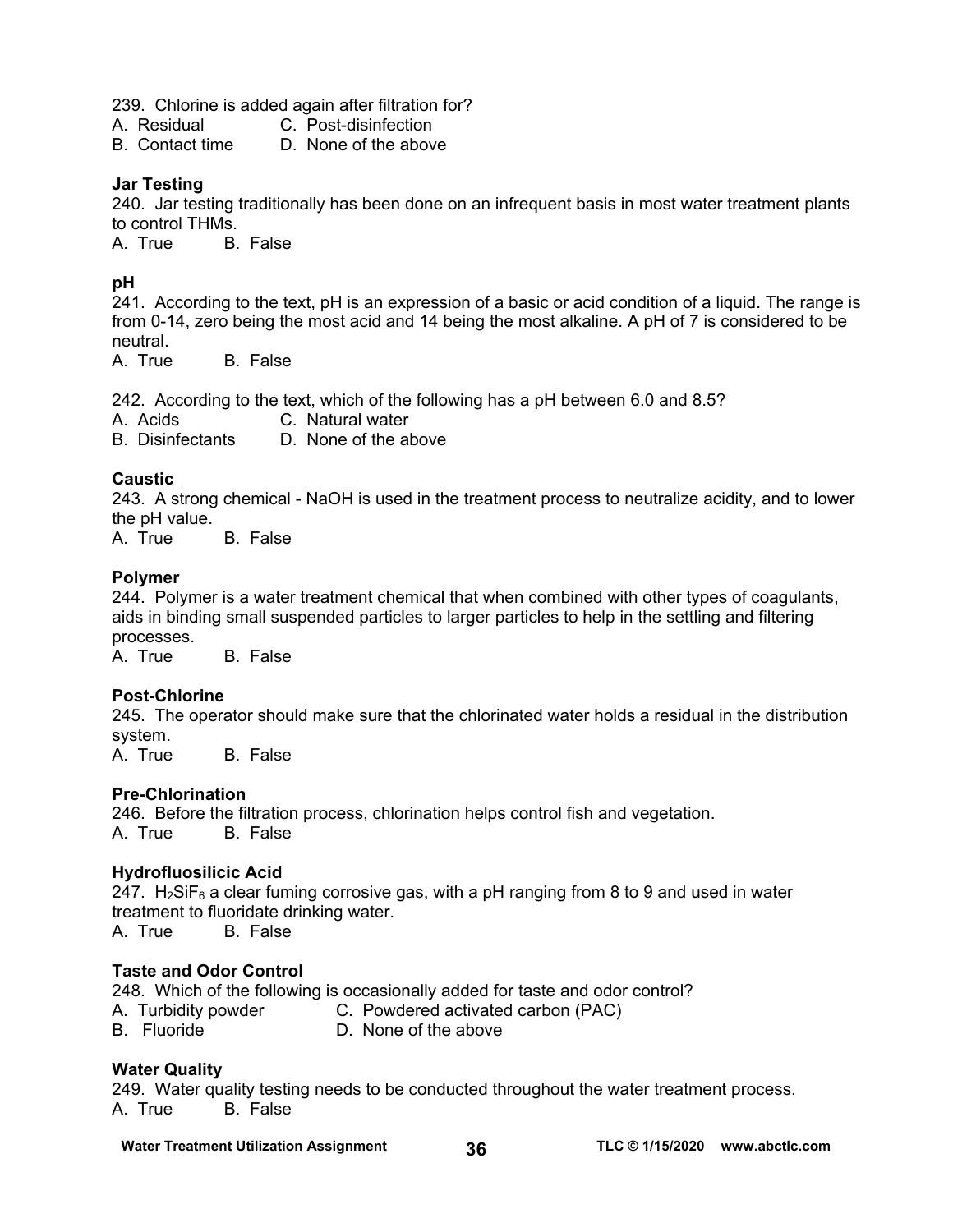250. Water quality testing procedures should analyze turbidity, pH, and chlorine residual continuously.

A. True B. False

251. Some water quality items are tested several times per day, some once per quarter and others once per year. A. True B. False

### **Chemical Feed and Rapid Mix**

252. To improve the subsequent treatment processes, chemicals may be added to the water, and may include pH adjusters and coagulants.

A. True B. False

253. Alum is a coagulant chemical, that neutralize negative charges on small particles, allowing them to stick together and form larger particles that are more easily removed by sedimentation or filtration.

A. True B. False

### **Short-Circuiting**

254. Short-Circuiting is a condition that occurs in tanks or basins when some of the water travels faster than the rest of the flowing water.

A. True B. False

255. Short-Circuiting is usually undesirable, since it may result in shorter contact, reaction, or settling times in comparison with the?

B. Sedimentation/clarification process D. None of the above

- A. Presumed detention times C. Modification of the conventional process
	-

### **Tube Settlers**

256. Tube settlers are a modification of the conventional process contains many metal "tubes" that are normally placed in?

- A. Flocculation basin C. An up-flow clarifier
- B. Sedimentation basin or clarifier **D.** None of the above
- -

257. The slope of the tube settlers facilitates gravity settling of the solids to the bottom of the basin, where they can be?

- A. Adjusted for detention times C. Collected and removed
- B. Modified **D. None of the above** 
	-

258. The large surface settling area also means that adequate clarification can be obtained with detention times of 45 minutes or more.

A. True B. False

### **Adsorption Clarifiers**

259. In the sedimentation/clarification process, turbidity is example of the coagulated and flocculated solids.

A. Increased by adsorption C. Decreased by adsorption

B. Reduced by adsorption D. None of the above

260. Water scouring cleans adsorption clarifiers followed by air flushing is a must. A. True B. False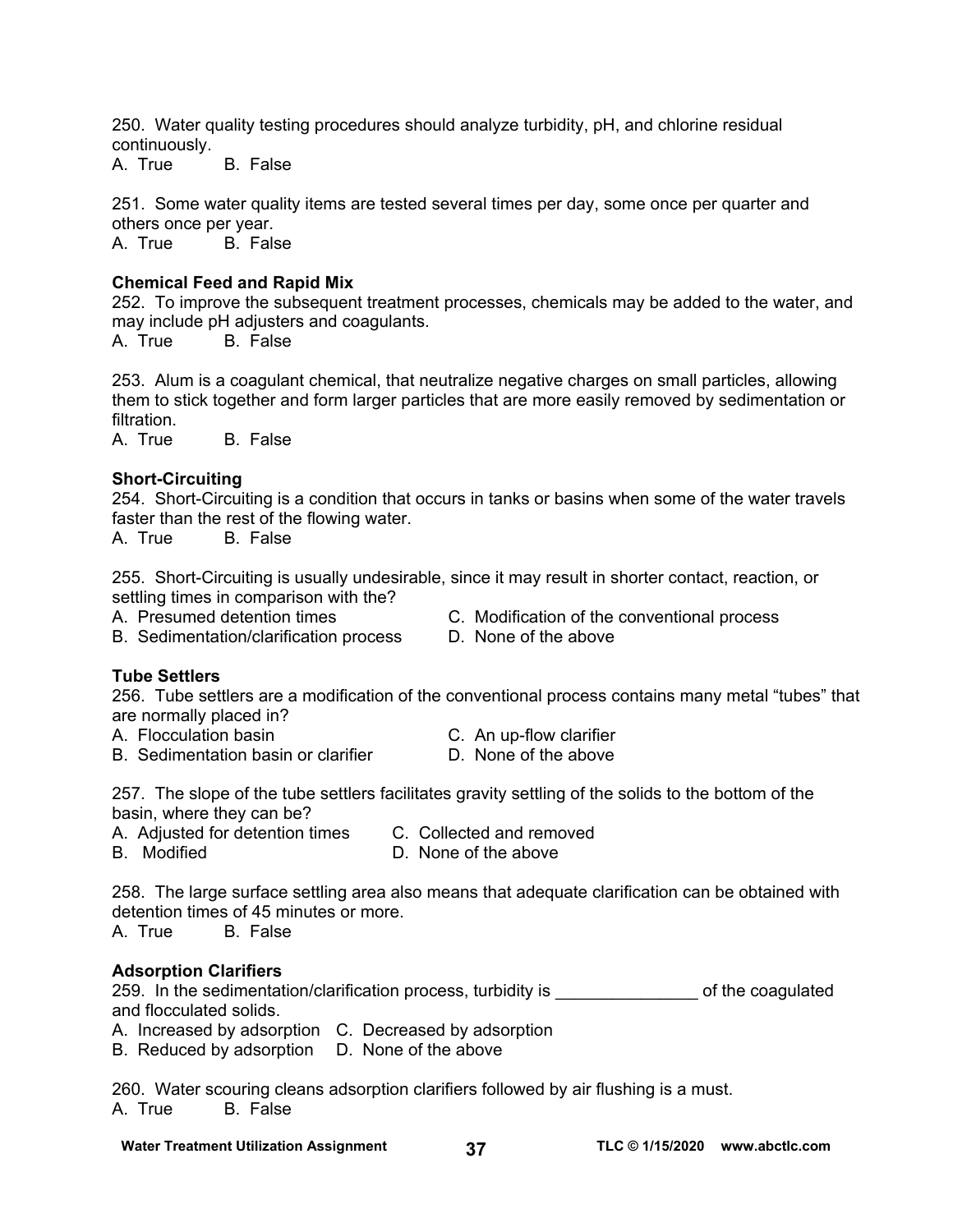261. Cleaning of the clarifier is initiated less often than filter backwashing because the clarifier removes less solids.

A. True B. False

262. In the tube-settler type of package plant, the Sedimentation/clarification process is followed by mixed-media filtration and disinfection to complete the water treatment. A. True B. False

# **Clearwell**

263. The clearwell provides temporary storage for the treated water, which is the final step in the conventional treatment process.

A. True B. False

### **Sampling**

264. Care should be taken not to disturb the bottom of the water source or along the sides. So as not to stir up any settled solids. This would create erroneous results. There are different techniques for both bacteriological and disinfection byproduct samplings. Collect the water sample at least 6 inches under the surface by plunging the container mouth down into the water and turning the mouth towards the current by dragging the container slowly horizontal.

A. True B. False

### **Filtration Overview**

265. Filtration is a water treatment process step used to remove turbidity, dissolved organics, odor, taste and color.

A. True B. False

# **Anthracite Coal or Activated Carbon**

266. For a filter which of the following should be conducted on a routine basis, at least once per day?

A. Filtration process performance C. Post-disinfection performance

B. Effluent control measurement D. None of the above

267. The rapid sand filter or rapid gravity filter is a type of filter used in water purification and is commonly used in municipal drinking water facilities as part of a

A. Rapid gravity filter(s) C. Multiple-stage treatment system(s)

B. Rapid sand filter(s) D. None of the above

### **EPA Filter Backwash Rule- Introduction**

268. The U.S. Environmental Protection Agency (EPA) has finalized the Long Term 1 Enhanced Surface Water Treatment Rule and Filter Backwash Rule (LT1FBR) to increase protection of finished drinking water supplies from contamination by Cryptosporidium and other microbial pathogens.

A. True B. False

### **Background**

269. If finished water supplies contain microbiological contaminants, disease outbreaks may result. Disease symptoms may include diarrhea, cramps, nausea, possibly jaundice, headaches and fatigue.

A. True B. False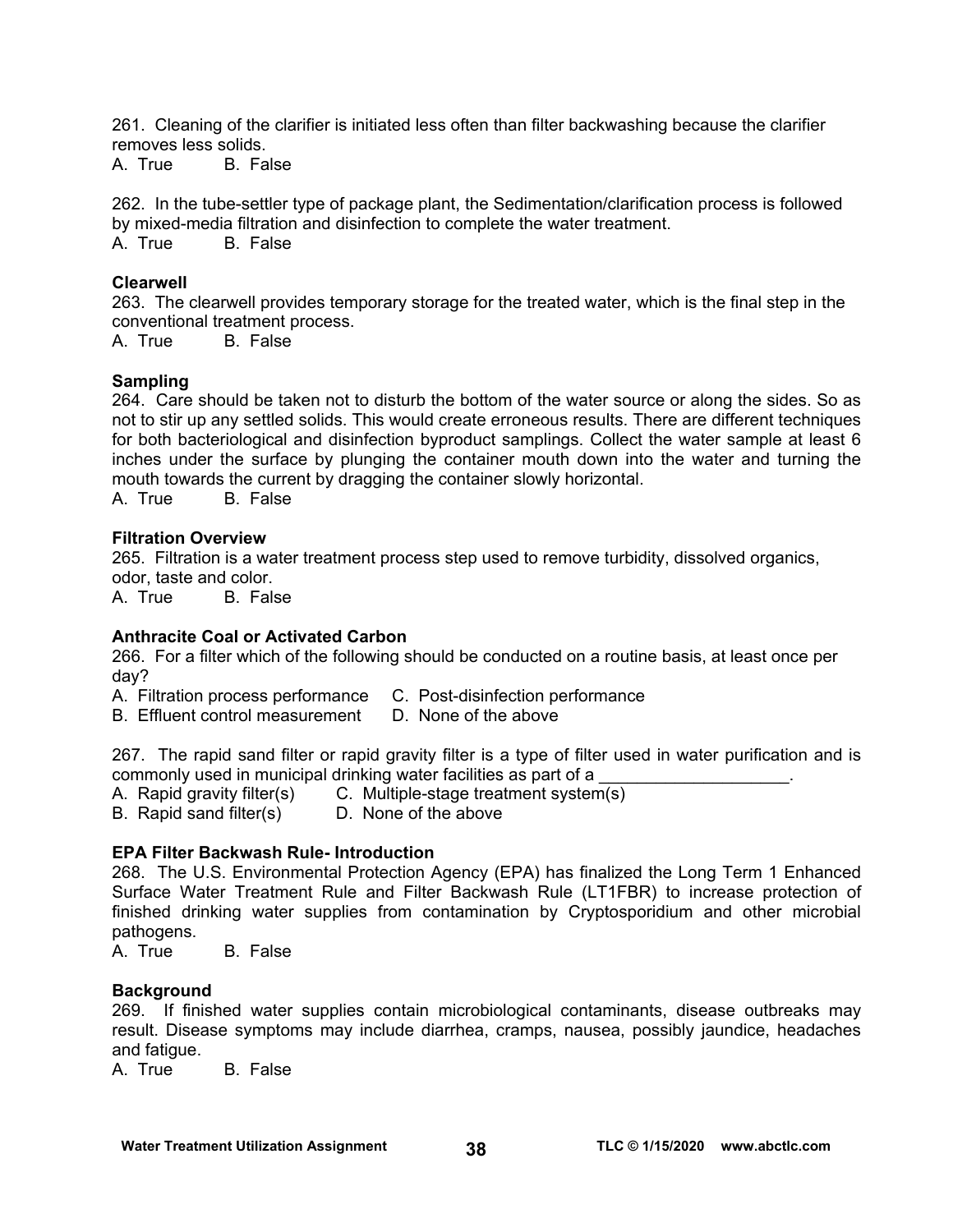270. The EPA has set enforceable drinking water treatment requirements to reduce the risk of waterborne disease outbreaks. Treatment technologies such as filtration and disinfection remove or inactivate microbiological contaminants.

A. True B. False

# **LT1FBR Required**

271. The LT1FBR provisions does not apply to public water systems using surface water or ground water under the direct influence of surface water systems.<br>A. True B. False

**B.** False

# **Turbidity**

272. Which of the following must comply with specific combined filter effluent turbidity requirements?

A. Watershed C. Conventional and Direct filtration systems

B. Disinfection profile D. None of the above

# **Disinfection Benchmarking**

273. Public water systems will be required to develop  $a(n)$  \_\_\_\_\_\_\_\_\_\_\_\_\_\_\_\_\_\_\_\_\_\_unless they perform applicability monitoring which demonstrates their disinfection byproduct levels are less than 80% of the maximum contaminant levels.

- A. Disinfection profile C. Disinfection benchmark
- B. Direct filtration system D. None of the above

274. Which of the following recycling to the treatment process must provide detailed recycle treatment information to the State, which may require that modifications to the recycle practice be made?

A. Recycle systems C. Direct filtration systems

B. Conventional systems D. None of the above

# **Filtration Process- Detailed**

275. Removal of plays an important role in the natural treatment of groundwater as it percolates through the soil.

- 
- A. Suspended solids by filtration C. Coagulation and flocculation processes<br>B. Serious problems in filter operation D. None of the above B. Serious problems in filter operation
	-
	-

276. Groundwater that has been softened or treated through iron and manganese removal will require filtration to remove floc created by?<br>A. Suspended solids by filtration

- 
- C. Coagulation or oxidation processes<br>D. None of the above
- B. Serious problems in filter operation

277. According to the text, since surface water sources are subject to run-off and do not undergo natural filtration, it must be filtered to?

- A. Remove particles and impurities
- B. Filtration process can be compared to a sieve or microstrainer
- C. Suspended particles can easily pass
- D. None of the above

278. Which of the following traps suspended material between the grains of filter media?

- A. Remove particles and impurities
- B. Filtration process can be compared to a sieve or microstrainer
- C. Suspended particles can easily pass
- D. None of the above

**Water Treatment Utilization Assignment 39 TLC © 1/15/2020 [www.abctlc.com](http://www.abctlc.com)**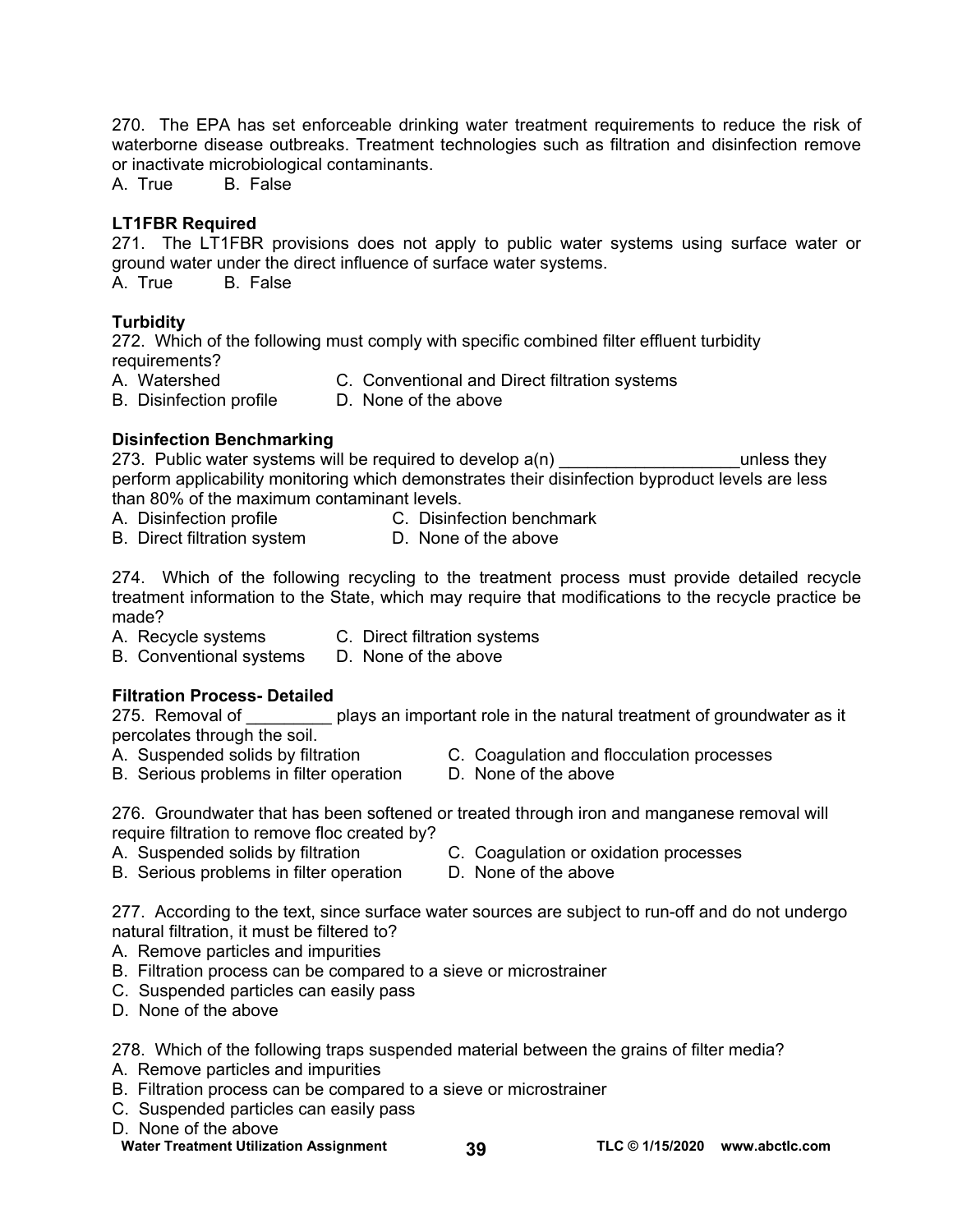279. Which of the following will easily pass through the spaces between the grains of the filter media, making straining the least important process in filtration?

- A. Remove particles and impurities
- B. Filtration process can be compared to a sieve or microstrainer
- C. Suspended particles can easily pass
- D. None of the above

280. Adsorption is the process of particles sticking onto the surface of the individual filter grains or onto the previously deposited materials. The forces that attract and hold the particles to the grains are the same as those that work in

A. Coagulation and flocculation C. Flocculation

- 
- B. Filter operation **D.** None of the above

281. Which of the following may occur in the filter bed will happen especially if coagulation and flocculation of the water before filtration was not properly controlled?

A. Coagulation and flocculation C. Flocculation

B. Filter operation **D.** None of the above

# **Direct Filtration Plant vs. Conventional Plant**

282. The primary difference between Direct Filtration Plant vs. Conventional Plant is that the \_\_\_\_\_\_\_\_\_\_\_\_\_\_\_\_\_\_\_\_\_\_\_\_or step is omitted from the Direct Filtration plant.

- A. Sedimentation process C. Fast rinse
	-
- B. Reconditioning cycle D. None of the above

# **Types of Filters**

283. The oldest water filters developed were the slow sand filters, these have filter rates of around 0.05 gpm/ft<sup>2</sup> of surface area. This type of filter requires large filter areas.

A. True B. False

284. What is the term for the mass of growing material that collects on the surface of the filter?<br>A. Schmutzdecke C. Mud balls

- A. Schmutzdecke
- B. Zoological growth D. None of the above

285. Most water filters are classified by filtration rate, type of we may be type of operation.

- A. Schmutzdecke C. Filter media
- B. Backwash capabilities D. None of the above

# **Rapid Sand Filters**

286. Rapid sand filters can accommodate filter rates 40 times more than?

A. Fixed film C. Mixed media

B. Slow sand filters D. None of the above

287. Filters in large water treatment plants are usually constructed next to each other in a row, allowing the piping from the Sedimentation basins to feed the filters from a central pipe gallery. A. True B. False

### **Filter Sand**

288. The filter sand used in rapid sand filters is normally play sand. A. True B. False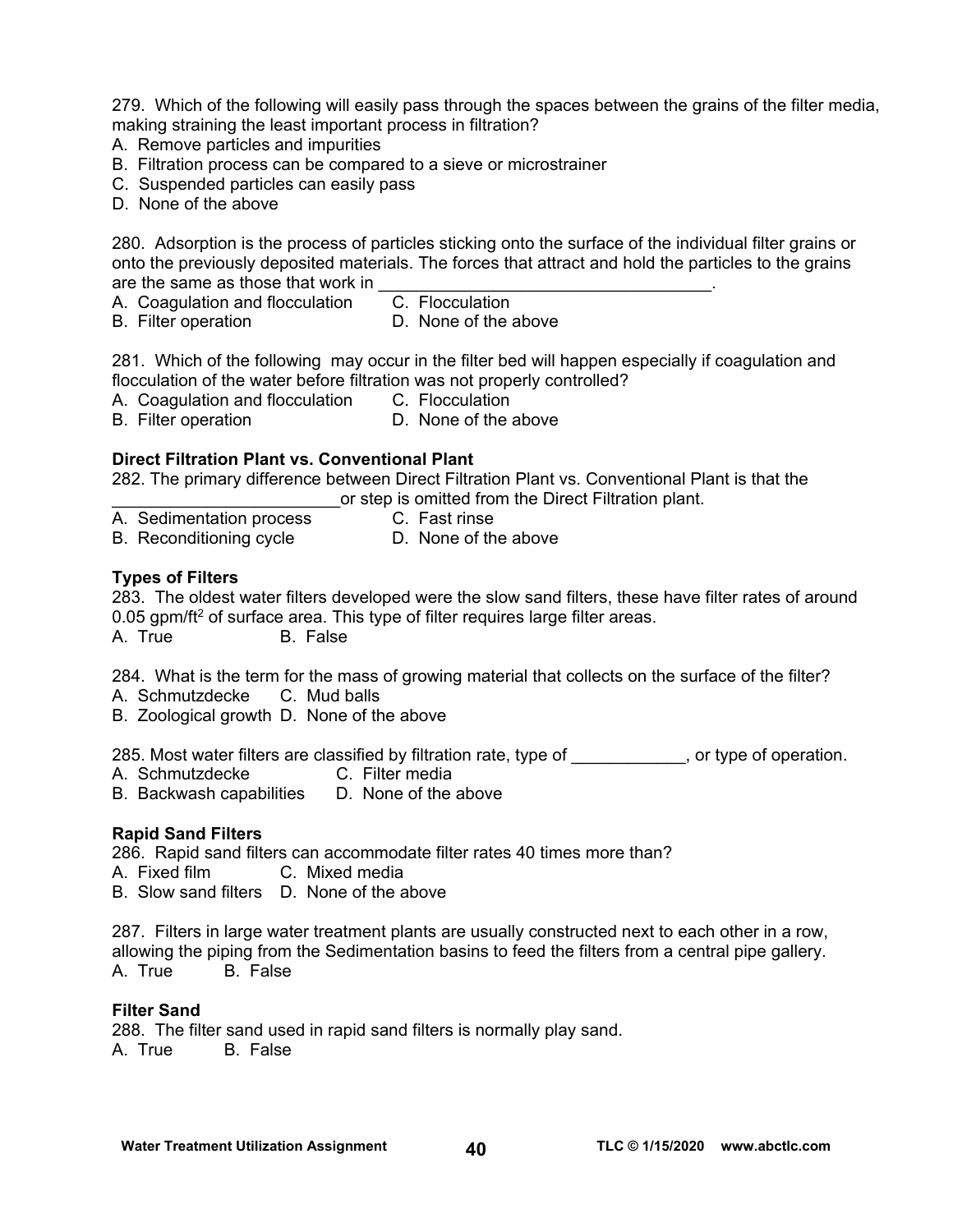289. In a filter the gravel supports the filter sand and is usually graded in three to five layers, each generally 6-18 inches in thickness, depending on the type of underdrain used. A. True B. False

290. Which of the following will contain 24-30 inches of sand, but some newer filters are deeper?

- A. Rapid sand filters C. Sedimentation basins
- B. Slow rate filters D. None of the above

291. The coarser sand in the the the state is a larger voids that do not fill as easily.

A. Rapid filters C. Sedimentation basin

B. Backwash trough D. None of the above

### **False floor**

292. The false floor design of a \_\_\_\_\_\_\_\_\_\_\_\_\_\_\_\_\_\_\_\_\_\_\_\_ is used together with a porous plate design or with screens that retain the sand when there is no undergravel layer.

A. Backwash system C. Filter underdrain

B. Leopold system D. None of the above

# **Filtration Processes**

293. The traditional design for many years is conventional filtration; this method provides effective treatment for just about any range of tastes and odors.

A. True B. False

294. Conventional filtration success is due partially to the high quality raw water that precedes filtration steps.

A. True B. False

295. Many treatment plants have converted rapid sand filters in to multi-media filters in an attempt to?

- A. Control raw-water turbidity C. Increase plant capacity
- B. Lower capital cost **D.** None of the above

296. Direct filtration = no sedimentation follows the coagulation phase.

A. True B. False

297. According to the text, dual and multi-media filters are often used with Conventional Filtration. A. True B. False

298. One of the benefits of this method is that it has a lower capital cost, but this method or process cannot handle large variations in raw water turbidity.

A. Direct Filtration C. Flocculation

B. Sand Filtration D. None of the above

### **High Rate Filters**

299. High rate filters, which operate at a rate up to ten times that of a rapid sand filter. A. True B. False

300. Multi-media or mixed-media filters use three or four different materials, sand, anthracite coal, and garnet.

A. True B. False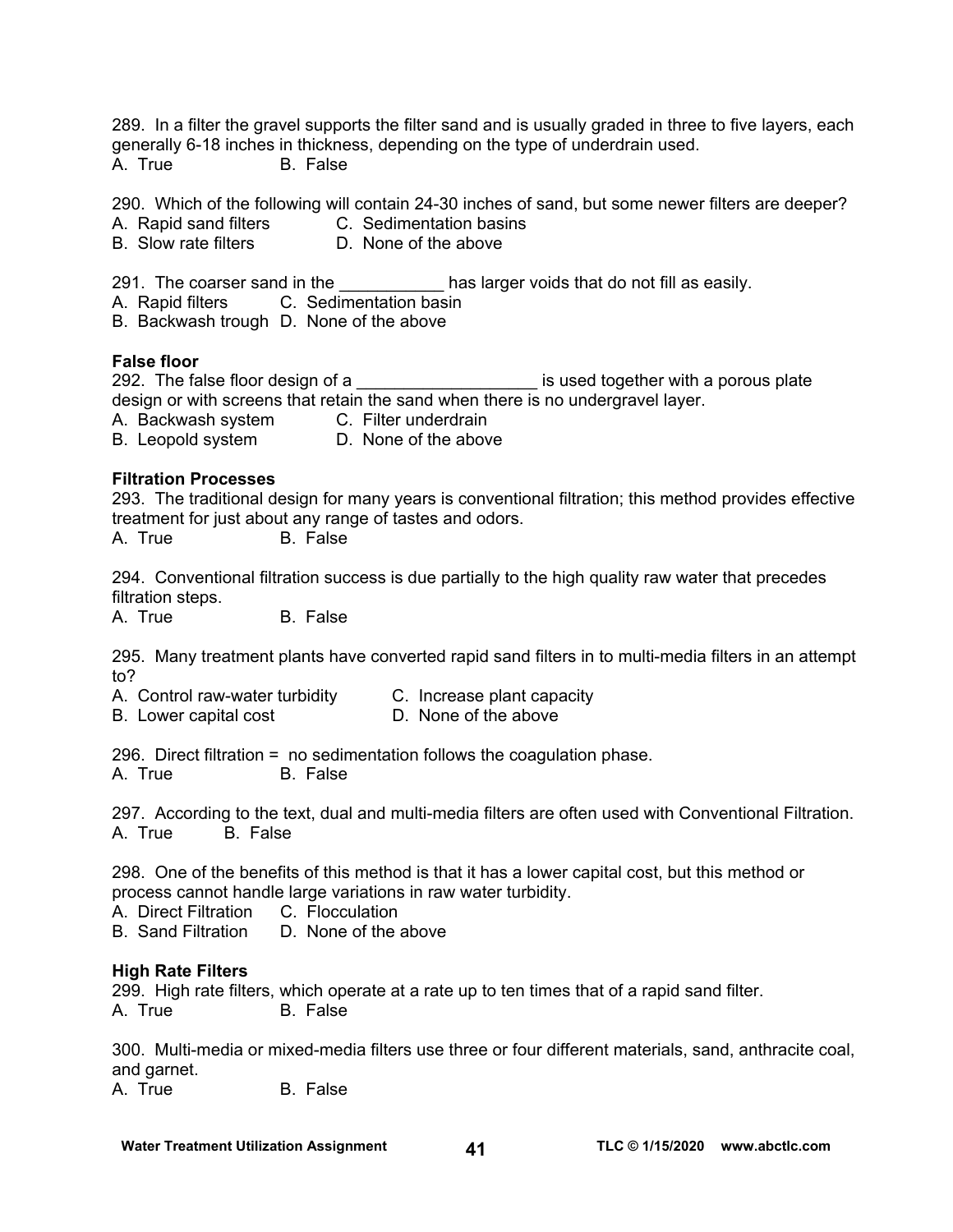301. In the design of the high rate filter, the top layers consist of a fine material with the course material farther down, allowing the suspended material to penetrate less into the filter. A. True B. False

302. The filter bed material forms layers in the filter, depending on their weight and specific gravities.

A. True B. False

### **Pressure Sand Filters**

303. Filtration rates are twice as good as gravity filters. A. True B. False

304. Which of the following terms or methods cracking of the filter bed can occur quite easily, allowing the iron and manganese particles to go straight through the filter?

- A. Slow sand/RO C. Pressure filters
- B. Gravity filters **D. None of the above**

305. Which of the following filtration types is contained under pressure in a steel tank?

- A. Slow sand/RO C. Pressure sand filter
- B. Gravity filters **D. None of the above**

306. In which of the following filtration types is the media usually sand or a combination of media?

- A. Slow sand/RO C. Fast sand
- B. Gravity filters **D. None of the above**

307. Which of the following filter types has a major disadvantage in that the backwash cannot be observed?

- A. Slow sand/RO C. Pressure filters
- B. Gravity filters D. None of the above

308. Filtration operation is divided into three steps: filtering, backwashing, and?

- A. Filter run C. Return to waste
- B. Filtering to waste D. None of the above

309. Which of the following is a low-pressure membrane filtration process that removes suspended solids and colloids generally larger than 0.1-micron diameter?

- A. Nanofiltration C. Semi-permeable
- B. Microfiltration **D. None of the above**

310. Which of the following is a relatively recent membrane process used most often with low total dissolved solids water such as surface water and fresh groundwater?

- A. Nanofiltration C. Semi-permeable
- B. Microfiltration **D.** None of the above

### **Declining Rate**

311. According to the text, which of the following methods of control is used where the largest head loss occurs in the filtration process?

- A. Declining Rate C. Fast sand
- B. Gravity filters **D. None of the above**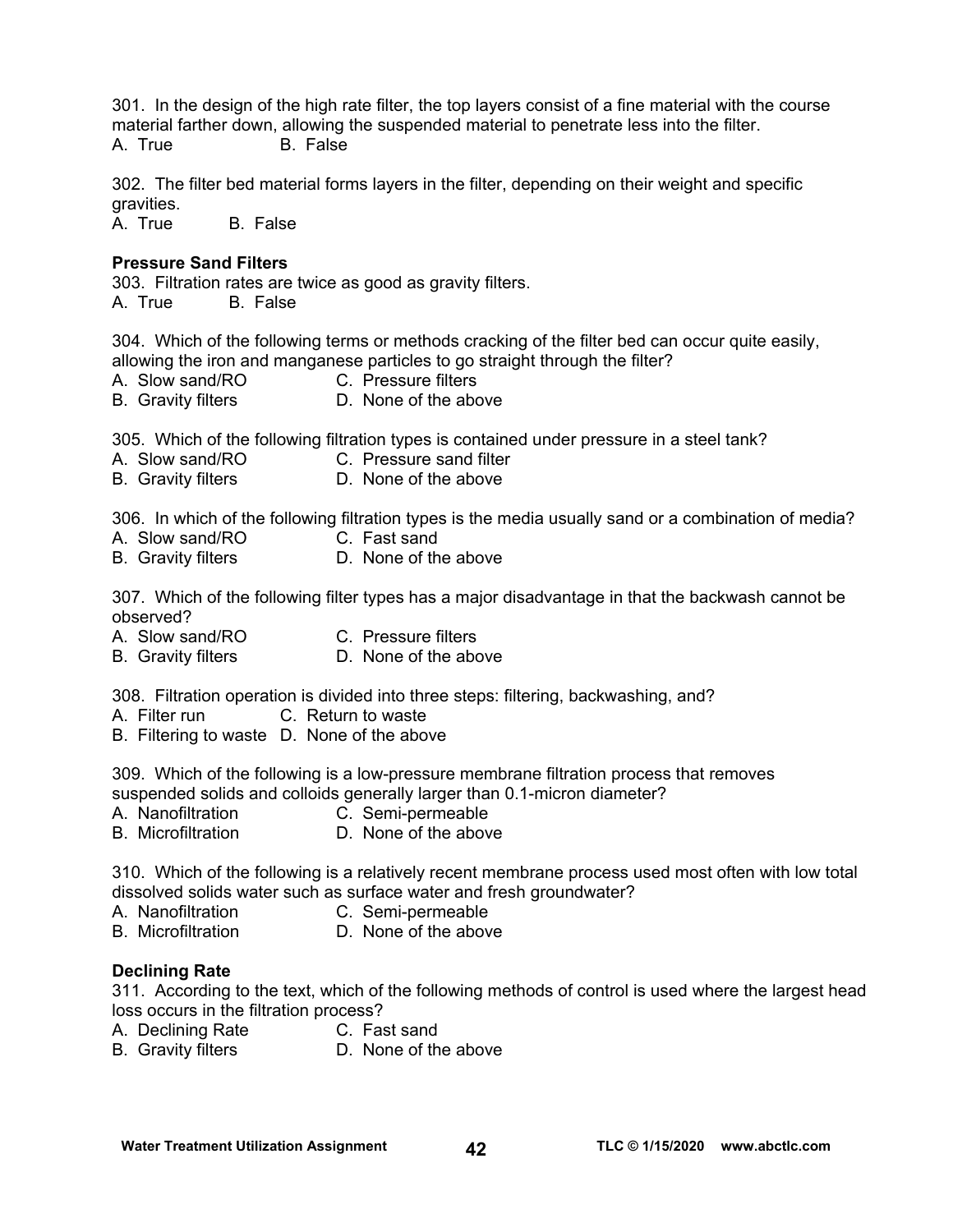312. The rate through the declining filter is much greater in the beginning of a filter run than at the end when the?

- A. Filter run C. Head loss is low
- 
- B. Filter is dirty D. None of the above

313. According to the text, which of the following allows the filter head to increase until the filter becomes plugged with particles and the Head loss is too great to continue operation of the filter?

- A. Declining Rate C. Fast sand
- 
- B. Gravity filters **D. None of the above**

### **Loss of Head Indicator**

314. Which of the following is required to force the water through the filter?

- A. Filter run C. Head loss
- B. Force D. None of the above

315. Which of the following should be continuously measured to help determine when the filter should be backwashed?

- A. Filter run C. Head loss
- B. Force D. None of the above

316. Which of the following is measured in the difference by a piezometer connected to the filter above the media and the effluent line?

- 
- A. Filter flow C. Head<br>B. Force D. None D. None of the above

### **In-line Turbidimeter**

317. Continuous turbidity monitors provide information about when the filter is approaching this point so that the operators can start the backwash before the turbidity is too great. A. True B. False

### **Filtration Process**

318. A rapid sand filter will have a flow of two-to-three gpm/square foot of filter area. The high rate filter may have four-to-six gpm/square foot applied to the surface.

A. True B. False

319. Water from the source or, more commonly, from pre-treatment processes is applied to the top of the filter; it then flows downward. The water level above the filter bed is usually kept at twoto-six feet.

A. True B. False

### **Back Washing**

320. During filter backwash, the media expands upwards and around the washing arms. A. True B. False

321. Which of the following terms needs two-to-five cubic feet of air per square foot of filter area?

- A. Air washing C. Backwash cycle
- B. Air scour D. None of the above

322. Which of the following if it is to high that the filter will no longer produce water at the desired rate?

- A. Air washing C. Backwash rate
- B. Air scour D. None of the above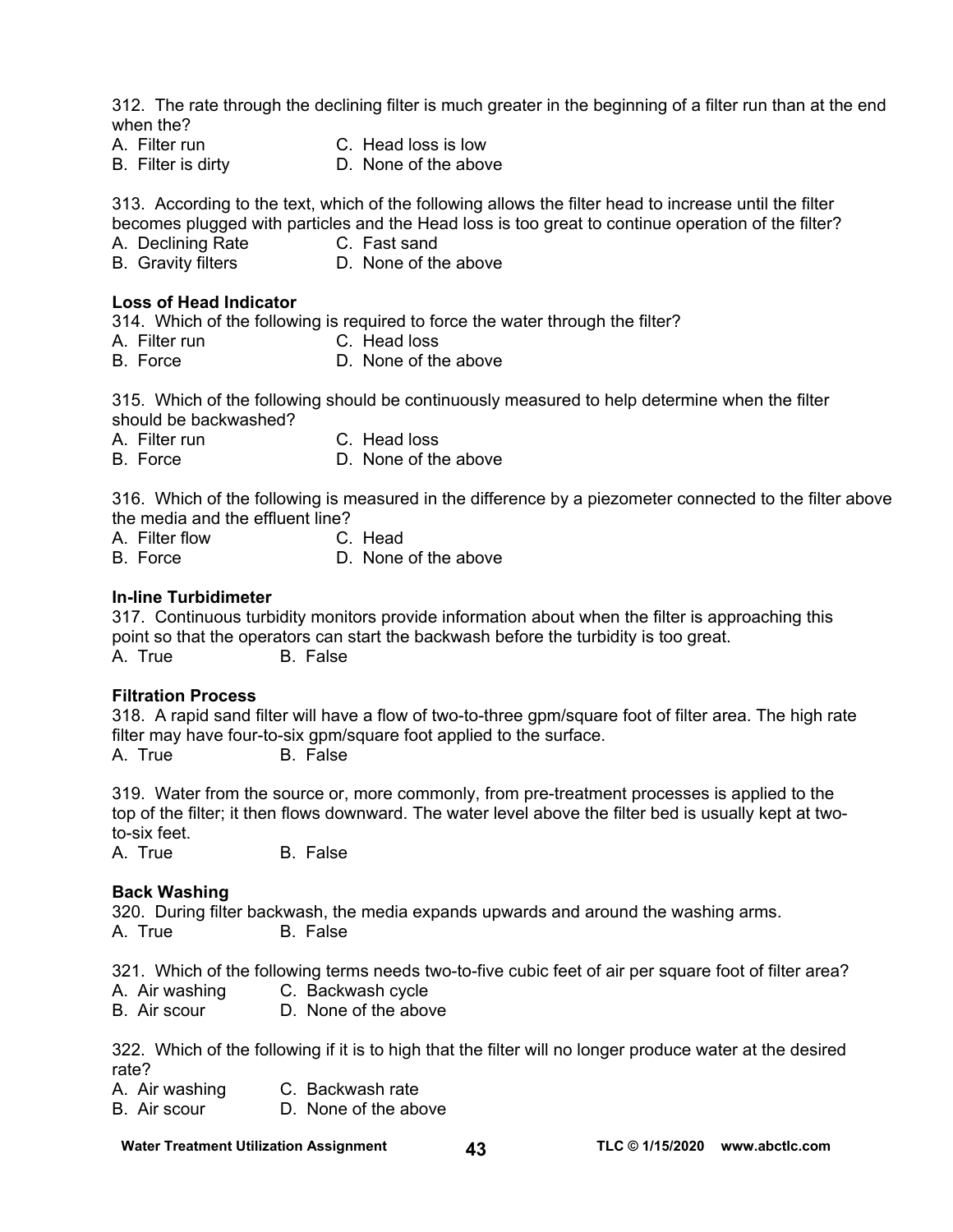323. Long filter runs can cause the filter media to pack down so that it is difficult to \_\_\_\_\_\_\_\_\_\_\_\_\_\_\_\_\_\_\_\_\_ during the backwash.

A. Control headloss C. Expand the bed

B. Control floc(s) D. None of the above

# **Backwashing Process**

324. The normal method for opening the filter backwash valve involves draining the water level above the filter to a point six inches above the filter media. A. True B. False

325. The backwash valve is opened, allowing backwash water to start flowing into the filter and start carrying carrying  $\sim$  away from the filter.

A. Headloss C. Suspended material

B. Crust on the filter D. None of the above

326. When the surface wash is turned on it should be allowed to operate for several minutes to break up the ?

A. Headloss C. Suspended material away from the filter

B. Crust on the filter D. None of the above

327. The time elapsed from when the filter wash is started until full flow is applied to the filter should be greater than one minute.

A. True B. False

328. According to the text, with a multi-media filter, the rate must be high enough to scrub the interface between the coal and the sand, where the highest amount of suspended solids will be removed from the media.

A. True B. False

# **Disposal of Filter Backwash Water**

329. Water from the filter backwash can be returned directly to the environment. A. True B. False

330. The supernatant is then pumped back to the head of the treatment plant at a rate not exceeding ten percent of the?

- A. Daily flow C. Raw water flow entering the plant
- B. Backwash water **D. None of the above**

331. According to the text, the spent backwash water must be stored in storage tanks and returned slowly to the treatment process.

A. True B. False

# **Filter to Waste**

332. When filtration is started after backwash, suspended material remains in the filter media until the turbidity in the effluent meets standards. Depending on the type of filter, this may last from 20- 40 minutes.

A. True B. False

|                                                                  | 333. Wasting is needed as some |                                                               | following the backwash. |
|------------------------------------------------------------------|--------------------------------|---------------------------------------------------------------|-------------------------|
| $\mathbf{A}$ $\mathbf{D}$ $\mathbf{A}$ $\mathbf{B}$ $\mathbf{A}$ |                                | .O. . Origin and a dimensional momentum in the filter mondial |                         |

A. Daily flow C. Suspended material remains in the filter media

B. Backwash water **D. None of the above**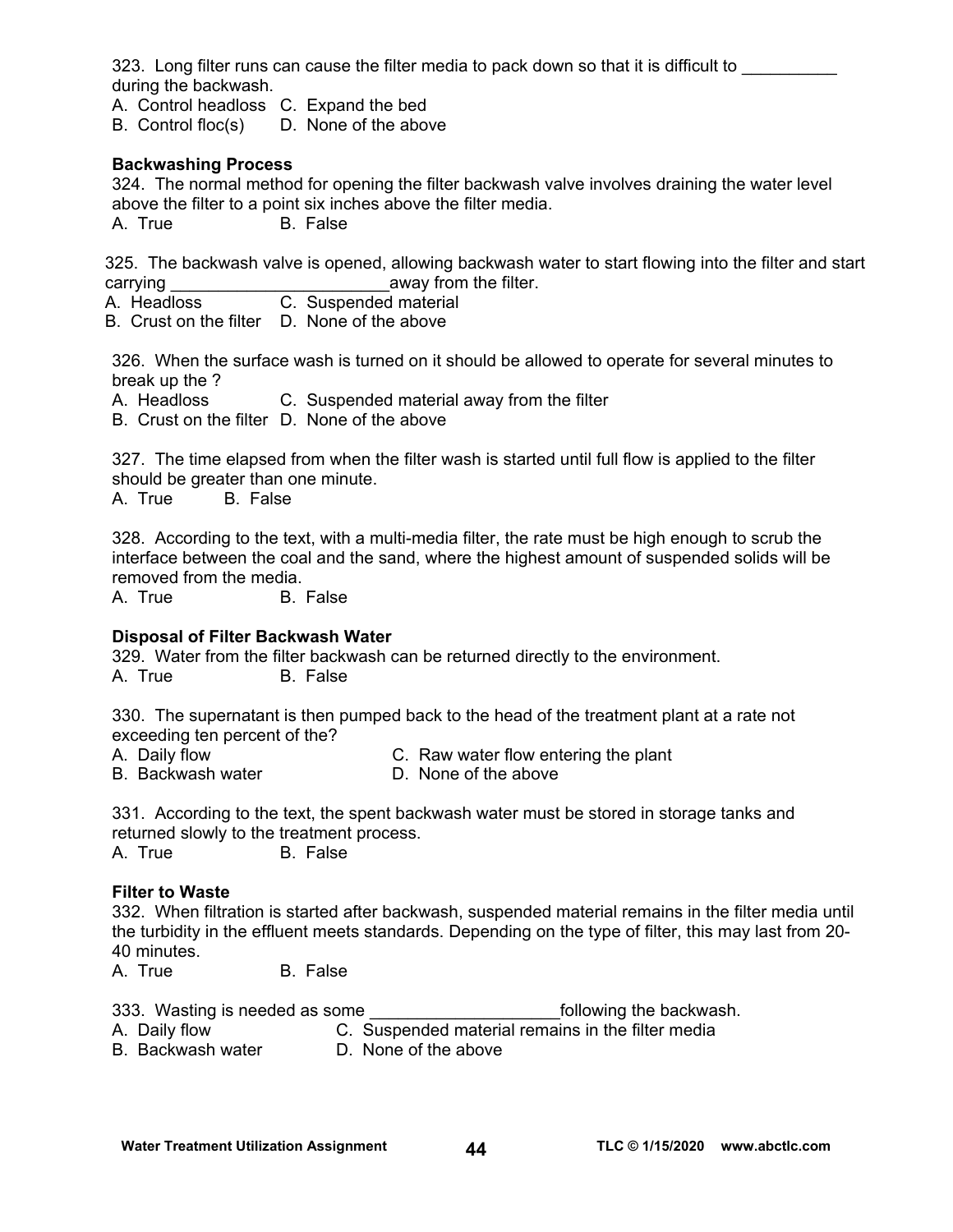334. Which of the following terms should be done slowly after a backwash to prevent breakthrough of suspended material?

- 
- A. Daily flow C. Filtration should always be started
- B. Backwash water D. None of the above
- 

# **Filter Aids**

335. A normal dose of polymer for filter aiding will be less than 0.1 ppm, but the exact dose will be decided by the result of a jar test and by experimentation in the treatment plant. A. True B. False

336. Which of the following terms expresses that the polymer strengthens the bonds and prevents the shearing forces in the filter from breaking the floc apart when used?

- A. Filter media C. Filter aid
- B. Lime D. None of the above

# **Filter Operating Problems**

337. According to the text, there are three major types of filter problems. They can be caused by chemical treatment before the filter, the state of the state of filters. The state of filters,  $\alpha$  and backwashing of filters.

A. Filter aid **C.** Coagulation and flocculation stages

B. Control of filter flow rate D. None of the above

# **Chemical Treatment before the Filter**

338. Which of the following terms of the water treatment must be monitored continuously?

- A. Filter aid C. Coagulation and flocculation stages
- B. Backwash storage basin D. None of the above

339. Adjustments in the amount of coagulant added must be made as necessary to prevent the filter from becoming overloaded, this may cause the filter to prematurely reach its?

A. Maximum headloss C. Turbidity breakthrough

B. Control of filter flow rate D. None of the above

# **Control of Filter Flow Rate**

340. When a filter is subjected to rapid changes in flow rate, the turbidity of the effluent will not be affected; the dirtier the coagulation and flocculation stages, the greater the effect. A. True B. False

341. When backwashing a filter and therefore temporarily taking it out of service, the remaining filter(s) must pick up the additional flow, this can cause a change in flow that might cause?

- A. Turbidity breakthrough C. Coagulation and flocculation stages
- B. Filter media breakthrough D. None of the above

342. If the plant is not operated continuously, and the start-up at the beginning of the day will

potentially cause a?

- A. Basin to catch the overflow C. Turbidity breakthrough
- B. Surge to the filter(s) D. None of the above
	-

343. The filters should be backwashed before putting them back into operation or operated to waste until the **EXEC SECONG CONCERNATION** meets the standards.

- A. Basin water C. Coagulation
- B. Effluent D. None of the above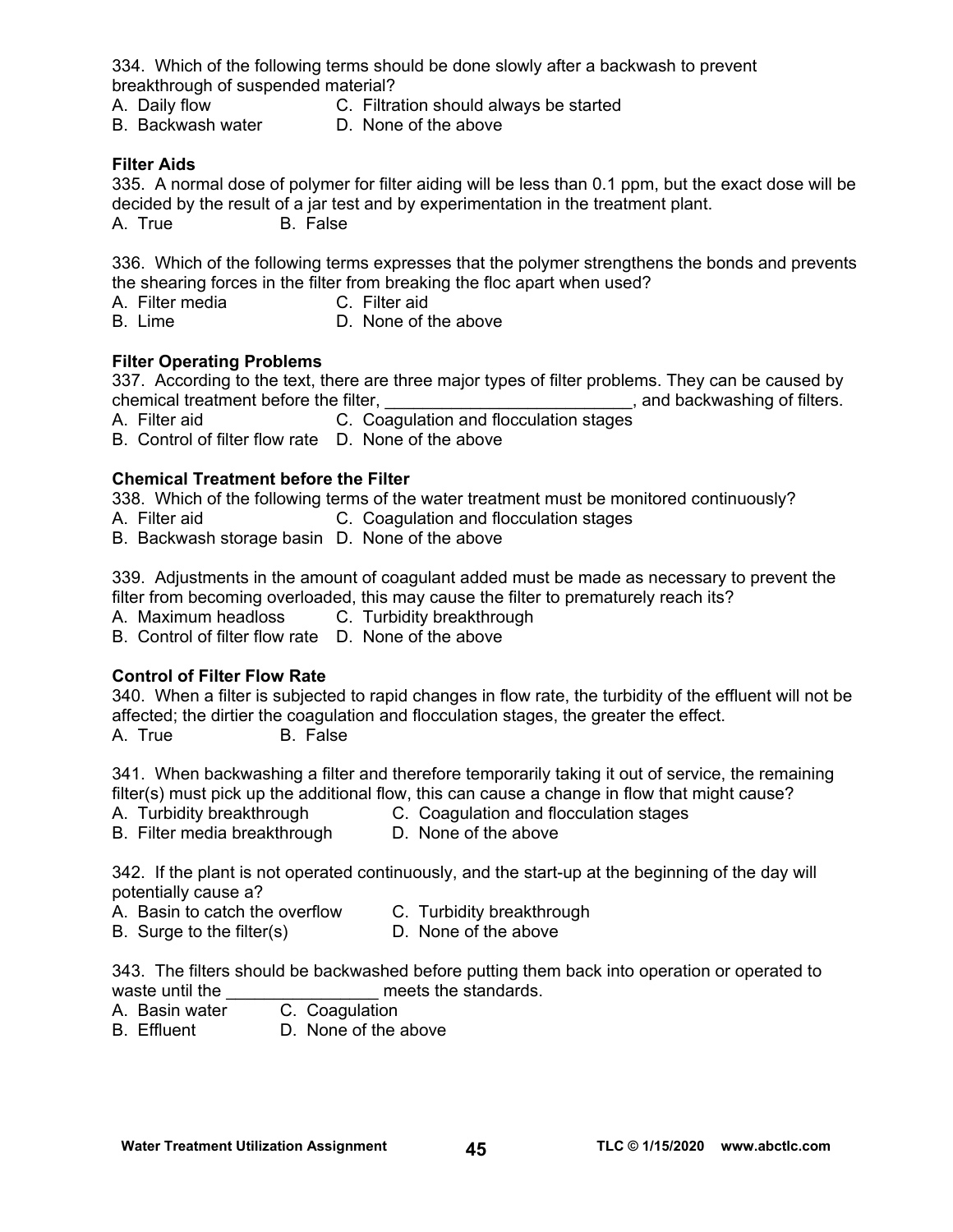### **Advanced Water Treatment Section**

- 344. Water contains \_\_\_\_\_\_\_\_\_\_\_\_\_\_\_\_\_ of which impart a quality known as hardness?
- $\overline{C}$ . Various amounts of dissolved minerals
- B. Conductivity D. None of the above

345. The precipitation process is generally known as the?

- A. Softening C. Lime process or lime soda process
- B. Chemical pretreating D. None of the above

346. Which of the following can be accomplished using membrane technology, electrodialysis, distillation, and freezing. Of these, the membrane methods seem to have the greatest use potential.

- A. Alkalinity C. Softening
- B. Precipitation D. None of the above

### **Occurrence of Hard Water**

347. Which of the following is caused by soluble, divalent, metallic cations, (positive ions having valence of 2)?

- A. Hard water C. Carbonate hardness
- B. Permanent hardness D. None of the above

348. Water hardness varies considerably and is due to different geologic formations, and is also a function of the contact time between water and?

- A. Low pH C. Limestone deposits
- B. Carbonate-noncarbonate D. None of the above

349. Magnesium is dissolved as water passes over and through \_\_\_\_\_\_\_\_\_\_\_\_\_\_and other magnesium-bearing minerals.

- A. Hardness ions C. Dolomite
- B. Calcium and magnesium D. None of the above

### **Types of Hardness**

350. Hardness can be categorized by either of two methods: calcium versus magnesium hardness and?

- A. Carbonate hardness C. Carbonate versus non-carbonate hardness
- B. Temporary hardness D. None of the above
- 351. Which of the following is caused by magnesium is called magnesium hardness?
- 
- A. Hardness C. Carbonate hardness<br>B. Permanent hardness D. None of the above B. Permanent hardness

### **Carbonate-Noncarbonate Distinction**

352. According to the text, the carbonate-noncarbonate distinction, is based on hardness from either the bicarbonate salts of calcium or the entity involved in causing water hardness.

- 
- A.  $CaCO<sub>3</sub>$  C. Normal salts of calcium and magnesium
- B. Water hardness D. None of the above

# **Water Laboratory Analysis Section**

### **pH Testing Section**

353. Measurement of pH for aqueous solutions can be done with a glass electrode and a pH meter, or using indicators like strip test paper.

A. True B. False

**Water Treatment Utilization Assignment 46 TLC © 1/15/2020 [www.abctlc.com](http://www.abctlc.com)**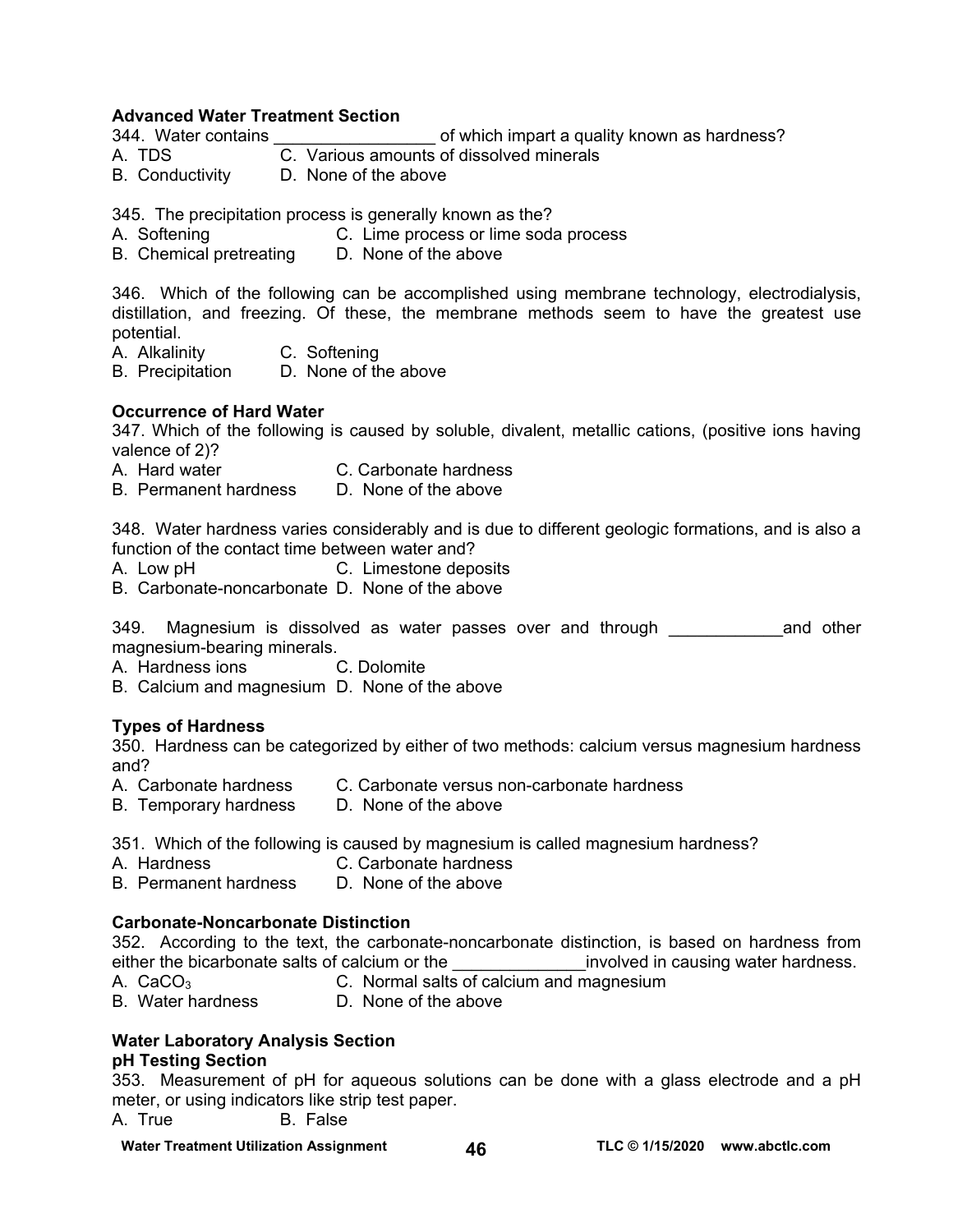354. In chemistry, pH is a measure of the acidity or basicity of an aqueous solution. Solutions with a pH greater than 7 are said to be acidic and solutions with a pH less than 7 are basic or alkaline. A. True B. False

355. Pure water has a pH very close to?

A. 7 C. 7.7

B. 7.5 D. None of the above

356. \_\_\_\_\_\_\_\_\_\_\_\_\_\_\_\_\_\_\_\_\_\_\_\_\_\_\_\_\_ are determined using a concentration cell with transference, by measuring the potential difference between a hydrogen electrode and a standard electrode such as the silver chloride electrode.

A. Primary pH standard values C. pH measurement(s)

B. Alkalinity D. None of the above

357. Mathematically, pH is the negative logarithm of the activity of the (solvated) hydronium ion, more often expressed as the measure of the?

- A. Electron concentration C. Hydronium ion concentration
- B. Alkalinity concentration D. None of the above

358. Which of the following terms for aqueous solutions can be done with a glass electrode and a pH meter, or using indicators?

- A. Primary sampling C. Determining values
- B. Measurement of pH D. None of the above

### **Disinfection Section**

### **Chlorine's Appearance and Odor**

359. Chlorine is a greenish-yellow gas it will condense to an amber liquid at approximately F or at high pressures.

- A. -29.2 degrees C. 29 degrees
	-
- B. 100 degrees D. None of the above

360. Prolonged exposures to chlorine gas may result in?

- A. Moisture, steam, and water C. Olfactory fatigue
- B. Odor thresholds D. None of the above

# **Chlorine Gas**

### **Pathophysiology**

361. As far as chlorine safety and respiratory protection, the intermediate on the of chlorine accounts for its effect on the upper airway and the lower respiratory tract.

- A. Effects of Hydrochloric acid C. Water solubility
- B. Vapor from Chlorine gas D. None of the Above

# **Early Response to Chlorine Gas**

362. If you mix ammonia with chlorine gas, this compound reacts to form

- A. Chloramine gas C. Sulfuric gas
- B. Chlorine gas D. None of the Above

# **Reactivity**

363. Cylinders of chlorine may burst when exposed to elevated temperatures. When there is Chlorine in solution, this forms?

- A. Hydrogen sulfide C. A corrosive material
- B. Oxomonosilane D. None of the above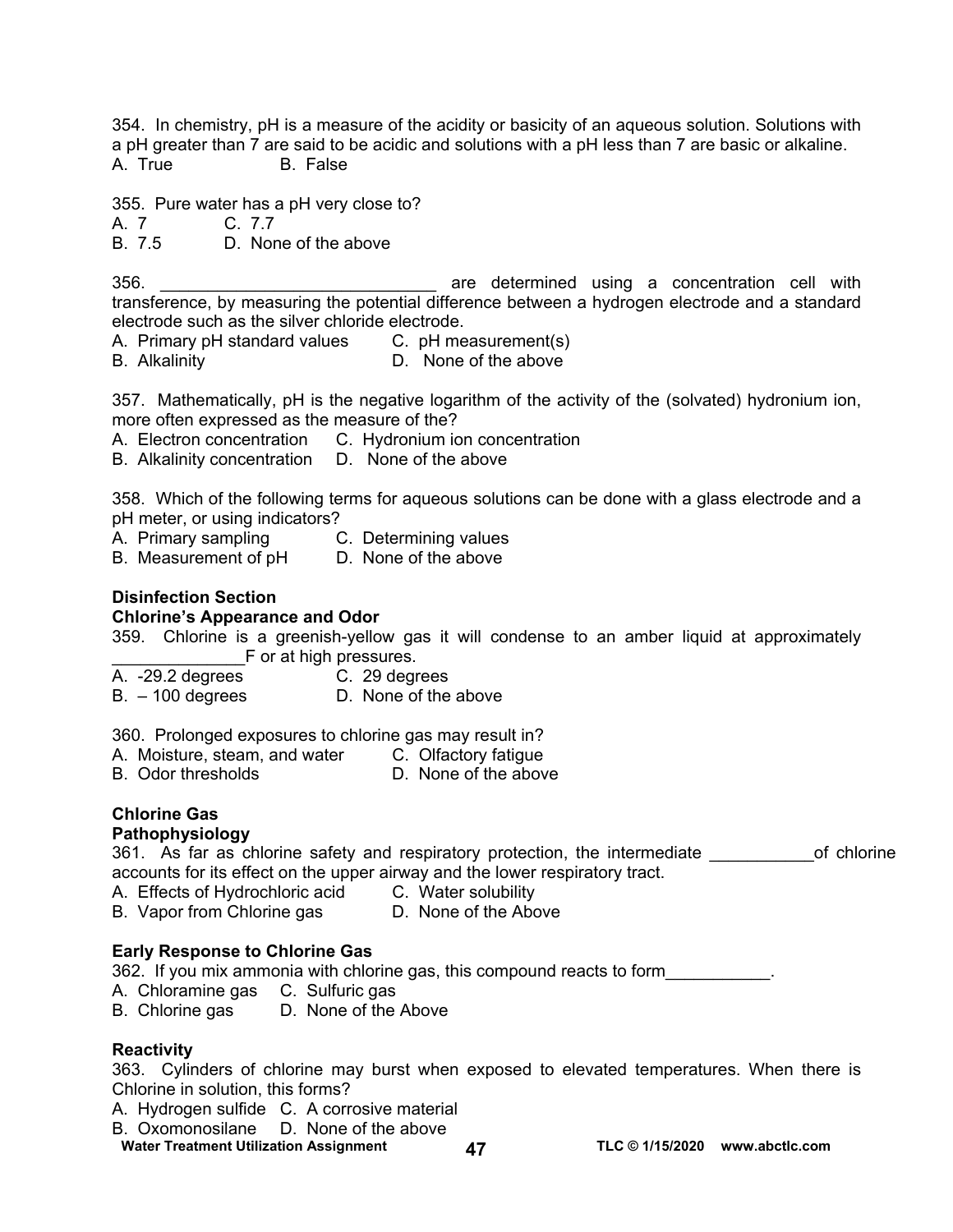364. What is formed when chlorine is in contact with combustible substances (such as gasoline and petroleum products, hydrocarbons, turpentine, alcohols, acetylene, hydrogen, ammonia, and sulfur), reducing agents, and finely divided metals?

- A. Fires and explosions C. Moisture, steam, and water
- B. Odor thresholds D. None of the above

365. Contact between chlorine and arsenic, bismuth, boron, calcium, activated carbon, carbon disulfide, glycerol, hydrazine, iodine, methane, oxomonosilane, potassium , propylene, and silicon should be avoided.

A. True B. False

366. Chlorine reacts with hydrogen sulfide and water to form this substance?

- A. Hydrogen sulfide C. Chlorinates
- B. Hydrochloric acid D. None of the above

367. According to the text, chlorine is also incompatible with?

A. Air C. Hydrogen sulfide

B. Moisture, steam, and water D. None of the above

### **Flammability**

368. When there is a fire that involves Chlorine, the firefight should be fought downwind from the minimum distance possible.

A. True B. False

### **Chlorination Chemistry**

369. The hypochlorite ion is a much weaker disinfecting agent than Hypochlorous acid, about 100 times less effective.

A. True B. False

# **Chlorine DDBP**

370. These term means that chlorine is present as CI, HOCI, and OCI is called \_\_\_\_\_\_\_\_\_\_\_\_\_, and that which is bound but still effective is  $\qquad \qquad$ .

A. Free available chlorine and Total

- B. Free and Residual
- C. Free available chlorine and Combined Chlorine
- D. None of the above

# **Ozone**

371. When determining Ozone CT (contact time) values must be determined for the ozone basin alone; an accurate \_\_\_\_\_\_\_\_\_\_\_\_\_ must be obtained for the contact chamber, and residual levels.

A. Residual C. Contact time

B. T10 value D. None of the above

#### **Pump and Motor Section Common Hydraulic Terms**

372. Which of the following definitions is the engineering science pertaining to liquid pressure and flow?

- A. Hydraulics C. Hydrokinetics
- B. Hydrology D. None of the above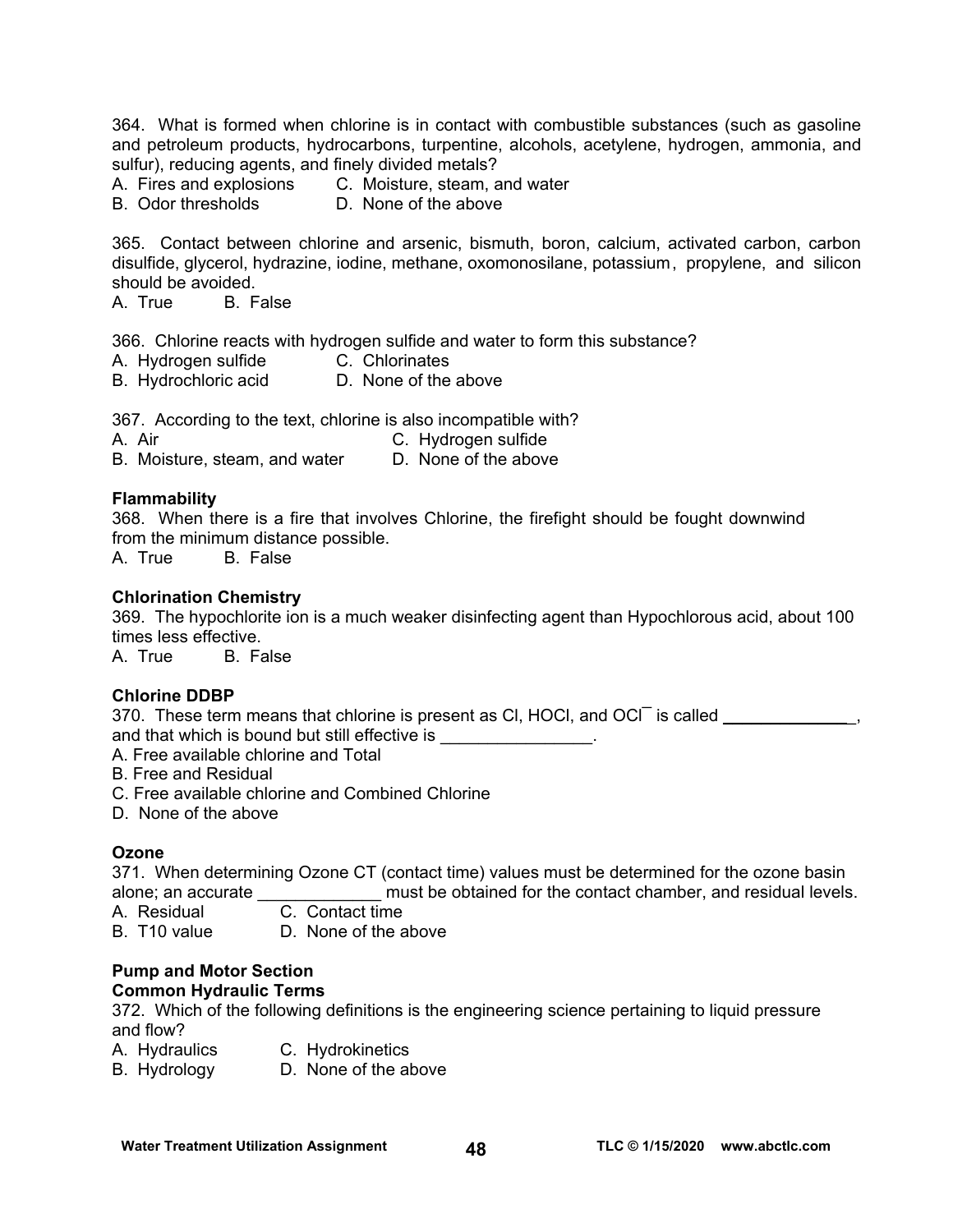373. Which of the following definitions is the pressure exported by the atmosphere at any specific location?

- A. Pressure, Atmospheric C. Pressure, Gauge
- B. Pressure, Static D. None of the above

374. Which of the following definitions is pressure above zero absolute, i.e. the sum of atmospheric and gauge pressure?

- A. Pressure, Atmospheric C. Pressure, Gauge
- B. Pressure, Static D. None of the above

375. Which of the following definitions is the force per unit area, usually expressed in pounds per square inch?

- A. Pressure, Absolute C. Pressure, Gauge
- B. Pressure **D. None of the above**

376. Which of the following definitions is the pressure differential above or below ambient atmospheric pressure?

- A. Pressure, Absolute C. Pressure, Gauge
- B. Pressure **D. None of the above**

377. Which of the following definitions is height of a column or body of fluid above a given point expressed in linear units?

- A. Head, Friction C. Head
- B. Head, Static D. None of the above

378. Which of the following definitions is required to overcome the friction at the interior surface of a conductor and between fluid particles in motion?

A. Head, Friction C. Head

B. Head, Static D. None of the above

379. Which of the following definitions is the pressure in a fluid at rest?

- A. Head, Friction C. Head
- B. Pressure, Static D. None of the above

380. Which of the following definitions is the height of a column or body of fluid above a given point?

A. Head, Friction C. Head

B. Head, Static D. None of the above

### **General Pumping Fundamentals**

381. Here are the important points to consider about suction piping when the liquid being pumped is below the level of the pump: Sometimes suction lift is also referred to as 'positive suction head'.

A. True B. False

382. According to the text, suction lift is when the level of water to be pumped is below the?

- A. Impeller C. Centerline of the pump
- B. Suction D. None of the above

383. The suction side of pipe should be one diameter smaller than the pump inlet. A. True B. False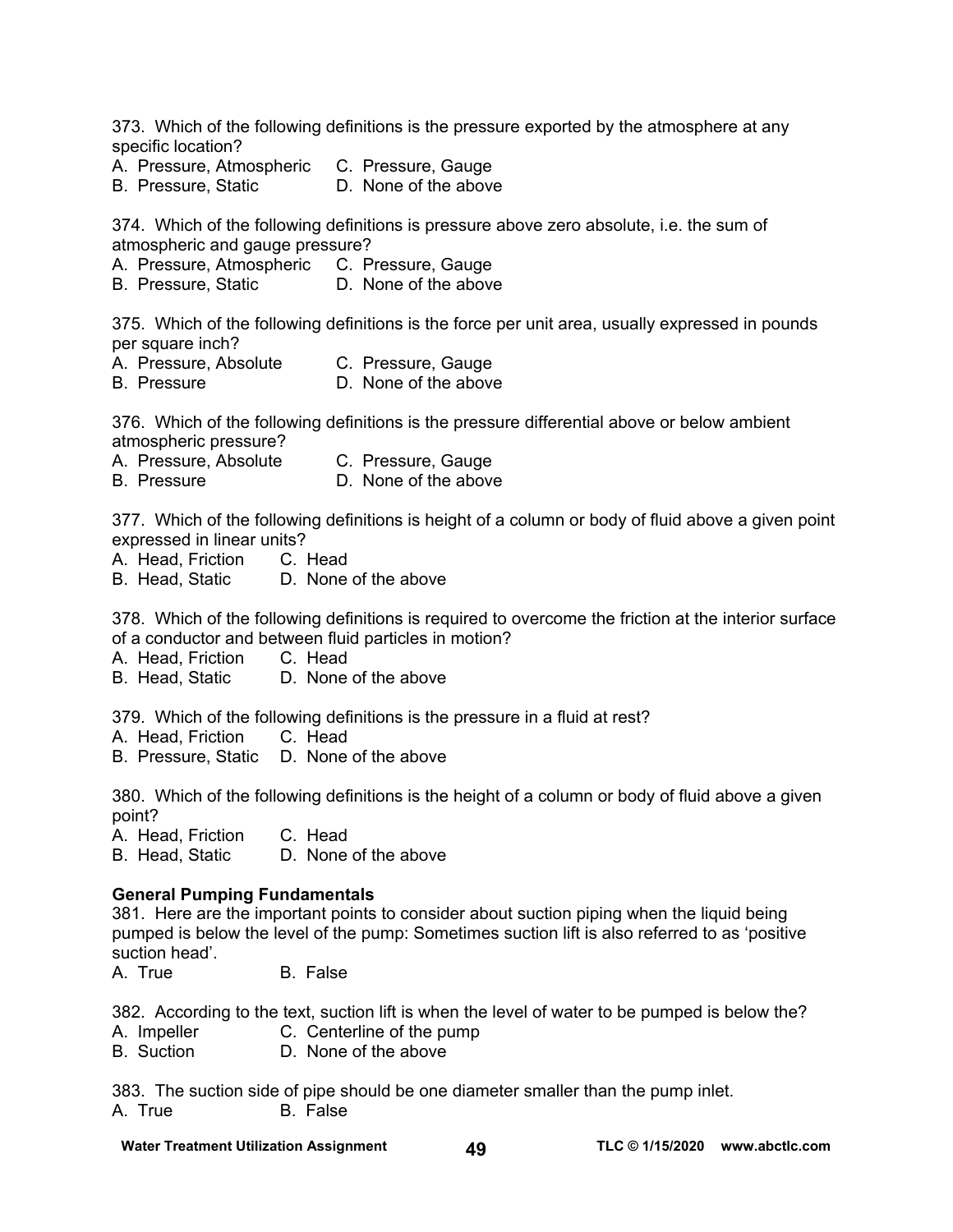384. The required eccentric reducer should be turned so that the top is flat and the bottom tapered.

A. True B. False

### **Pumps**

385. Pumps are excellent examples of?

- A. Hydrostatics C. Multi-stage pumps
- B. Quasi-static devices **D.** None of the above

### **Pump Categories**

386. The key to understanding a pump's operation is that a pump is to move water and

- generate the \_\_\_\_\_\_\_\_\_\_\_\_ we call pressure.<br>A. Delivery force \_\_\_\_\_\_\_\_\_ C. Diaphragm p C. Diaphragm pressure
- B. Impeller force D. None of the above

387. With a centrifugal pump, the pressure is not referred to in pounds per square inch but rather as the equivalent in elevation

A. Inward force C. Delivery force

B. Head D. None of the above

388. According to the text, pumps may be classified based on the application they serve. A. True B. False

### **Basic Water Pump**

389. The centrifugal pumps work by spinning water around in a circle inside a?

- A. Vortex **C. Cylindrical pump housing**
- B. Cylinder D. None of the above

390. As the water slows down and its kinetic energy decreases, that water's pressure potential energy increases.

A. True B. False

391. As the water spins, the pressure near the outer edge of the pump housing becomes much lower than near the center of the impeller.<br>A. True B. False

**B.** False

392. The impeller blades cause the water to move faster and faster. A. True B. False

393. The impellers may be of either a semi-open or closed type. A. True B. False

# **Types of Water Pumps**

394. The water production well industry almost exclusively uses Turbine pumps, which are a type of centrifugal pump.

A. True B. False

395. The most common type of water pumps used for municipal and domestic water supplies are?

- A. Axial flow C. Rotary pumps
- B. Variable displacement pumps D. None of the above